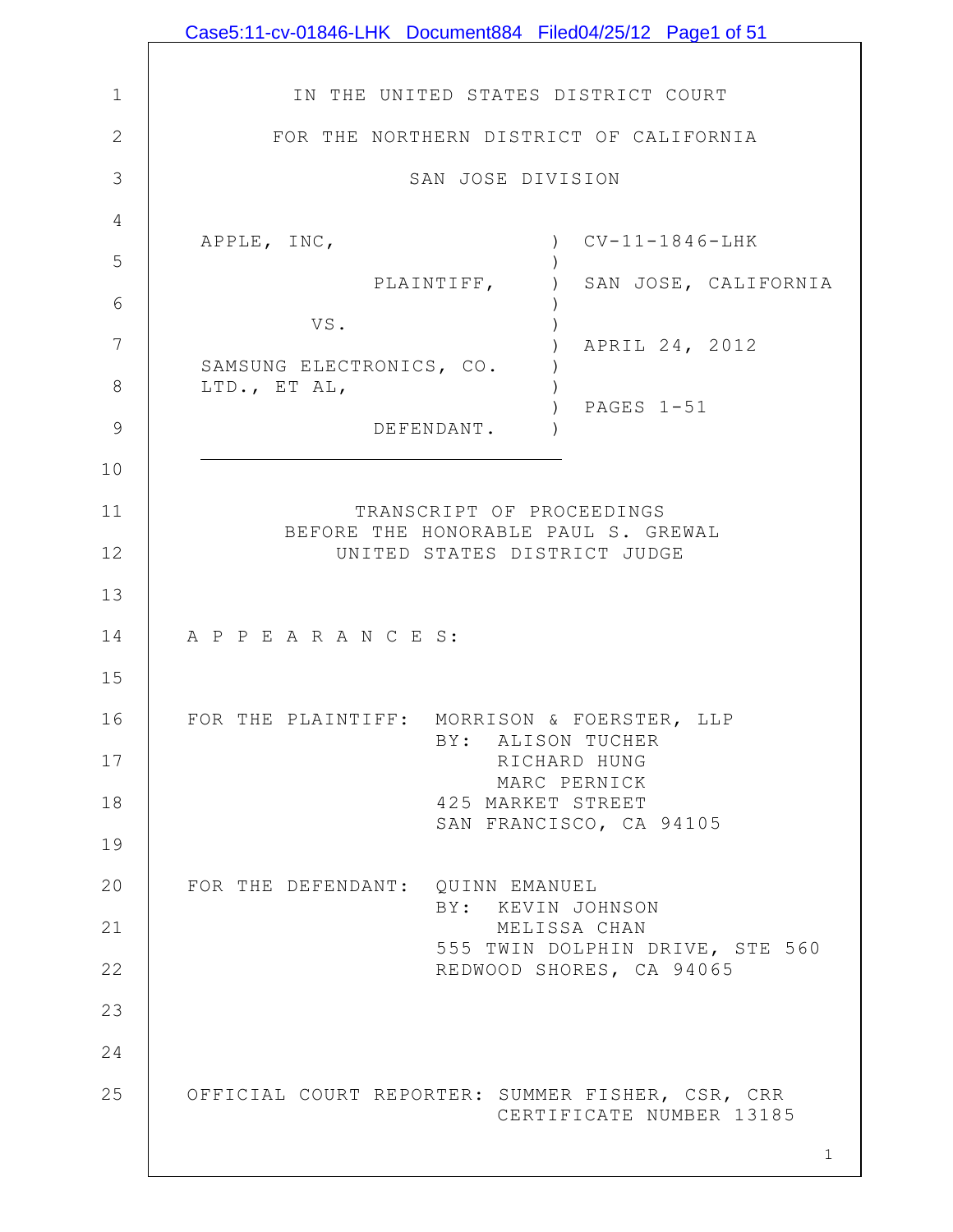|              | Case5:11-cv-01846-LHK Document884 Filed04/25/12 Page2 of 51 |
|--------------|-------------------------------------------------------------|
|              |                                                             |
| $\mathbf 1$  | SAN JOSE, CALIFORNIA APRIL 24, 2012                         |
| $\mathbf{2}$ | P R O C E E D I N G S                                       |
| 3            | (WHEREUPON, COURT CONVENED AND THE                          |
| 4            | FOLLOWING PROCEEDINGS WERE HELD:)                           |
| 5            | THE COURT: MR. RIVERA, WOULD YOU CALL                       |
| 6            | THE NEXT MATTER ON THIS MORNING'S CALENDAR.                 |
| 7            | THE CLERK: YES, YOUR HONOR.                                 |
| 8            | CALLING APPLE, INC. VERSUS SAMSUNG                          |
| $\mathsf 9$  | ELECTRONICS COMPANY, ET AL.                                 |
| 10           | CASE CV-11-1846. MATTER ON FOR                              |
| 11           | PLAINTIFF'S RULE 37 (B) (2) MOTION.                         |
| 12           | COUNSEL, PLEASE COME FORWARD AND STATE                      |
| 13           | YOUR APPEARANCES.                                           |
| 14           | MR. JOHNSON: GOOD MORNING, YOUR HONOR.                      |
| 15           | KEVIN JOHNSON. AND WITH ME IS MELISSA                       |
| 16           | CHAN FROM QUINN EMANUEL ON BEHALF OF SAMSUNG.               |
| 17           | THE COURT: MR. JOHNSON, GOOD MORNING                        |
| 18           | SIR.                                                        |
| 19           | MS. TUCHER: GOOD MORNING, YOUR HONOR.                       |
| 20           | ALLISON TUCHER FROM MORRISON & FOERSTER.                    |
| 21           | WITH ME TODAY ARE MY PARTNERS RICH HUNG AND                 |
| 22           | MARC PERNICK.                                               |
| 23           | THE COURT: MS. TUCHER, GOOD MORNING TO                      |
| 24           | YOU AS WELL.                                                |
| 25           | ALL RIGHT. THE LATEST IN THE SERIES OF                      |
|              |                                                             |
|              | 2                                                           |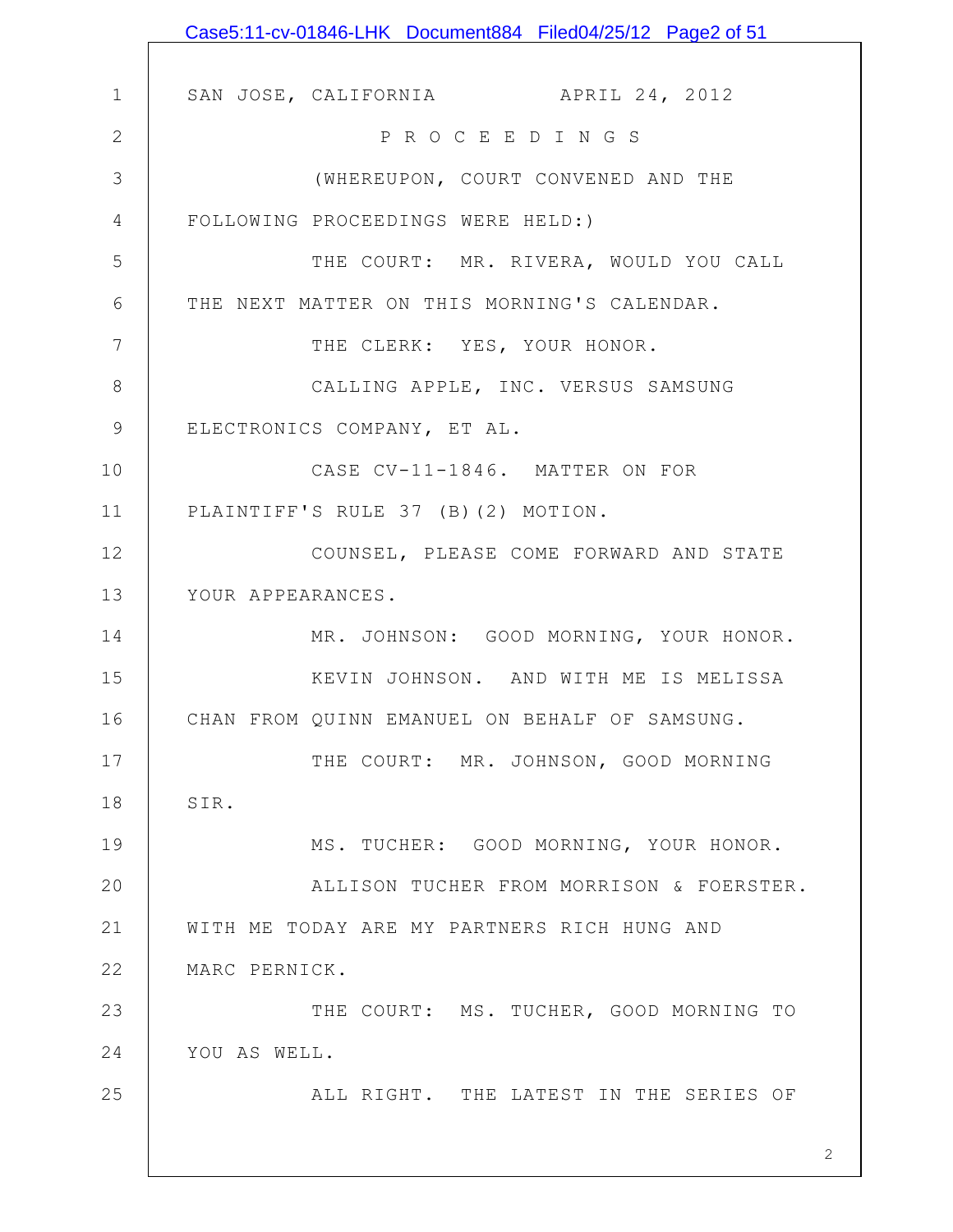|               | Case5:11-cv-01846-LHK Document884 Filed04/25/12 Page3 of 51 |
|---------------|-------------------------------------------------------------|
|               |                                                             |
| $\mathbf 1$   | MOTIONS FOR SANCTIONS.                                      |
| $\mathbf{2}$  | I TAKE IT YOU ALL SAW MY ORDER THAT I                       |
| 3             | ISSUED LAST EVENING. I DON'T WANT TO RE PLOW OLD            |
| 4             | GROUND, BUT I HOPE THAT GIVES YOU AT LEAST SOME             |
| 5             | SENSE OF WHERE I'M AT GENERALLY IN THIS CASE                |
| 6             | REGARDING COMPLIANCE WITH MY ORDERS.                        |
| 7             | THIS IS APPLE'S MOTION SO I WILL START                      |
| 8             | WITH YOU MS. TUCHER.                                        |
| $\mathcal{G}$ | MS. TUCHER: THANK YOU, YOUR HONOR.                          |
| 10            | APPLE HAS ALLEGED CONTINUING INFRINGEMENT                   |
| 11            | IN THIS CASE. THAT MEANS WE HAVE TO PROVE NOT ONLY          |
| 12            | THAT SAMSUNG INFRINGES OUR PATENTS ON THE DAY THAT          |
| 13            | IT RELEASES A NEW PRODUCT, BUT ALSO THAT IT                 |
| 14            | CONTINUES TO INFRINGE OUR PATENTS AS IT UPDATES THE         |
| 15            | SOFTWARE OVER THE WEEKS AND MONTHS THE PRODUCTS             |
| 16            | REMAIN ON THE MARKET.                                       |
| 17            | BECAUSE WE NEED THAT SOFTWARE WE ISSUED                     |
| 18            | REQUEST FOR PRODUCTION AND THEN WE GOT AN ORDER             |
| 19            | FROM THIS COURT IN DECEMBER OF LAST YEAR REQUIRING          |
| 20            | SAMSUNG TO PRODUCE ALL VERSIONS OF SOURCE CODE ON           |
| 21            | ALL OF THE ACCUSED PRODUCTS, AT LEAST --                    |
| 22            | THE COURT: DID I SAY ALL VERSIONS?                          |
| 23            | MS. TUCHER: NO.                                             |
| 24            | WHAT YOU SAID WAS THAT SAMSUNG WAS                          |
| 25            | REQUIRED TO PRODUCE THE SOURCE CODE THAT APPLE              |
|               |                                                             |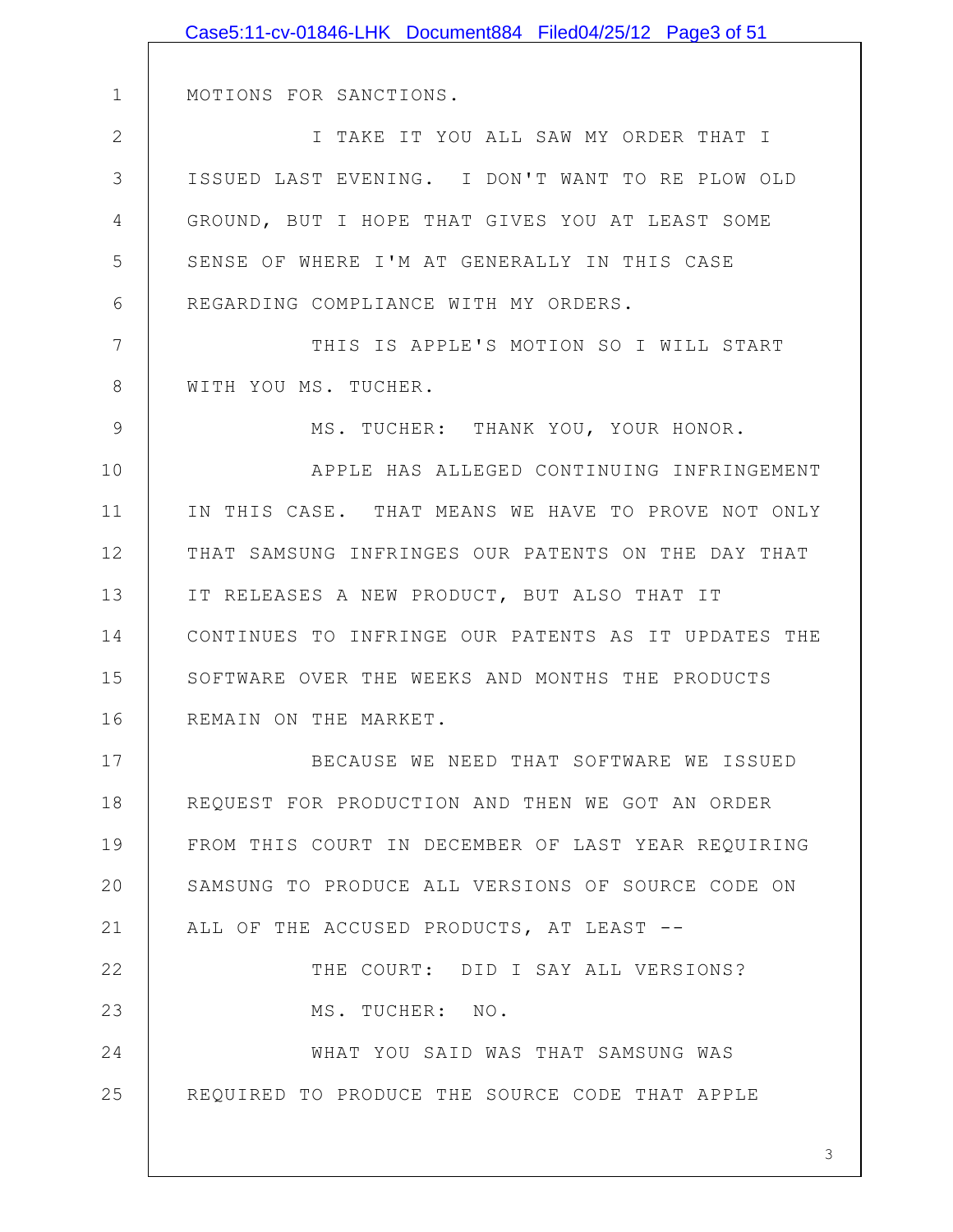|               | Case5:11-cv-01846-LHK Document884 Filed04/25/12 Page4 of 51 |
|---------------|-------------------------------------------------------------|
|               |                                                             |
| $\mathbf 1$   | HAD -- LET ME GIVE YOU THE EXACT LANGUAGE.                  |
| $\mathbf{2}$  | SAMSUNG SHALL PRODUCE THE SOURCE CODE                       |
| 3             | REQUESTED BY APPLE'S MOTION, WITH AN EXCEPTION, AND         |
| 4             | THE EXCEPTION WENT TO -- SORRY, IT WAS SOURCE CODE          |
| 5             | AND TECHNICAL DOCUMENTS. THEN IT WAS AN EXCEPTION           |
| 6             | THAT WENT TO TECHNICAL DOCUMENTS AS TO WHICH THERE          |
| 7             | HAD BEEN NO MEET AND CONFER.                                |
| 8             | BY TECHNICAL DOCUMENTS, SOME OF THESE                       |
| $\mathcal{G}$ | HAVE RELATION TO SOURCE CODE.                               |
| 10            | SO FOR EXAMPLE, WE ASKED FOR VERSION LOGS                   |
| 11            | THAT WOULD ENABLE US TO TELL WHEN DIFFERENT                 |
| 12            | VERSIONS OF SOURCE CODE WERE IMPLEMENTED.                   |
| 13            | BUT YOUR HONOR'S ORDER WAS QUITE CLEAR                      |
| 14            | INCLUDING IN A FOOTNOTE BY REQUEST NUMBER, THE              |
| 15            | REQUESTS THAT WERE EXEMPTED BECAUSE THEY DIDN'T             |
| 16            | INVOLVE MEET AND CONFER, IT LOOKS TO US AS THOUGH           |
| 17            | YOU TOOK THAT LIST STRAIGHT FROM A SAMSUNG                  |
| 18            | DECLARATION PROVIDED BY MR. CHAN.                           |
| 19            | AND IN THAT DECLARATION, PARAGRAPH 21 OF                    |
| 20            | THE DECLARATION WHERE MR. CHAN LISTS EXACTLY THAT           |
| 21            | SAME LIST OF REQUESTS FOR PRODUCTION THAT APPEAR IN         |
| 22            | THE FOOTNOTE OF YOUR ORDER, HE REFERS TO THESE              |
| 23            | REQUESTS AS NON SOURCE CODE DOCUMENTS.                      |
| 24            | INDEED, THEY ARE, AND THAT'S WHY NOTHING                    |
| 25            | IN THE EXEMPTION WITH THE EXCEPTION OF YOUR                 |
|               |                                                             |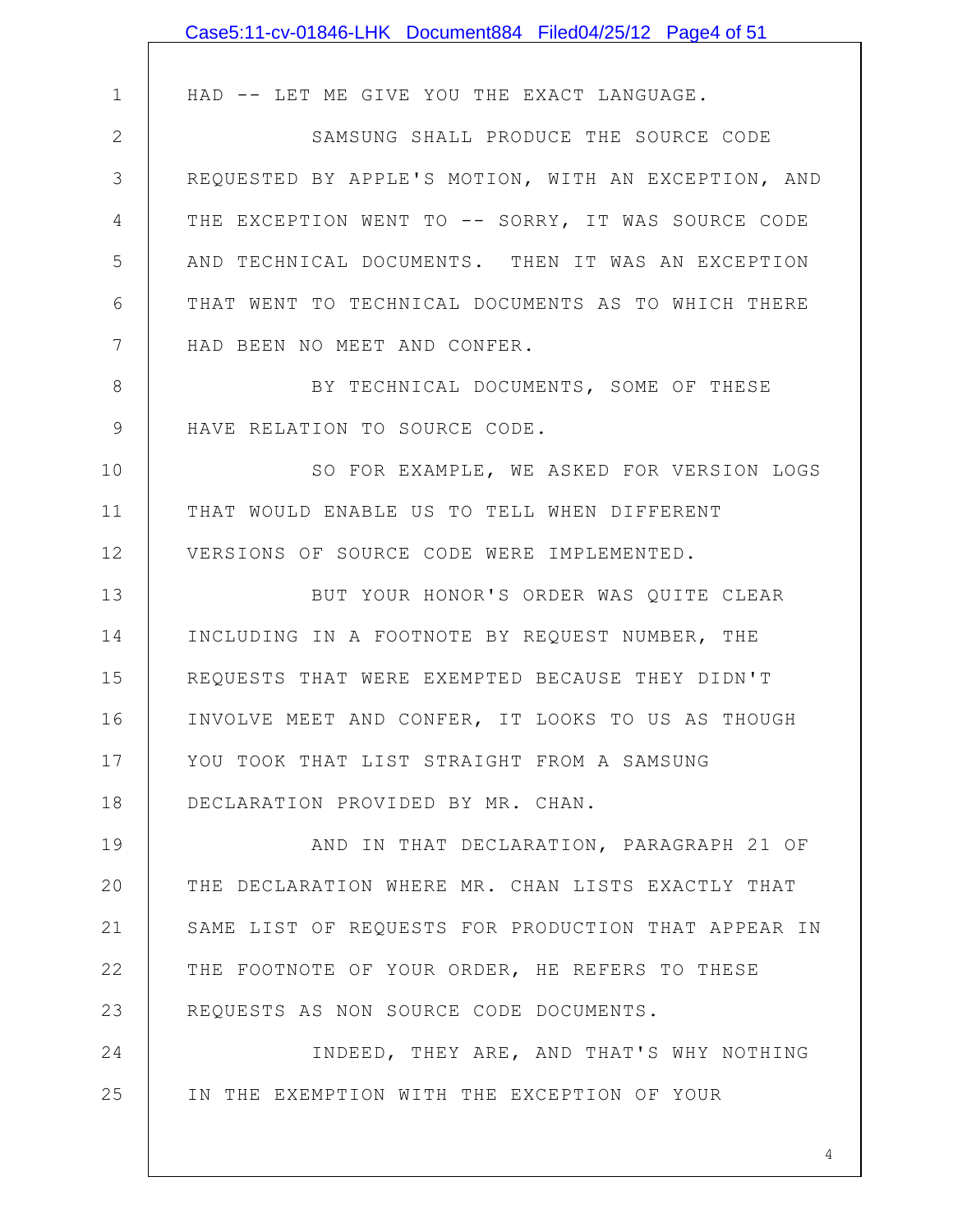|              | Case5:11-cv-01846-LHK Document884 Filed04/25/12 Page5 of 51 |
|--------------|-------------------------------------------------------------|
|              |                                                             |
| $\mathbf 1$  | DECEMBER ORDER APPLIES TO THE SOURCE CODE.                  |
| $\mathbf{2}$ | HAVING SECURED THE ORDER, WE THEN GOT                       |
| 3            | FROM SAMSUNG A SINGLE VERSION OF SOFTWARE FOR               |
| 4            | ALMOST EVERY ONE OF THE PHONES THAT HAD BEEN                |
| 5            | RELEASED. AND I SAY ALMOST EVERY ONE ONLY BECAUSE           |
| 6            | THERE'S A COMPLICATION WITH REGARD TO THE S2.               |
| 7            | YOU WILL REMEMBER --                                        |
| 8            | THE COURT: EXPLAIN THAT TO ME.                              |
| 9            | MS. TUCHER: YOU WILL REMEMBER THAT WE                       |
| 10           | ACCUSED THE S2 OF INFRINGING OUR UTILITY PATENTS            |
| 11           | AND THAT SAMSUNG RELEASED THE S2 IN MANY DIFFERENT          |
| 12           | VARIANTS OR MANY DIFFERENT VERSIONS.                        |
| 13           | IT RELEASED IN SEPTEMBER OF 2011 A                          |
| 14           | VERSION TO -- SORRY, SEPTEMBER WAS THE S2 EPIC 4G           |
| 15           | TOUCH, WHICH IS A SPRINT PHONE. AND THEN IN                 |
| 16           | OCTOBER IT RELEASED THE AT&T VERSION OF THE GALAXY          |
| 17           | S2. AND THE T-MOBILE VERSION OF THE GALAXY S2.              |
| 18           | THEN IT WENT ON LATER IN THE FALL TO                        |
| 19           | RELEASE FURTHER VERSIONS THROUGH OTHER CARRIERS AND         |
| 20           | A SECOND AT&T VERSION.                                      |
| 21           | SO THE REASON THIS IS IMPORTANT IS THAT                     |
| 22           | IF SAMSUNG HAD DONE WHAT IT SAID IT WAS DOING IN            |
| 23           | PRODUCING ONE, IN PRODUCING THE FIRST VERSION OF            |
| 24           | SOFTWARE FOR EACH OF THE PHONES, YOU WOULD EXPECT           |
| 25           | THAT THEY EITHER HAD GIVEN US THE GALAXY S2 EPIC 4G         |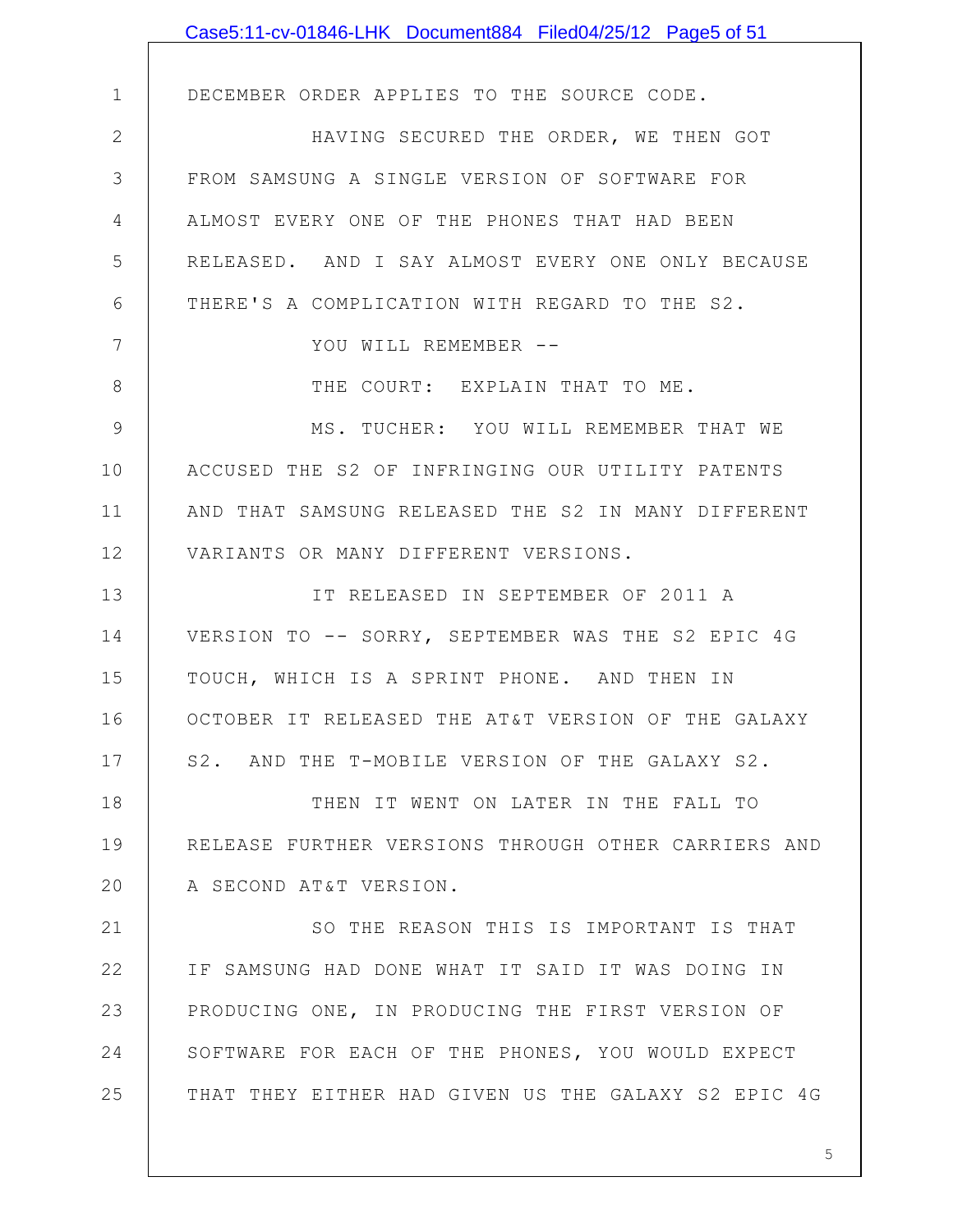|                | Case5:11-cv-01846-LHK Document884 Filed04/25/12 Page6 of 51 |
|----------------|-------------------------------------------------------------|
|                |                                                             |
| $\mathbf 1$    | TOUCH AND EXPECTED US TO VIEW THAT AS SOFTWARE              |
| $\overline{2}$ | REPRESENTATIVE OF ALL THE S2'S OR THAT THEY HAVE            |
| 3              | GIVEN US SOFTWARE FOR EACH OF THE DIFFERENT                 |
| 4              | VARIANTS OF EACH OF THE DIFFERENT CARRIERS SO THAT          |
| 5              | WE COULD ANALYZE EACH OF THOSE.                             |
| 6              | THE COURT: I TAKE IT YOUR POINT IS THEY                     |
| 7              | DID NOT.                                                    |
| 8              | MS. TUCHER: THEY DIDN'T.                                    |
| 9              | INSTEAD, THEY THOSE THE T-MOBILE VERSION                    |
| 10             | OF THE S2 AND THEY GAVE US A SINGLE VERSION OF THAT         |
| 11             | ONLY.                                                       |
| 12             | SO THE REASON THAT MATTERS IS THAT WHEN                     |
| 13             | WE GET TO THE APPROPRIATE SANCTION FOR THEIR                |
| 14             | VIOLATION OF YOUR ORDER, THE QUESTION IS HOW DO WE          |
| 15             | FILL IN THE GAPS?                                           |
| 16             | AND FIRST, I WANT TO JUST ESTABLISH THE                     |
| 17             | IMPORTANCE OF FILLING IN THE GAPS. IT'S NOT JUST            |
| 18             | HYPOTHETICAL THAT SOMEHOW SAMSUNG IS GOING TO               |
| 19             | ATTACK APPLE'S PROOF ON THE GROUNDS THAT WE CAN             |
| 20             | ONLY PROVE INFRINGEMENT BASED ON A SINGLE PHONE, SO         |
| 21             | HOW CAN APPLE MAINTAIN CONTINUING INFRINGEMENT.             |
| 22             | ON THE RUBBER BANDING PATENT WE HAVE AN                     |
| 23             | EXPERT BY THE NAME OF ROBERT BALAKRISHNAN. HE WAS           |
| 24             | CROSS-EXAMINED, ONE OF THE EXPERT DEPOSITIONS THAT          |
| 25             | TOOK PLACE JUST LAST FRIDAY.                                |
|                |                                                             |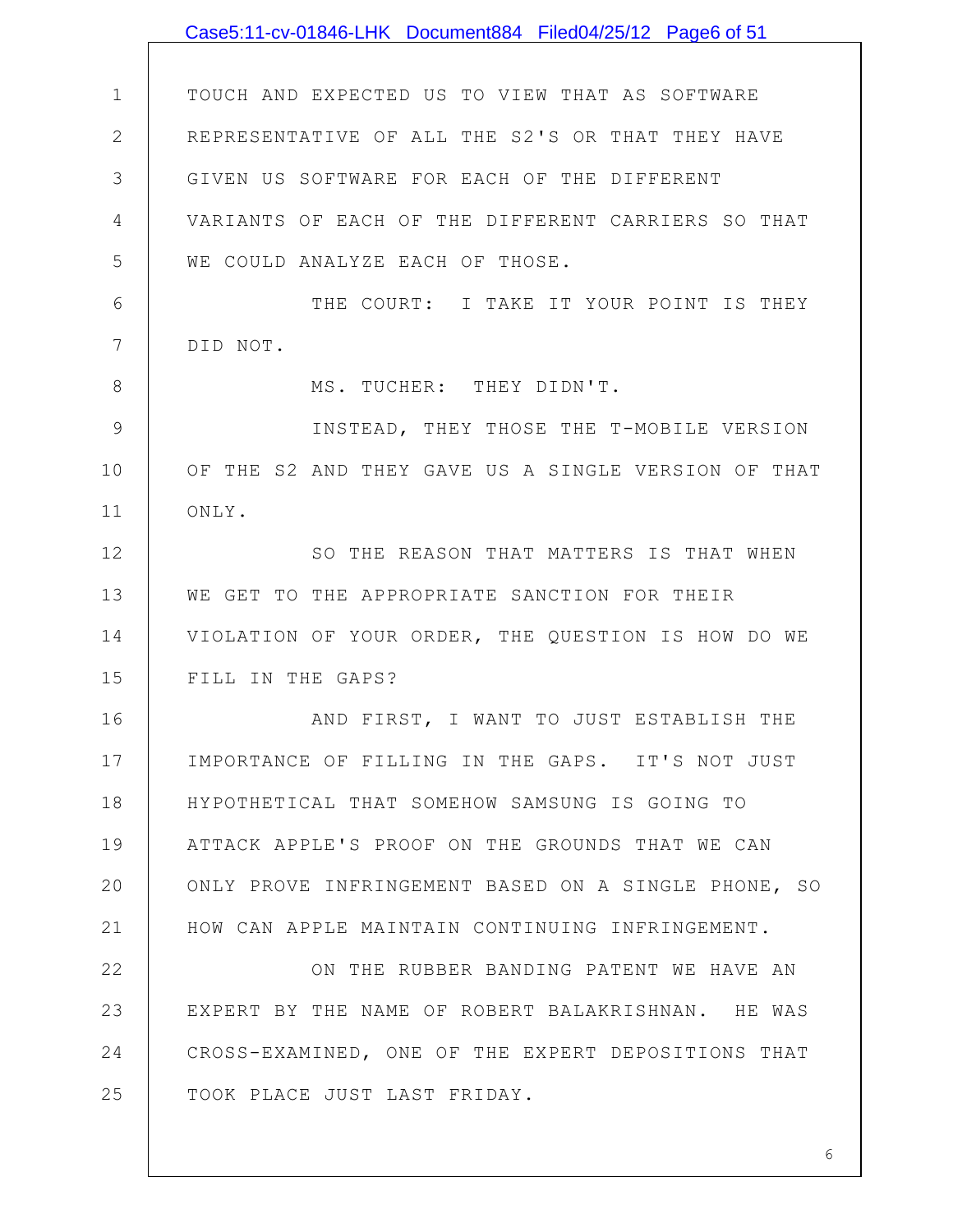1 2 3 4 5 6 7 8 9 10 11 12 13 14 15 16 17 18 19 20 21 22 23 24 25 AND IN THAT DEPOSITION FOR THREE PAGES OF TRANSCRIPT THE QUESTIONS GO ON. WELL, AS TO THE CAPTIVATE, HOW MANY DID YOU LOOK AT? I LOOKED AT JUST ONE. I LOOKED AT ONE, I FOUND INFRINGEMENT. I LOOKED AT THE CODE. WELL THEN, SO YOU CAN'T OPINE AS TO WHETHER ANY OF THE OTHER MILLIONS OF CAPTIVATES WE SOLD INFRINGE, CAN YOU? IT GOES ON PAGE AFTER PAGE, AND I HAVE THE TRANSCRIPT IF YOU WANT TO SEE IT. THE COURT: I WOULD LIKE TO SEE IT. MS. TUCHER: OKAY. I HAVE MULTIPLE COPIES OF THIS. LET ME HAND UP ONE FOR YOUR HONOR. AND I BELIEVE, YOUR HONOR, THE LAWYER WHO TOOK THIS DEPOSITION IS IN THE COURTROOM, IT'S MR. JOHNSON. IF I COULD PASS ONE HERE. THE COURT: SO IF YOU COULD DIRECT ME TO THE PORTION OF THE TESTIMONY. MS. TUCHER: YES. STARTING ON PAGE 70 AT LINE 15. YOU DO NOT HAVE AN OPINION THAT ALL SAMSUNG CAPTIVATE PHONES USING THE GALLERY APPLICATION INFRINGE THE '381 PATENT, RIGHT? Case5:11-cv-01846-LHK Document884 Filed04/25/12 Page7 of 51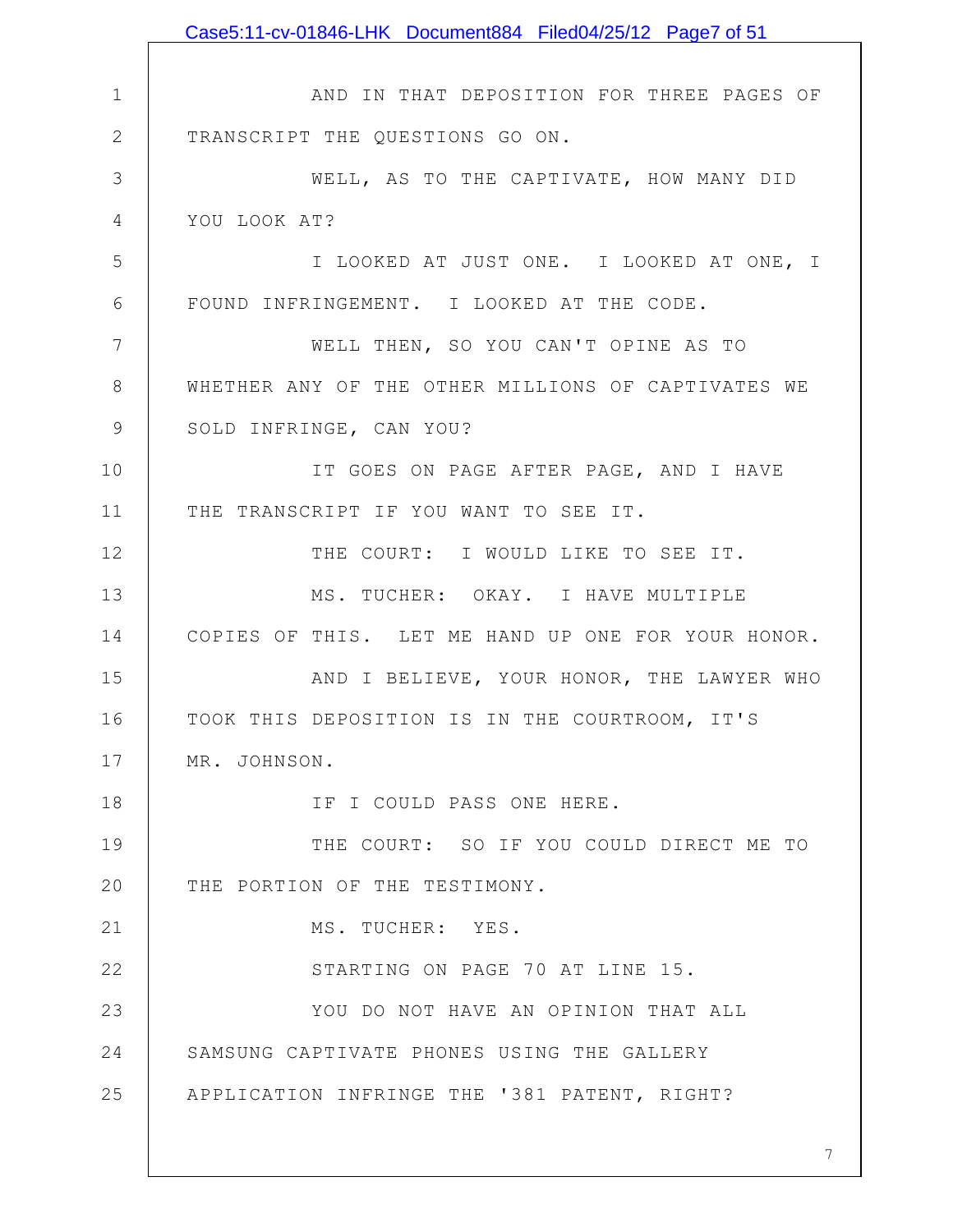|                | Case5:11-cv-01846-LHK Document884 Filed04/25/12 Page8 of 51 |
|----------------|-------------------------------------------------------------|
|                |                                                             |
| $\mathbf 1$    | SO THE '381 PATENT IS THE RUBBER BAND                       |
| $\mathbf{2}$   | PATENT. AND IT GOES ON FOR SEVERAL PAGES.                   |
| 3              | THEN I WOULD DIRECT YOUR ATTENTION                          |
| 4              | SPECIFICALLY TO PAGE 72, LINE 16.                           |
| 5              | BUT IF THERE ARE, A CERTAIN NUMBER,                         |
| 6              | MILLIONS OF CAPTIVATES THAT HAVE A DIFFERENT                |
| $7\phantom{.}$ | VERSION OF GALLERY ON IT, YOU ARE NOT ACCUSING              |
| 8              | THOSE MILLIONS OF OTHER PRODUCTS OF INFRINGING              |
| 9              | BECAUSE YOU HAVEN'T LOOKED AT THEM.                         |
| 10             | AND OF COURSE OUR EXPERT WAS HONEST IN                      |
| 11             | ANSWERING THE QUESTION THAT HE CAN'T SAY ABOUT THE          |
| 12             | OTHER MILLIONS OF CAPTIVATES WHETHER THEY INFRINGE          |
| 13             | THE WAY THE ONE HE EXAMINED DOES BECAUSE HE DOESN'T         |
| 14             | HAVE THE CODE.                                              |
| 15             | THE COURT: ALL RIGHT.                                       |
| 16             | MS. TUCHER: SO, THE RELIEF THAT WE ARE                      |
| 17             | SEEKING HERE IS, FIRST OF ALL, A FINDING THAT THEY          |
| 18             | VIOLATED YOUR HONOR'S ORDER BECAUSE WE BELIEVE IT'S         |
| 19             | PART OF A PRACTICE OF SAMSUNG DECIDING UNILATERALLY         |
| 20             | WHAT DISCOVERY APPLE IS ENTITLED TO, AND WE BELIEVE         |
| 21             | THAT'S RELEVANT FOR OTHER ISSUES IN THIS CASE.              |
| 22             | SECOND, WE WOULD ASK THE COURT TO PROVIDE                   |
| 23             | WHAT SAMSUNG SHOULD HAVE PROVIDED IN BY WAY OF A            |
| 24             | STIPULATION, AND THAT IS TO DEEM REPRESENTATIVE THE         |
| 25             | SOURCE CODE THAT THEY DID PROVIDE.                          |
|                |                                                             |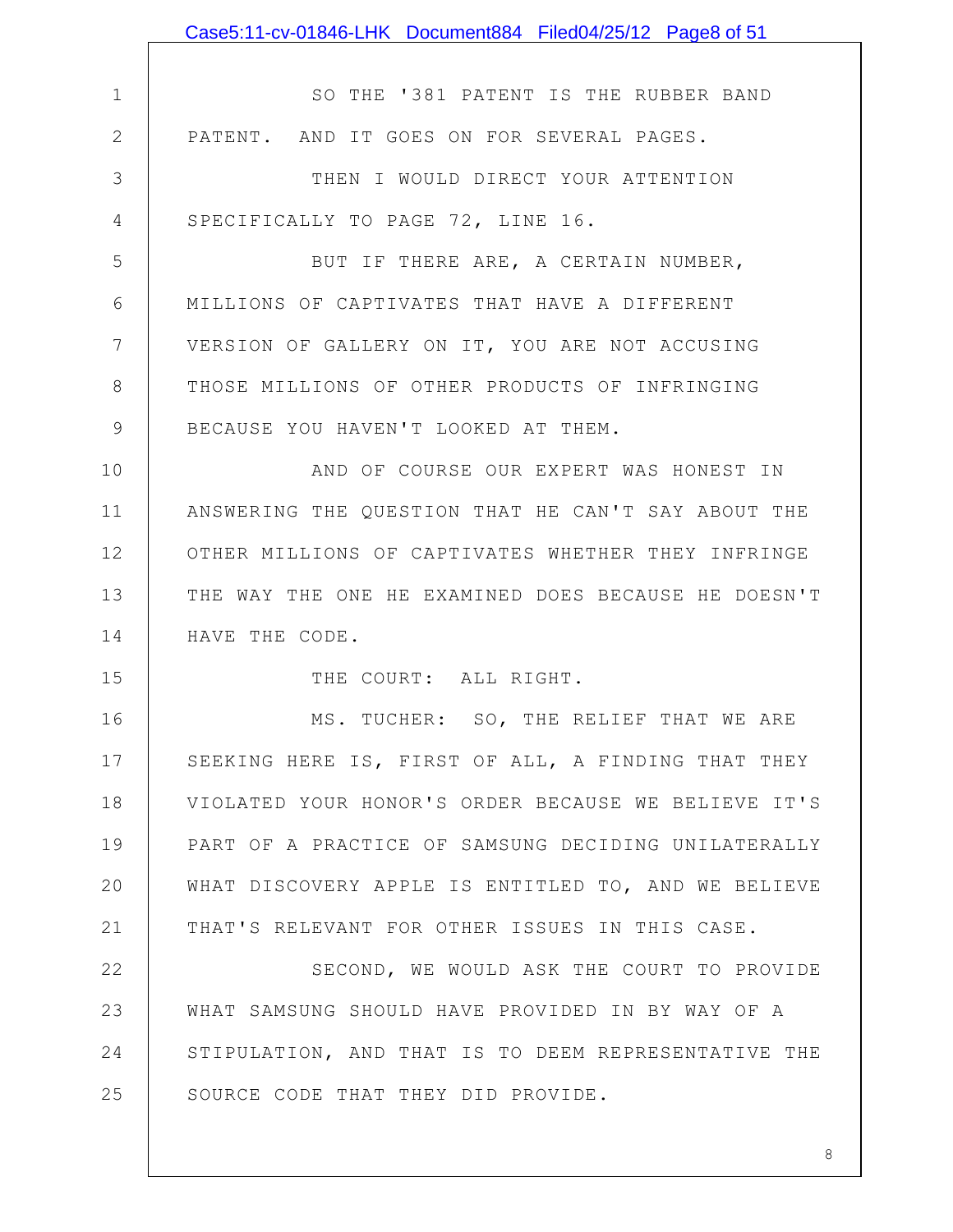|              | Case5:11-cv-01846-LHK Document884 Filed04/25/12 Page9 of 51 |
|--------------|-------------------------------------------------------------|
|              |                                                             |
| $\mathbf 1$  | AND THE ONE PLACE WE HAVE TO MAKE MORE                      |
| $\mathbf{2}$ | COMPLICATED WHAT SHOULD BE SIMPLE AND                       |
| 3            | STRAIGHTFORWARD IS WITH REGARD TO THE S2. BECAUSE           |
| 4            | THE S2 SOURCE CODE THAT THEY GAVE US ON THE                 |
| 5            | T-MOBILE IS NOT REPRESENTATIVE OF THE S2 SOURCE             |
| 6            | CODE WITH REGARD TO THE RUBBER BANDING FUNCTION             |
| 7            | ONLY BECAUSE THE T-MOBILE VERSION, WHEN IT WAS              |
| 8            | RELEASED, HAD A DESIGN AROUND, A BLUE GLOW DESIGN           |
| 9            | AROUND.                                                     |
| 10           | AND WE ARE NOT EVEN ACCUSING THE                            |
| 11           | $T-MOBILE$ --                                               |
| 12           | THE COURT: AND IS THAT BECAUSE THE                          |
| 13           | T-MOBILE RELEASE OF THE PRODUCT CAME OUT AFTER THE          |
| 14           | COMPLAINT WAS FILED?                                        |
| 15           | MS. TUCHER: ALL OF THE VERSIONS OF THE                      |
| 16           | S2 CAME OUT AFTER THE COMPLAINT WERE FILED.                 |
| 17           | THEY CAME OUT IN SEPTEMBER, OCTOBER AND LATER               |
| 18           | DATES IN 2011. AND OUR COMPLAINT DATES TO APRIL             |
| 19           | AND THE INFRINGEMENT CONTENTIONS --                         |
| 20           | THE COURT: SO AS TO THE S -- I THINK I'M                    |
| 21           | FINALLY CATCHING UP TO WHERE YOU WERE EIGHT MINUTES         |
| 22           | AGO.                                                        |
| 23           | YOU ARE TELLING ME, I THINK, THAT THE                       |
| 24           | T-MOBILE VERSION OF THE S2, IS THE ONLY VERSION FOR         |
| 25           | WHICH CODE HAS BEEN PRODUCED.                               |
|              |                                                             |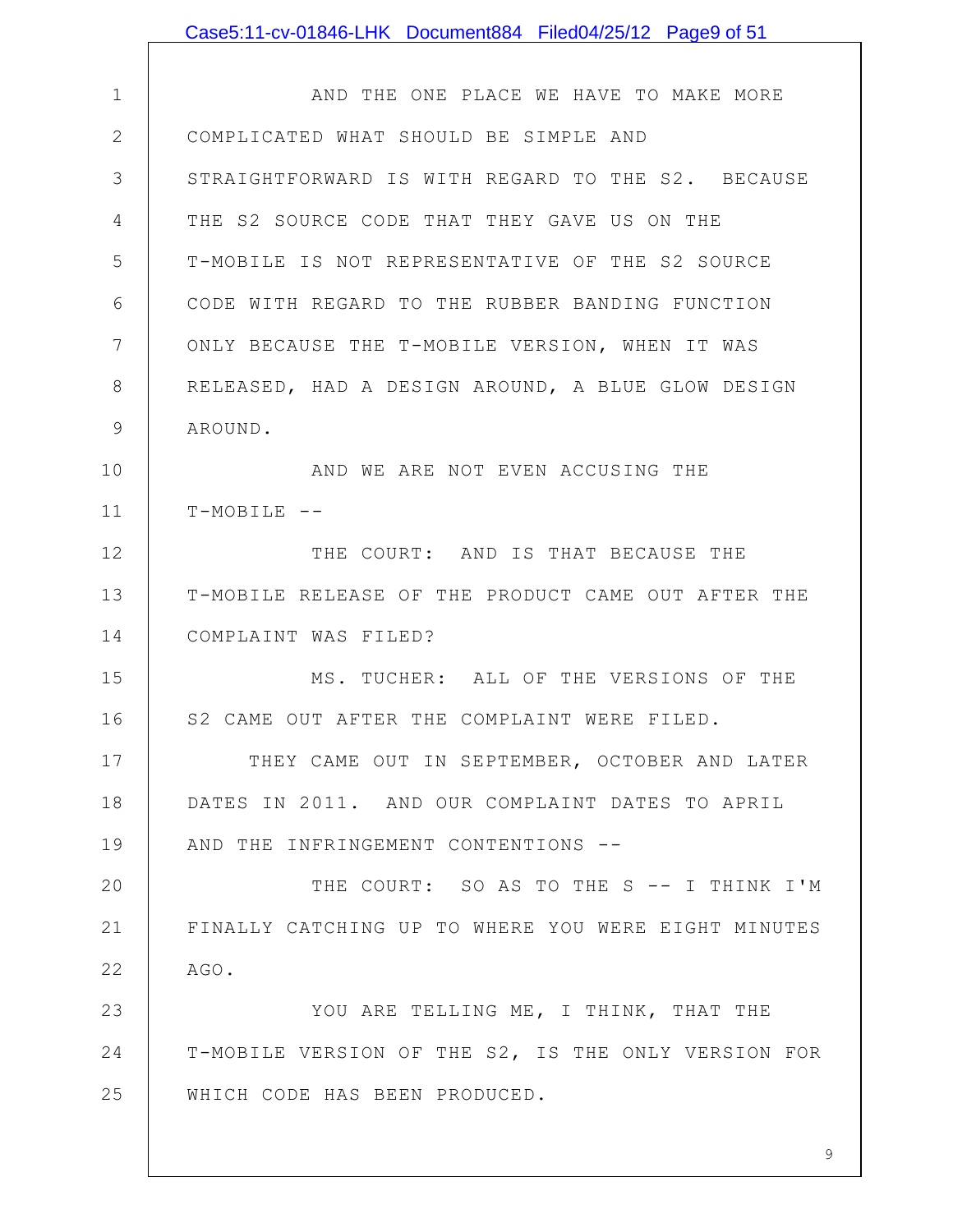|               | Case5:11-cv-01846-LHK Document884 Filed04/25/12 Page10 of 51 |
|---------------|--------------------------------------------------------------|
|               |                                                              |
| $\mathbf 1$   | AND AS BEST YOU CAN TELL, IT'S ACTUALLY A                    |
| $\mathbf{2}$  | VERSION WHICH DOESN'T PRACTICE THIS PARTICULAR               |
| 3             | INVENTION BECAUSE OF DESIGN AROUND; IS THAT FAIR?            |
| 4             | MS. TUCHER: THAT'S RIGHT.                                    |
| 5             | IT IS REPRESENTATIVE OF OTHER ASPECTS OF                     |
| 6             | THE UNDERSTOOD CODE AND OUR OTHER PATENTS, BUT AS            |
| 7             | TO THE RUBBER BANDING FUNCTIONALITY EITHER WE NEED           |
| $8\,$         | SAMSUNG TO PRODUCE THE FIRST S2 CODE, THE EPIC 4G            |
| $\mathcal{G}$ | TOUCH S2 AS IT WAS RELEASED AND HAVE THAT DEEMED             |
| 10            | REPRESENTATIVE OR WE NEED TO BE ABLE TO LOOK TO              |
| 11            | OTHER PHONES THAT USE THE SAME SOURCE CODE.                  |
| 12            | SO FOR EXAMPLE, THE EPIC 4G S2 PHONE AND                     |
| 13            | THE AT&T S2 VERSION WERE RELEASED FROM ANDROID               |
| 14            | GINGERBREAD 2.3.                                             |
| 15            | AND WE HAVE GINGERBREAD PHONES THAT WE                       |
| 16            | HAVE LOOKED AT AND BALAKRISHNAN HAD TESTIFIED                |
| 17            | ABOUT.                                                       |
| 18            | THE COURT: SO YOU HAPPILY TAKE THE                           |
| 19            | GINGERBREAD RELEASED AS REPRESENTATIVE OF THIS               |
| 20            | PARTICULAR VERSION?                                          |
| 21            | MS. TUCHER: THAT'S RIGHT.                                    |
| 22            | SO FOR EXAMPLE, THE EXHIBIT 4G, IT MUST                      |
| 23            | HAVE BEEN A LAWYER WHO NAMED THAT PHONE BUT IT'S             |
| 24            | ACTUALLY CALLED THE EXHIBIT 4G. SO THE EXHIBIT 4G            |
| 25            | OR OTHER GINGERBREAD PHONE COULD BE DEEMED                   |
|               |                                                              |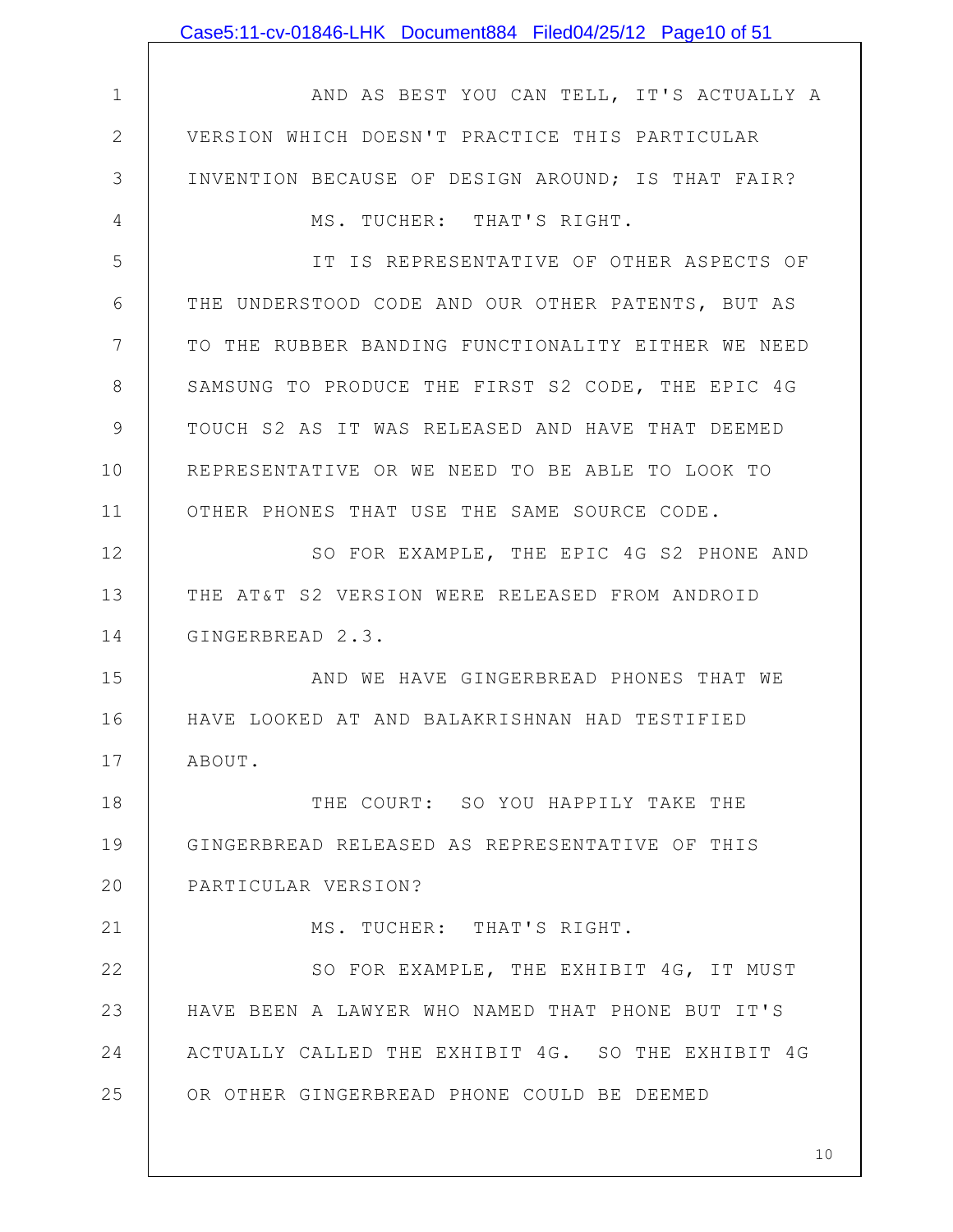|               | Case5:11-cv-01846-LHK Document884 Filed04/25/12 Page11 of 51 |
|---------------|--------------------------------------------------------------|
|               |                                                              |
| $\mathbf 1$   | REPRESENTATIVE OF THE RUBBER BANDING FUNCTION OF             |
| $\mathbf{2}$  | THE S2.                                                      |
| 3             | THE COURT: IN TALKING ABOUT A                                |
| 4             | STIPULATION WITH THE OTHER SIDE, DID APPLE INSIST A          |
| 5             | STIPULATION INCLUDE A FINDING OR PROVISION THAT              |
| 6             | SAMSUNG HAD VIOLATED THE DECEMBER ORDER?                     |
| 7             | MS. TUCHER: NO, YOUR HONOR, WE DIDN'T.                       |
| 8             | IN THE TIME THAT YOUR HONOR HAD ORDERED                      |
| $\mathcal{G}$ | SAMSUNG TO COMPLY WITH THIS ORDER, THERE WAS NO              |
| 10            | STIPULATION NEGOTIATED.                                      |
| 11            | WE -- APPLE'S SIDE MADE SEVERAL                              |
| 12            | PROPOSALS. WE GOT NO SUBSTANTIVE FEEDBACK FROM               |
| 13            | SAMSUNG. AND IN PARTICULAR, NO PROPOSAL FROM                 |
| 14            | SAMSUNG UNTIL AFTER WE HAD ALREADY FILED THIS                |
| 15            | ORDER.                                                       |
| 16            | WHEN WE GOT AN ORDER FROM SAMSUNG --                         |
| 17            | SORRY, A PROPOSED STIPULATION FROM SAMSUNG, THAT             |
| 18            | WAS MARCH 15TH AFTER FILING OUR MOTION, AND IN THAT          |
| 19            | STIPULATION IT WAS A NONSTARTER FOR A COLLECTION OF          |
| 20            | REASONS.                                                     |
| 21            | AND ONE OF THE REASONS IT WAS A                              |
| 22            | NONSTARTER WAS IT ASKED APPLE TO STIPULATE THAT              |
| 23            | CERTAIN DESIGN AROUND CODE WAS REPRESENTATIVE WHEN           |
| 24            | IN FACT WE KNOW IT WASN'T.                                   |
| 25            | SOME OF THE DESIGN AROUND CODE WE HAVEN'T                    |
|               |                                                              |
|               | 11                                                           |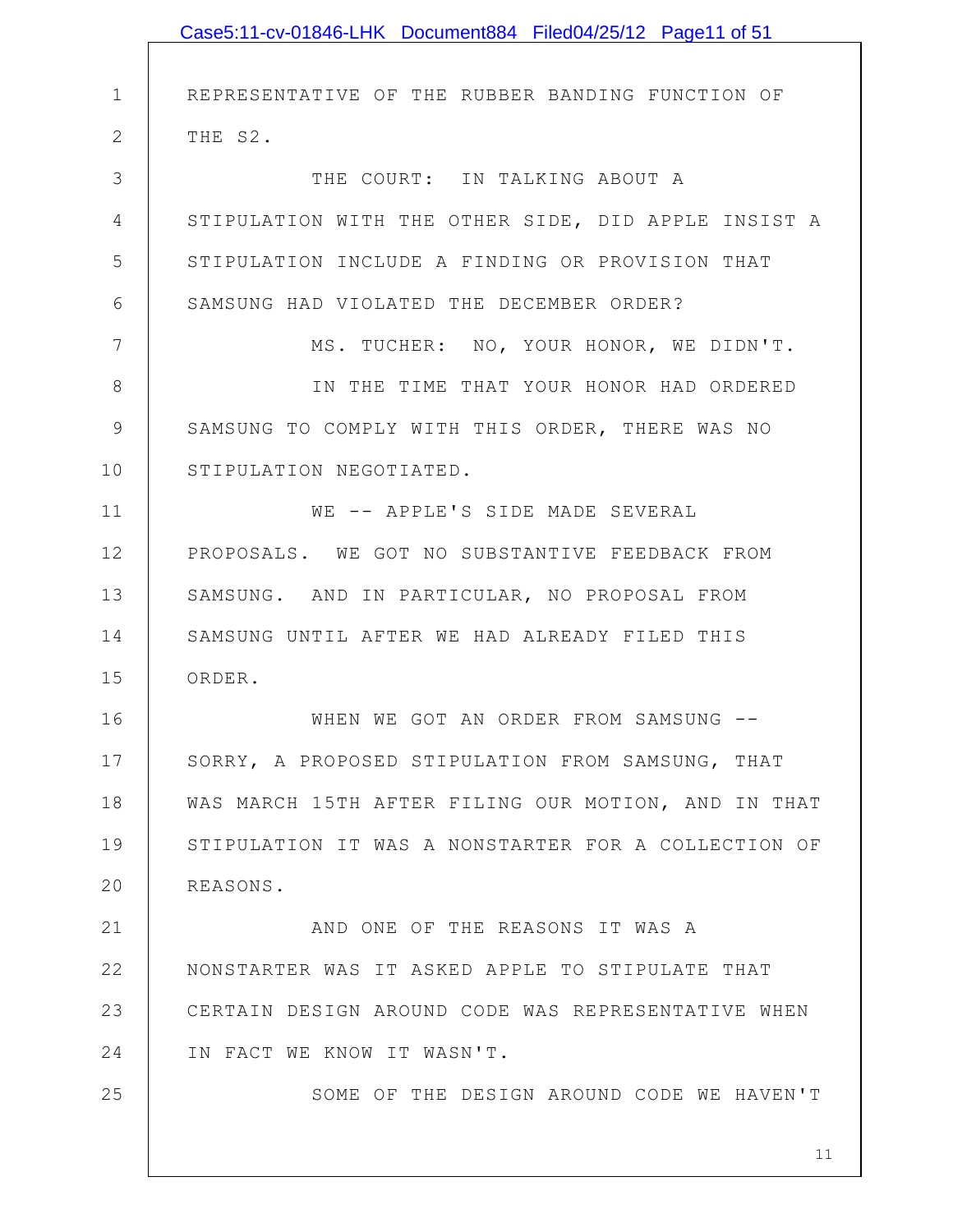|               | Case5:11-cv-01846-LHK Document884 Filed04/25/12 Page12 of 51 |
|---------------|--------------------------------------------------------------|
|               |                                                              |
| $\mathbf 1$   | HAD A CHANCE TO EXAM PROPERLY, AND WE DON'T KNOW             |
| $\mathbf{2}$  | WHEN AND WHERE WAS IT WAS DEPLOYED.                          |
| 3             | BUT AS TO THE RUBBER BANDING DESIGN                          |
| 4             | AROUND CODE, WE ASKED TO STIPULATE THAT ALL THE              |
| 5             | PRODUCTS AFTER A CERTAIN DATE IN AUGUST EMPLOYED             |
| 6             | AROUND THIS DESIGN AROUND CODE, WE KNOW THAT'S NOT           |
| 7             | TRUE.                                                        |
| 8             | THE COURT: ARE YOU TALKING ABOUT THE                         |
| $\mathcal{G}$ | T-MOBILE VERSION?                                            |
| 10            | MS. TUCHER: NOT THE T-MOBILE IN THE                          |
| 11            | SENSE THAT THE T-MOBILE DOES EMPLOY THE DESIGN               |
| 12            | AROUND, BUT THE AT&T S2 DID NOT AT THE DATE OF               |
| 13            | RELEASE, AND THE EPIC 4G TOUCH VERSION OF THE S2,            |
| 14            | DID NOT ON THE DAY OF THE RELEASE.                           |
| 15            | AND I THINK THERE ARE OTHER PHONES AS                        |
| 16            | WELL, INFUSED 4G, FOR EXAMPLE.                               |
| 17            | SO THERE ARE A NUMBER OF PHONES THAT WE                      |
| 18            | KNOW ESTABLISH THAT THE STIPULATION THAT SAMSUNG             |
| 19            | PROVIDED US IS JUST FACTUALLY INACCURATE. SO WE              |
| 20            | WERE NOT WILLING TO GO WITH THAT.                            |
| 21            | WE ALSO DIDN'T THINK IT MOOTED OUR MOTION                    |
| 22            | BECAUSE IT CAME AFTER WE FILED THE MOTION. AND WE            |
| 23            | TOLD THEM WE THOUGHT IN ORDER TO MOOT THE MOTION             |
| 24            | THEY WOULD HAVE TO STIPULATE TO A VIOLATION OF THE           |
| 25            | ORDER. BUT WE NEVER SAID IN ORDER TO REACH AN                |
|               |                                                              |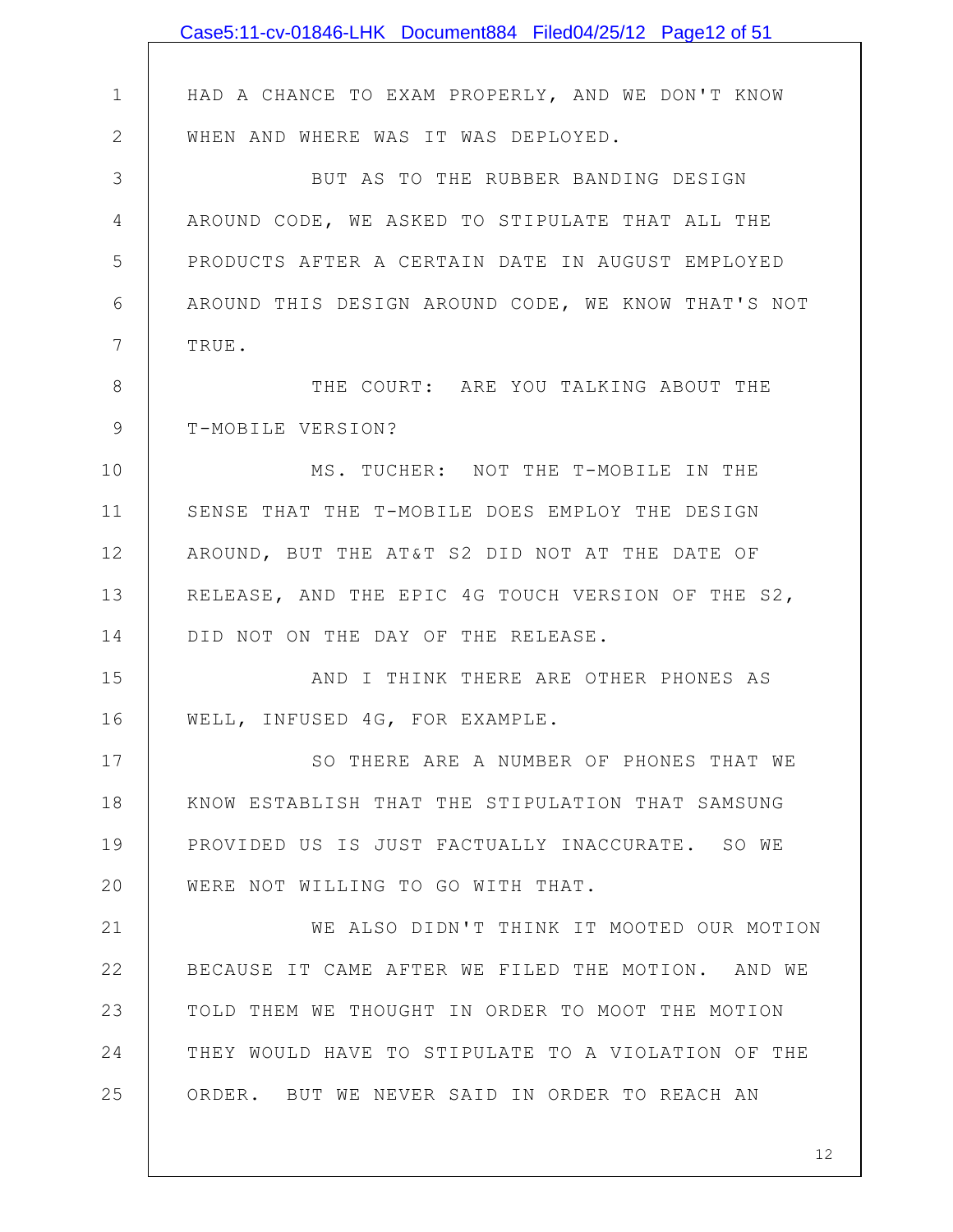1 2 3 4 5 6 7 8 9 10 11 12 13 14 15 16 17 18 19 20 21 22 23 24 25 ADEQUATE STIPULATION ON WHAT SOURCE CODE IS REPRESENTATIVE THAT THEY WOULD HAVE TO STIPULATE TO HAVING VIOLATED THE ORDER. THE COURT: I INTERRUPTED YOU, SO I APOLOGIZE FOR THAT. COULD YOU GIVE ME AGAIN YOUR LAUNDRY LIST OF ASKS FOR THIS VIOLATION. MS. TUCHER: IT'S ACTUALLY A SHORT LIST. MY FIRST ASK IS FOR A FINDING OF INFRINGEMENT -- I WOULD LOVE ONE OF THOSE, BUT  $ACTUALLY$  --THE COURT: I'M SURE YOU WOULD, I CAN'T HELP YOU OUT THERE. MS. TUCHER: WE ARE NOT SEEKING THAT BECAUSE WE ARE ALLOWING THEM TO MAKE THE WHATEVER NON VALIDITY ARGUMENTS THEY HAVE BASED ON THE SOURCE CODE. THE COURT: PROBABLY A GOOD IDEA CONSIDERING MY JURISDICTION IS LIMITED ON THIS ONE. MS. TUCHER: WHAT I MEANT TO SAY IS WE ARE SEEKING A FINDING THAT THEY VIOLATED YOUR ORDER, YOUR DECEMBER ORDER, REQUIRING THEM TO PRODUCE THE SOURCE CODE. WE ARE SEEKING A FINDING THAT THE SOURCE CODE THAT THEY HAVE PRODUCED BY DECEMBER 31ST IS Case5:11-cv-01846-LHK Document884 Filed04/25/12 Page13 of 51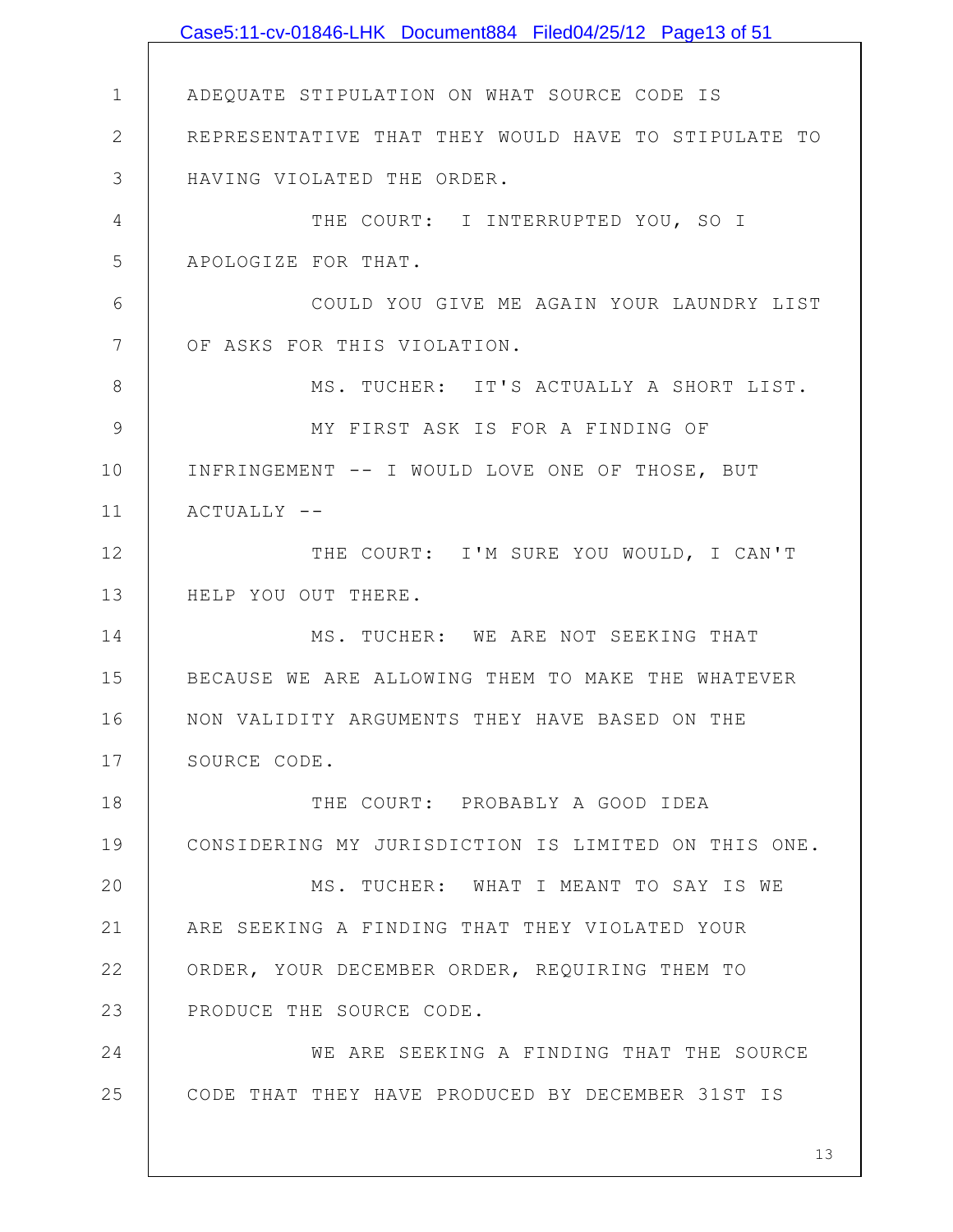1 2 3 4 5 6 7 8 9 10 11 12 13 14 15 16 17 18 19 20 21 22 23 24 25 REPRESENTATIVE OF THE PRODUCTS, OF ALL THE PRODUCTS SOLD FOR THE SOURCE CODE -- I'M STATING THIS BADLY, THIS IS STATED BETTER IN OUR PAPERS. BUT BASICALLY THE ONE VERSION THEY GAVE US OF EACH OF THE PRODUCTS IS REPRESENTATIVE OF ALL THE PHONES SOLD OF THAT PRODUCT. THE COURT: WITH ONE EXCEPTION. MS. TUCHER: I WAS JUST GOING TO SAY, WITH ONE EXCEPTION. THAT AS TO THE S2 PHONES, AND AS TO THE RUBBER BANDING FEATURE ONLY, INSTEAD OF DEEMING THE T-MOBILE S2 REPRESENTATIVE, THE EXHIBIT 4G BE DEEMED REPRESENTATIVE OF HOW THE RUBBER BANDING FUNCTION OPERATES IN THOSE S2'S THAT WERE RELEASED USING ANDROID 2.3 OR GINGERBREAD. THE COURT: IS EXHIBIT 4G THE VERSION OF THE PHONE AVAILABLE ON AT&T OR ANY OTHER NETWORK CARRIER? MS. TUCHER: IT'S AVAILABLE THROUGH THE CARRIER. I CAN'T TELL YOU OFF HAND WHICH CARRIER. IT IS A GINGERBREAD PHONE THAT HAS BEEN THE SUBJECT OF EXPERT TESTIMONY IN THE CASE. BUT WE WOULD BE SATISFIED WITH AN ORDER THAT SPECIFIED ANY GINGERBREAD PHONE THAT THE PARTIES HAD ANALYZED. I JUST NAME THAT ONE BECAUSE Case5:11-cv-01846-LHK Document884 Filed04/25/12 Page14 of 51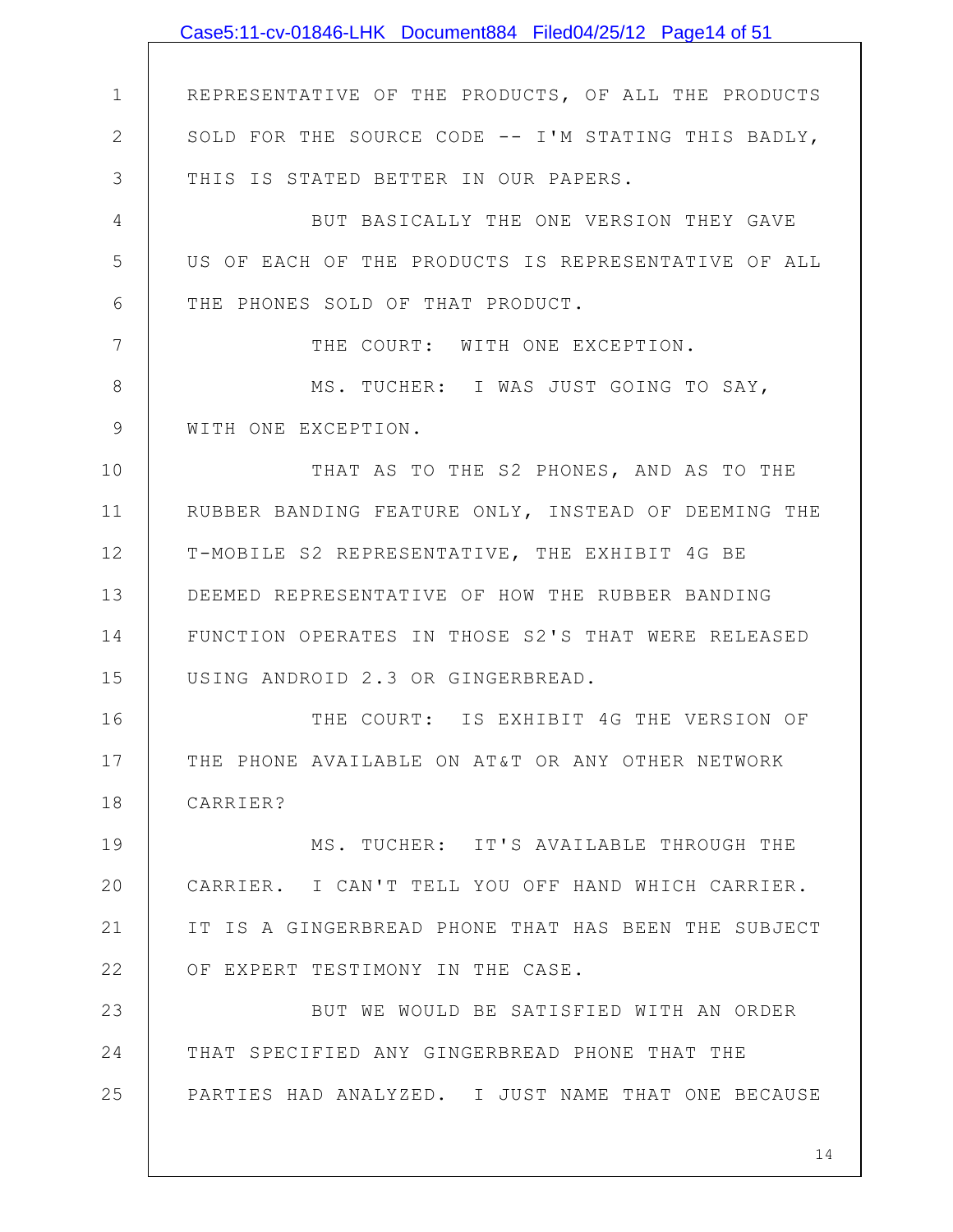|             | Case5:11-cv-01846-LHK Document884 Filed04/25/12 Page15 of 51 |
|-------------|--------------------------------------------------------------|
|             |                                                              |
| $\mathbf 1$ | I KNOW THAT'S THE ONE DR. BALAKRISHNAN FOCUSED ON            |
| 2           | WHEN HE REGARDED HIS TESTIMONY ABOUT HOW THE                 |
| 3           | GINGERBREAD OPERATES WITH REGARD TO THE BALANCE              |
| 4           | FUNCTIONALITY.                                               |
| 5           | THE COURT: ANYTHING ELSE ON YOUR LIST?                       |
| 6           | MS. TUCHER: NOT UNLESS YOU HAVE                              |
| 7           | QUESTIONS, THANK YOU.                                        |
| 8           | THE COURT: ALL RIGHT. THANK YOU.                             |
| 9           | MR. JOHNSON?                                                 |
| 10          | SO DID MY ORDER PERMIT SAMSUNG TO CHERRY                     |
| 11          | PICK CERTAIN VERSIONS OR WAS IT FAIRLY EXPLICIT?             |
| 12          | MR. JOHNSON: THERE WASN'T ANY CHERRY                         |
| 13          | PICKING OF VERSIONS.                                         |
| 14          | WITH RESPECT TO THE S2, THIS IS THE FIRST                    |
| 15          | TIME HEARING OF THE ISSUE WITH RESPECT TO THE S2 IN          |
| 16          | PARTICULAR.                                                  |
| 17          | SO THIS SORT OF GOES BACK TO                                 |
| 18          | YOUR HONOR'S, I THINK, POINT AT THE LAST HEARING AS          |
| 19          | WELL WHICH WAS THE MEET AND CONFER PROCESS ON THE            |
| 20          | FUNCTIONALITY OF THE SOURCE CODE DIDN'T START IN             |
| 21          | MARCH, DIDN'T START IN FEBRUARY.                             |
| 22          | THIS STARTED IN THE FALL. AND THEY                           |
| 23          | SERVED DISCOVERY ON OCTOBER ON DESIGN AROUNDS THEN           |
| 24          | THEY SERVED AN INTERROGATORY IN JANUARY ON DESIGN            |
| 25          | AROUNDS. AND WE RESPONDED FEBRUARY 3RD, AND WE               |
|             |                                                              |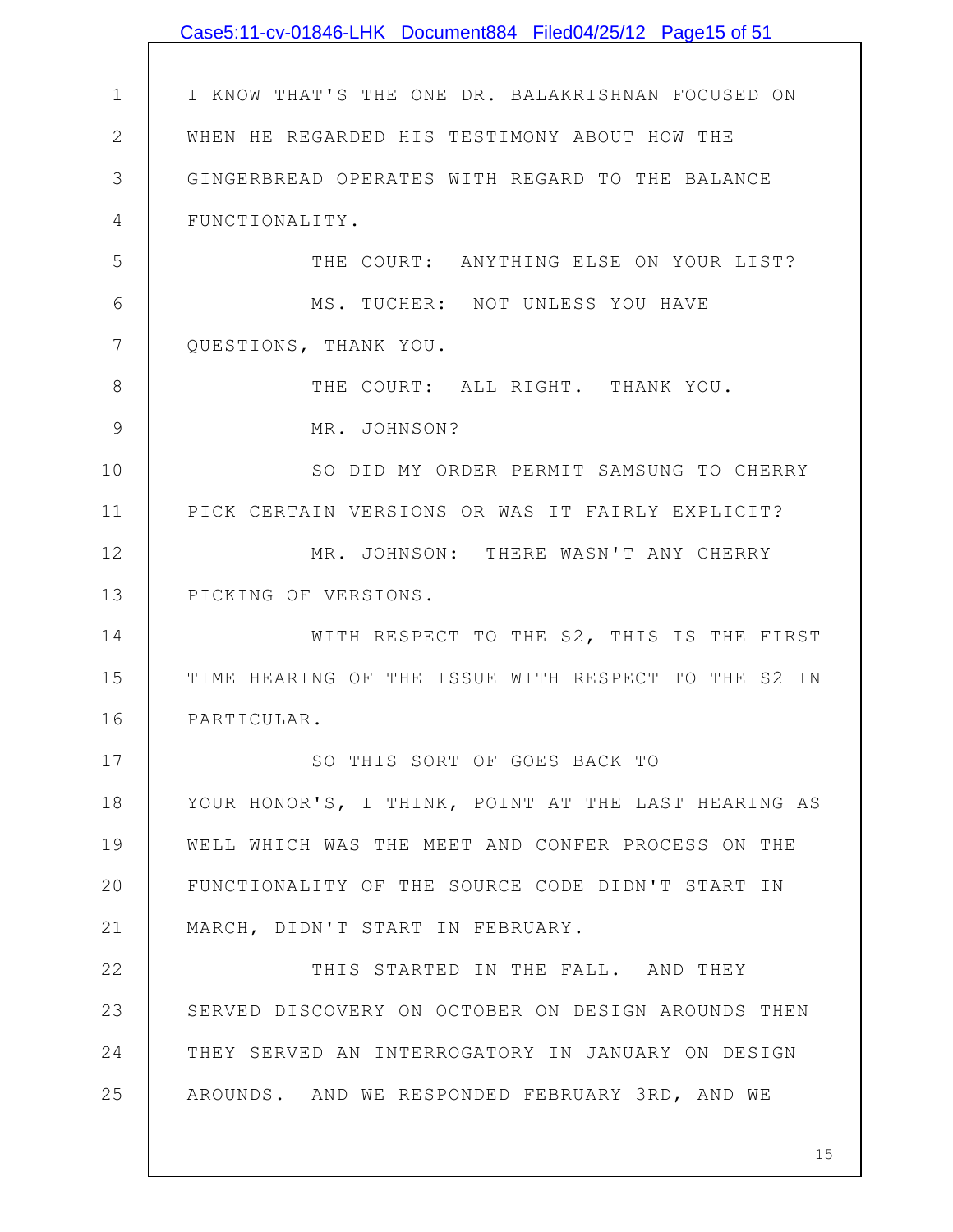|             | Case5:11-cv-01846-LHK Document884 Filed04/25/12 Page16 of 51 |
|-------------|--------------------------------------------------------------|
|             |                                                              |
| $\mathbf 1$ | ARTICULATED WHAT THE DESIGN AROUNDS WERE.                    |
| $\mathbf 2$ | WITH RESPECT TO THE BLUE GLOW                                |
| 3           | APPLICATION, THEY'VE KNOWN ABOUT THE BLUE GLOW FOR           |
| 4           | A WHILE AND THEIR EXPERTS, INCLUDING                         |
| 5           | DR. BALAKRISHNAN, HAS SAID HE DOESN'T NEED SOURCE            |
| 6           | CODE TO DETERMINE WHETHER THAT'S INFRINGEMENT OR             |
| 7           | NOT.                                                         |
| 8           | SO THIS IS A LITTLE BIT OF, I AGREE THAT                     |
| 9           | WE WERE BOUND TO PRODUCE SOURCE CODE AND WE                  |
| 10          | PRODUCED SOURCE CODE. BUT TO DETERMINE WHETHER               |
| 11          | THERE'S INFRINGEMENT, YOU LOOK AT THE DEVICE AND             |
| 12          | YOU SEE IF IT OPERATES ACCORDING TO THE CLAIMS IN            |
| 13          | THE PATENT.                                                  |
| 14          | AND I DID DEPOSE DR. BALAKRISHNAN ON                         |
| 15          | FRIDAY AND I ASKED HIM ABOUT THE PRODUCTS BECAUSE I          |
| 16          | COULDN'T TELL FROM HIS REPORT WHAT PHONE HE HAD.             |
| 17          | HE DIDN'T BRING ANY OF THE PHONES TO HIS                     |
| 18          | DEPOSITION.                                                  |
| 19          | AND I ASKED HIM WHAT VERSION OF GALLERY                      |
| 20          | HE WAS LOOKING AT BECAUSE THERE ARE LOTS OF                  |
| 21          | DIFFERENT ITERATIONS WITHIN THE GALLERY APPLICATION          |
| 22          | THAT THEY CLAIM ARE INFRINGING.                              |
| 23          | AND SOME OF THOSE WHEN YOU MOVE A PHOTO                      |
| 24          | FROM ONE PHOTO TO THE NEXT, THAT'S A DIFFERENT               |
| 25          | INFRINGEMENT READING THAN WHEN YOU ZOOM IN ON A              |
|             |                                                              |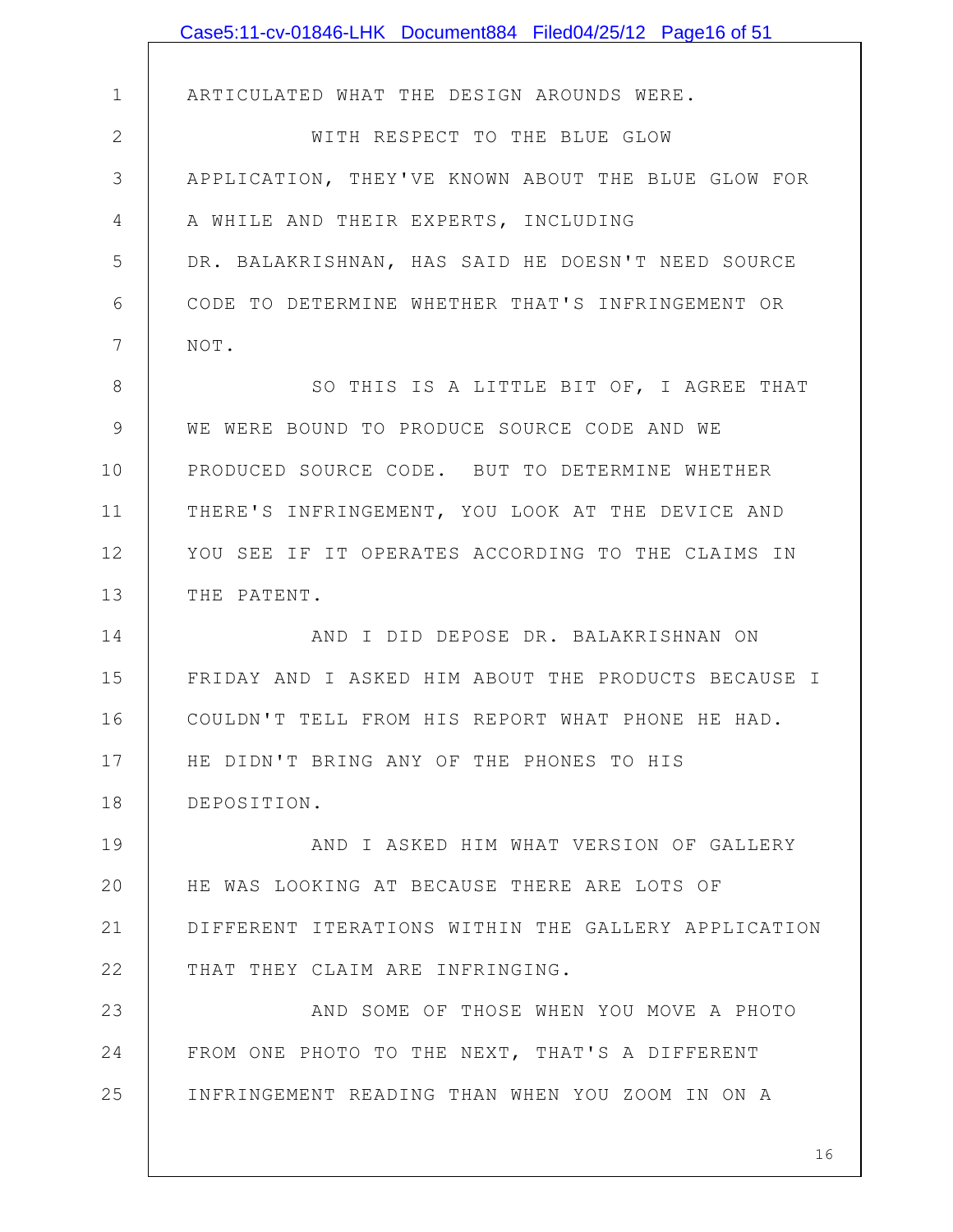1 2 3 4 5 6 7 8 9 10 11 12 13 14 15 16 17 18 19 20 21 22 23 24 25 PHOTOGRAPH AND YOU MOVE THE PHOTOGRAPH AROUND BY ITSELF. THERE ARE DIFFERENT THEORYS EVEN WITHIN THE GALLERY. SO WHEN I WAS ASKING HIM ABOUT WHAT ARE THE DIFFERENT VERSIONS HE WAS LOOKING AT BECAUSE IT WASN'T IN HIS REPORT AND I WAS TRYING TO UNDERSTAND WHAT CAPTIVATE PHONE HE HAD LOOKED AT AND I DIDN'T HAVE ANY PROOF OF THAT. SO TO GO BACK, WE WERE ORDERED TO PRODUCE SOURCE CODE, AND I DO THINK THERE'S AN IMPORTANT EXCEPTION IN YOUR HONOR'S DECEMBER 22ND ORDER THAT SAID PRODUCE THE SOURCE CODE BY DECEMBER 31ST. WE PRODUCED THE AS RELEASED SOURCE CODE FOR ALL OF THE PRODUCTS THAT WERE ACCUSED. DR. BALAKRISHNAN, WHEN I DID DEPOSE HIM, I DON'T HAVE THE BENEFIT OF HAVING THE OTHER PARTS OF THE TRANSCRIPT HERE, BUT HE SAID THE AS RELEASED CODE IS WHAT'S IMPORTANT, IT'S WHAT HE'S CONSIDERED. THEY'VE HAD A PERSON, THEY HAD CODE REVIEWERS IN OUR OFFICE SINCE DECEMBER EVERY DAY, SATURDAYS AND SUNDAYS INCLUDING THIS PAST WEEKEND LOOKING AT THE SOURCE CODE. WE PRODUCED SOMETHING ON THE ORDER OF 50 MILLION PAGES OF CODE AS BACK IN DECEMBER 31ST. THERE WAS A SUBSEQUENT ORDER, YOUR HONOR, Case5:11-cv-01846-LHK Document884 Filed04/25/12 Page17 of 51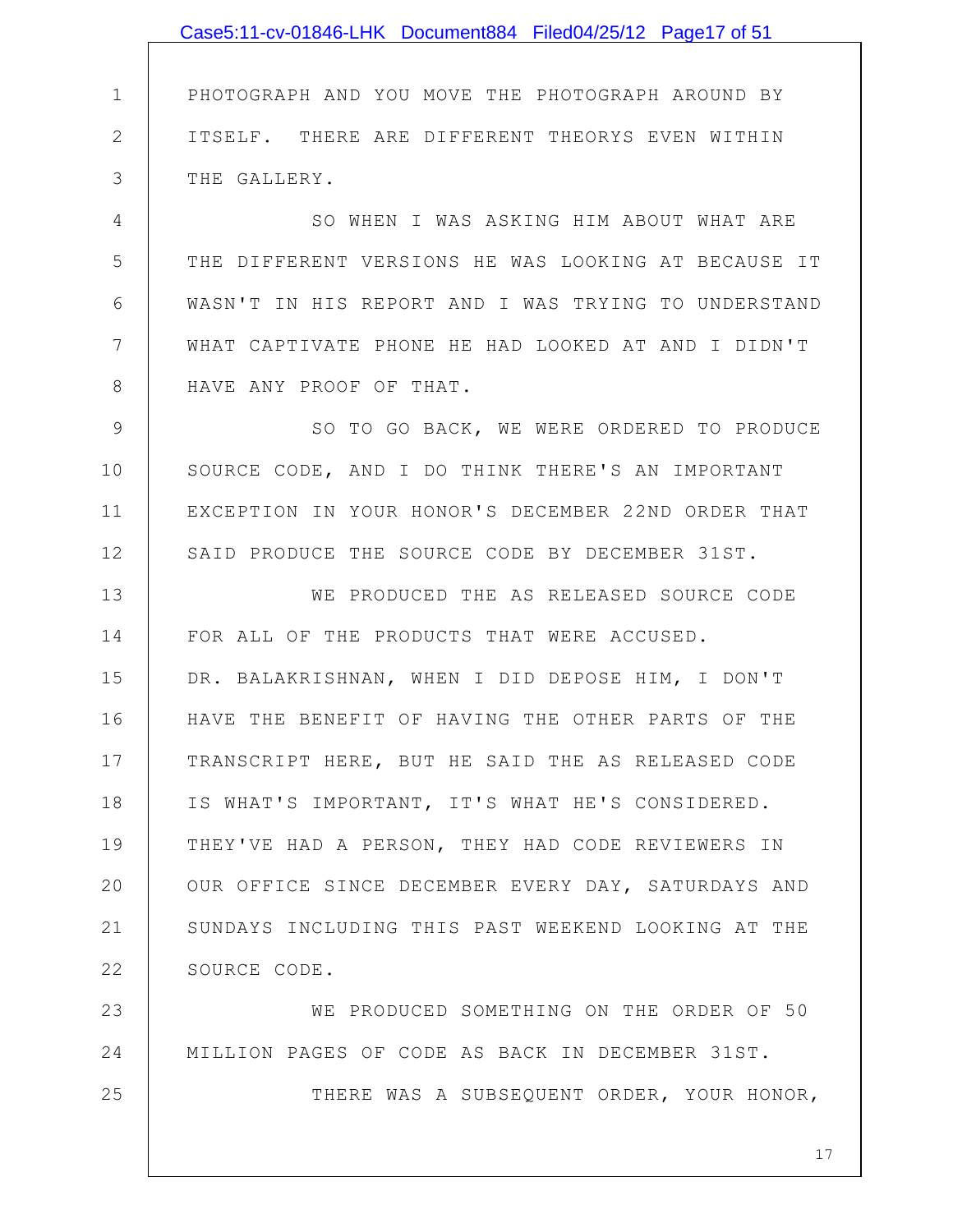|               | Case5:11-cv-01846-LHK Document884 Filed04/25/12 Page18 of 51 |
|---------------|--------------------------------------------------------------|
|               |                                                              |
| $\mathbf 1$   | WHERE APPLE MOVED TO COMPEL DOCUMENTS RELATED TO             |
| $\mathbf{2}$  | THE EVOLUTION, THE FEATURES AND THE UPDATES OF THE           |
| 3             | SOFTWARE. AND WE THEN COLLECTED THAT INFORMATION             |
| 4             | AND PRODUCED THE INFORMATION THAT RELATES TO THE             |
| 5             | VERSION CHANGES.                                             |
| 6             | AND IN -- YOUR HONOR, FROM JANUARY 27TH                      |
| 7             | YOU ASKED, YOU PROVIDED BASICALLY AN ALTERNATIVE             |
| 8             | AND YOU SAID IN ORDER TO AVOID SOME OF THE BURDEN            |
| $\mathcal{G}$ | ASSOCIATED WITH IT, PARTIES CAN AGREE TO REACH SOME          |
| 10            | SORT OF STIPULATION.                                         |
| 11            | AND WE SAW THAT AS A REAL RESPONSIBILITY.                    |
| 12            | WE STARTED NEGOTIATING WITH THEM RIGHT AWAY.                 |
| 13            | THEY DID REQUIRE FROM THE VERY BEGINNING,                    |
| 14            | YOUR HONOR, THAT SAMSUNG STIPULATE TO THE FACT THAT          |
| 15            | SOMEHOW SAMSUNG HAD VIOLATED THE COURT'S                     |
| 16            | DECEMBER 22ND ORDER IN THE INITIAL STIP THAT THEY            |
| 17            | SENT TO US.                                                  |
| 18            | AND EVEN IN THE LETTER THAT'S ATTACHED TO                    |
| 19            | EXHIBIT -- IT'S EXHIBIT 2 TO THE BRIGGS DECLARATION          |
| 20            | FROM MR. PERNICK, HE SAYS IN PARAGRAPH 2:                    |
| 21            | "SAMSUNG CANNOT MOOT THIS ASPECT OF APPLE'S MOTION           |
| 22            | UNLESS IT FORMALLY AGREES TO THIS IN A STIPULATION.          |
| 23            |                                                              |
| 24            | WE UNDERSTAND THAT SAMSUNG DOES AGREE                        |
| 25            | THAT IT HAS VIOLATED THE ORDER AND THEREFORE                 |
|               | 18                                                           |
|               |                                                              |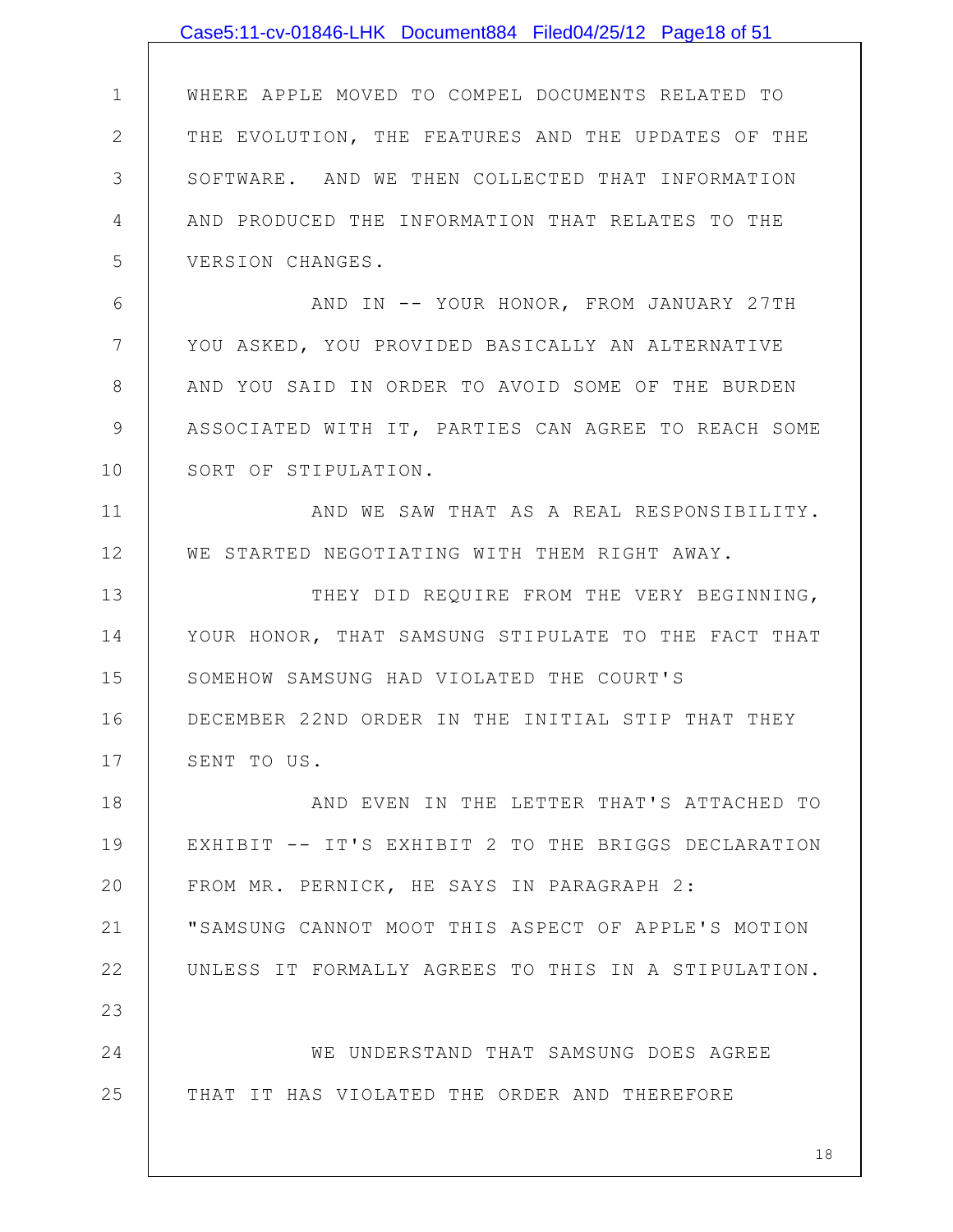1 2 3 4 5 6 7 8 9 10 11 12 13 14 15 16 17 18 19 20 21 22 23 24 25 19 SUGGEST ADDING THIS TO THE STIPULATION UNDER THE DISCUSSION WITHOUT SUCH A PROVISION, APPLE'S MOTION COULD NEVER BE MOOT." AND HE GOES ON TO SAY, "THAT AS A GENERAL MATTER, APPLE'S PROPOSED STIPULATION WAS NEVER INTENDED TO RESOLVE ALL OF THE DISPUTES. " THE COURT: AND WHEN WAS THAT COMMUNICATION SENT? MR. JOHNSON: MARCH 16TH. THIS IS HARDLY NEGOTIATING IN GOOD FAITH WITH RESPECT TO THE STIPULATION. IT'S CERTAINLY NOT BAD FAITH ON SAMSUNG'S PART. THE COURT: SO IF YOU HAD A PROBLEM NEGOTIATING THE STIPULATION WHY DIDN'T YOU FOLLOW MY GUIDANCE IN FOOTNOTE 25 TO SEEK RELIEF? IN OTHER WORDS, I THOUGHT IN MY JANUARY 27TH ORDER I WAS PRETTY EXPLICIT THAT THE STIPULATION WAS PROVIDED AS AN ALTERNATIVE TO MITIGATE THE BURDEN IN COMPLYING WITH MY ORDER AND IF THERE WAS A PROBLEM WITH APPLE'S GOOD FAITH IN REACHING THE STIPULATION, YOU SHOULD SEEK GUIDANCE FROM THE COURT. TO MY KNOWLEDGE, SAMSUNG DIDN'T DO THAT; WHY NOT? MR. JOHNSON: YOUR HONOR, THEY HAD FILED Case5:11-cv-01846-LHK Document884 Filed04/25/12 Page19 of 51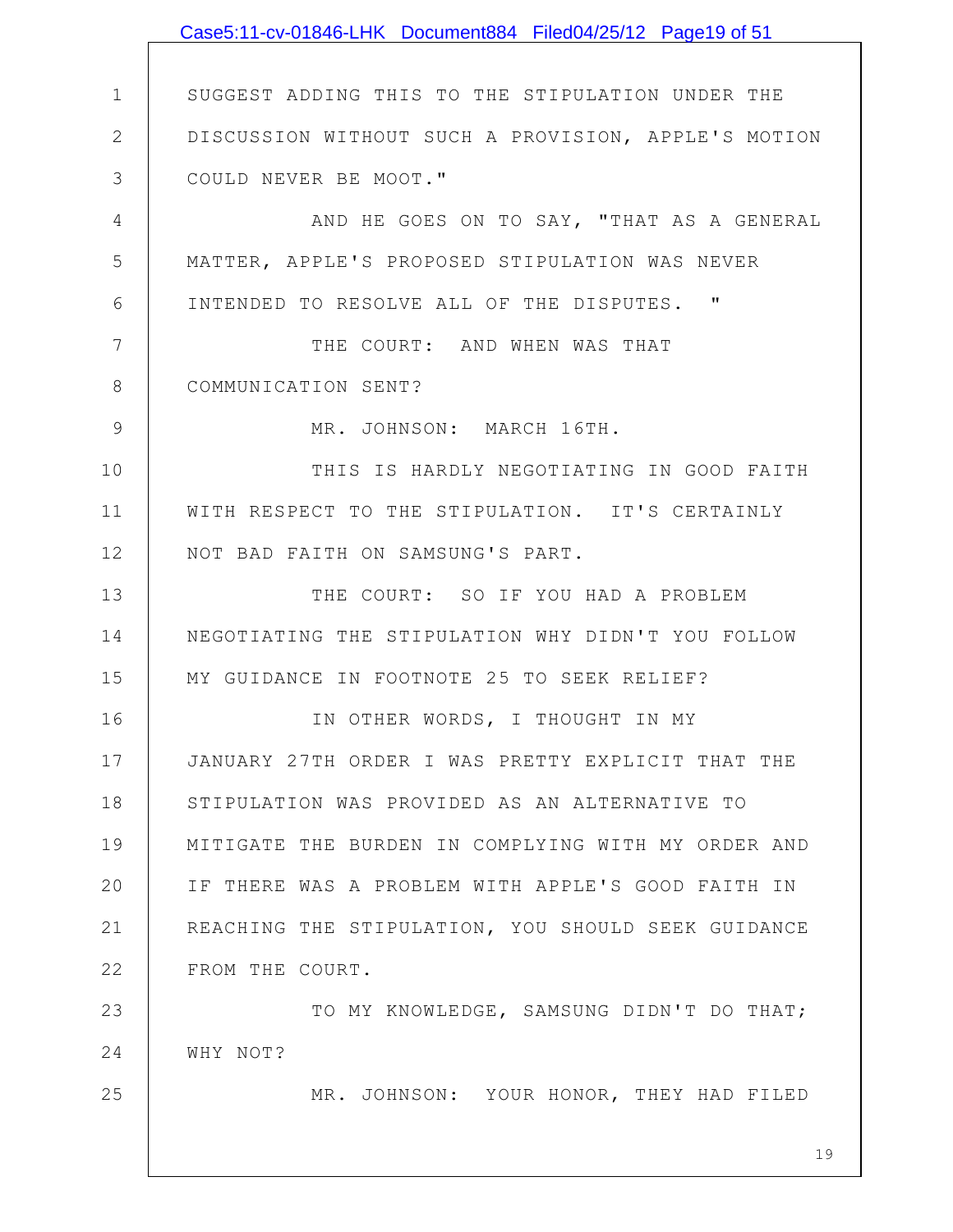|              | Case5:11-cv-01846-LHK Document884 Filed04/25/12 Page20 of 51 |
|--------------|--------------------------------------------------------------|
|              |                                                              |
| $\mathbf 1$  | A MOTION FOR SANCTIONS ALREADY. THEY FILED A                 |
| $\mathbf{2}$ | MOTION FOR SANCTIONS ON MARCH 9TH WITHOUT EVER               |
| 3            | MEETING AND CONFERRING.                                      |
| 4            | WE THOUGHT WE WERE STILL NEGOTIATING WITH                    |
| 5            | THEM. THEY DON'T MEET AND CONFER. THE NEXT THING             |
| 6            | WE KNOW THEY FILE A MOTION FOR SANCTIONS. WE                 |
| 7            | DISCUSS INTERNALLY, CONTINUE TO DISCUSS INTERNALLY           |
| $8\,$        | THE REPRESENTATIVE PRODUCTS OR FUNCTIONALITY                 |
| $\mathsf{S}$ | ISSUES.                                                      |
| 10           | WE CALL THEM BACK UP AND THIS IS THE                         |
| 11           | LETTER WE GET BACK SAYING THERE'S NO WAY WE ARE              |
| 12           | GOING TO AGREE TO IT UNLESS YOU -- UNLESS YOU                |
| 13           | STIPULATE TO THE FACT THAT WE'VE, THAT SAMSUNG HAS           |
| 14           | VIOLATED THE DECEMBER 22ND ORDER.                            |
| 15           | AT THAT POINT WE WERE, FROM MY                               |
| 16           | STANDPOINT, WE WERE IN BETWEEN. HOW WERE WE TO               |
| 17           | THEN BRING THIS TO YOUR HONOR'S ATTENTION?                   |
| 18           | THE COURT: I MEAN, YOU ALL HAVE SHOWN A                      |
| 19           | FAIRLY EXPANSIVE CREATIVITY IN COMING UP WITH                |
| 20           | MOTIONS AND PLEADINGS TO GET MY ATTENTION AT ALL             |
| 21           | DAYS AND HOURS OF THE WEEK.                                  |
| 22           | HERE'S WHAT I'M STRUGGLING WITH                              |
| 23           | MR. JOHNSON, LET'S GO BACK TO DECEMBER 22ND.                 |
| 24           | I THOUGHT THIS WAS A PRETTY SPARTAN                          |
| 25           | COMMAND. PRODUCE THE SOURCE CODE AND TECHNICAL               |
|              |                                                              |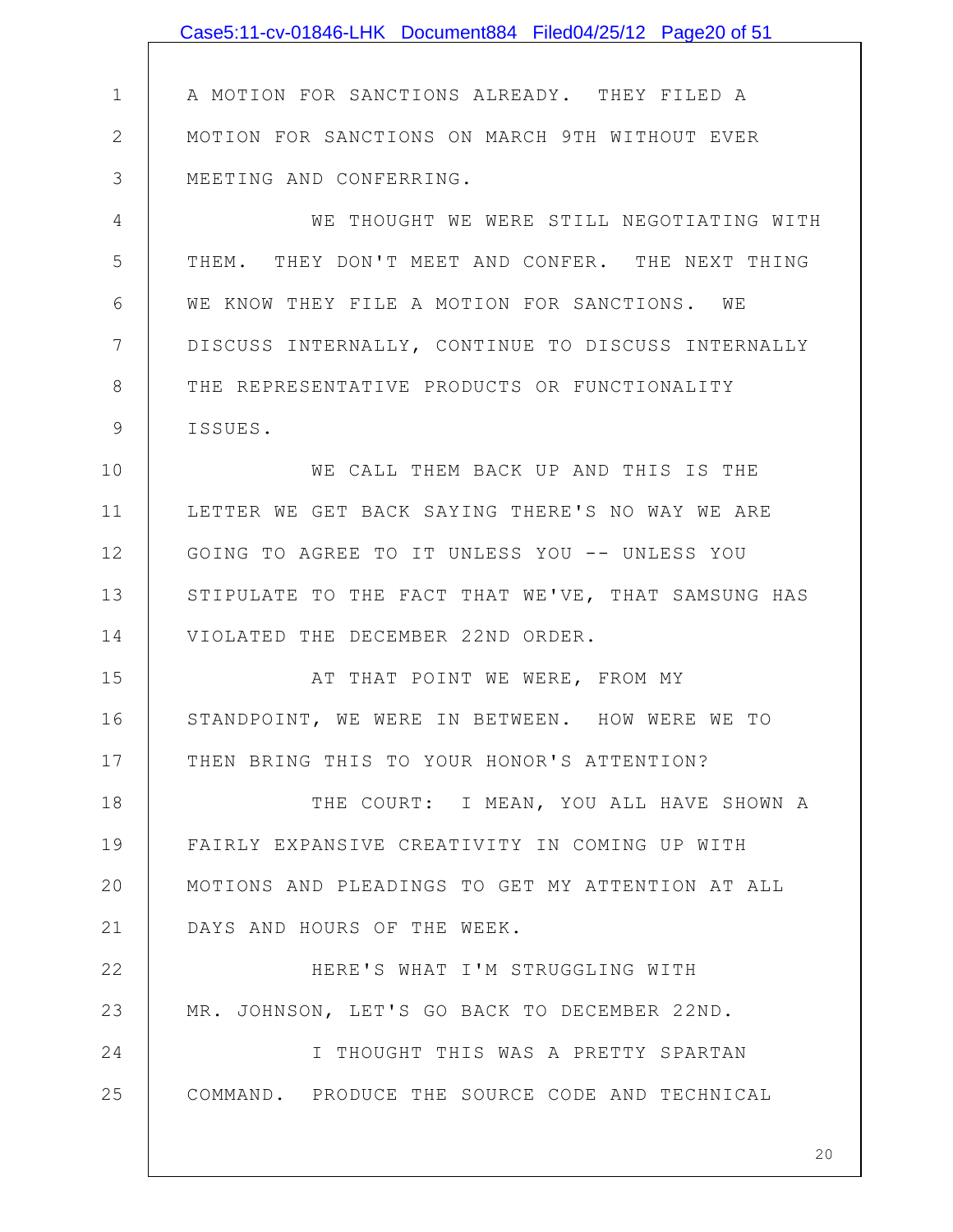|                | Case5:11-cv-01846-LHK Document884 Filed04/25/12 Page21 of 51 |
|----------------|--------------------------------------------------------------|
|                |                                                              |
| $\mathbf 1$    | DOCUMENTS REQUESTED BY APPLE'S MOTION WITH ONE               |
| $\mathbf{2}$   | EXCEPTION. THE EXCEPTION DOESN'T APPLY TO                    |
| 3              | VERSIONS, SO HOW AM I TO READ SAMSUNG'S PRODUCTION           |
| 4              | AS OF DECEMBER 31ST, 2011, AS ANYTHING OTHER THAN A          |
| 5              | VIOLATION OF THAT SPECIFIC COMMAND?                          |
| 6              | MR. JOHNSON: BECAUSE WE PRODUCED, WE                         |
| $7\phantom{.}$ | PRODUCED THE SOURCE CODE IN THE TECHNICAL DOCUMENTS          |
| $8\,$          | REQUESTED BY APPLE'S MOTION.                                 |
| 9              | THE COURT: SO EVERY VERSION WAS PRODUCED                     |
| 10             | BY THE 31ST.                                                 |
| 11             | MR. JOHNSON: NOT -- LET'S BACK UP.                           |
| 12             | THE COURT: BECAUSE THEIR MOTION WAS NOT                      |
| 13             | LIMITED TO PARTICULAR VERSIONS, WAS IT?                      |
| 14             | MR. JOHNSON: NO, I THINK IT WAS.                             |
| 15             | THEIR MOTION, WHEN YOU GO BACK AND YOU LOOK AT WHAT          |
| 16             | THEY WERE ASKING FOR -- AND BY THE WAY, IT'S ALSO            |
| 17             | WHEN YOU LOOK AT WHAT THEY ARE ASKING FOR IN THEIR           |
| 18             | JANUARY MOTION WHERE THEY SPECIFICALLY, AS                   |
| 19             | YOUR HONOR POINTS OUT IN YOUR JANUARY ORDER TO LOOK          |
| 20             | AT THE 14 CATEGORIES OF DOCUMENTS IN THEIR PROPOSED          |
| 21             | ORDER, THEY SPECIFICALLY ASK FOR THE PROPOSED ORDER          |
| 22             | WHICH IS DOCKET NUMBER 616. THEY ASK FOR THE                 |
| 23             | DESIGN AROUND DOCUMENTATION AND THEY ASK FOR THE             |
| 24             | VERSIONS OF THE CODE.                                        |
| 25             | WHEN YOU LOOK AT CATEGORIES, FOR EXAMPLE                     |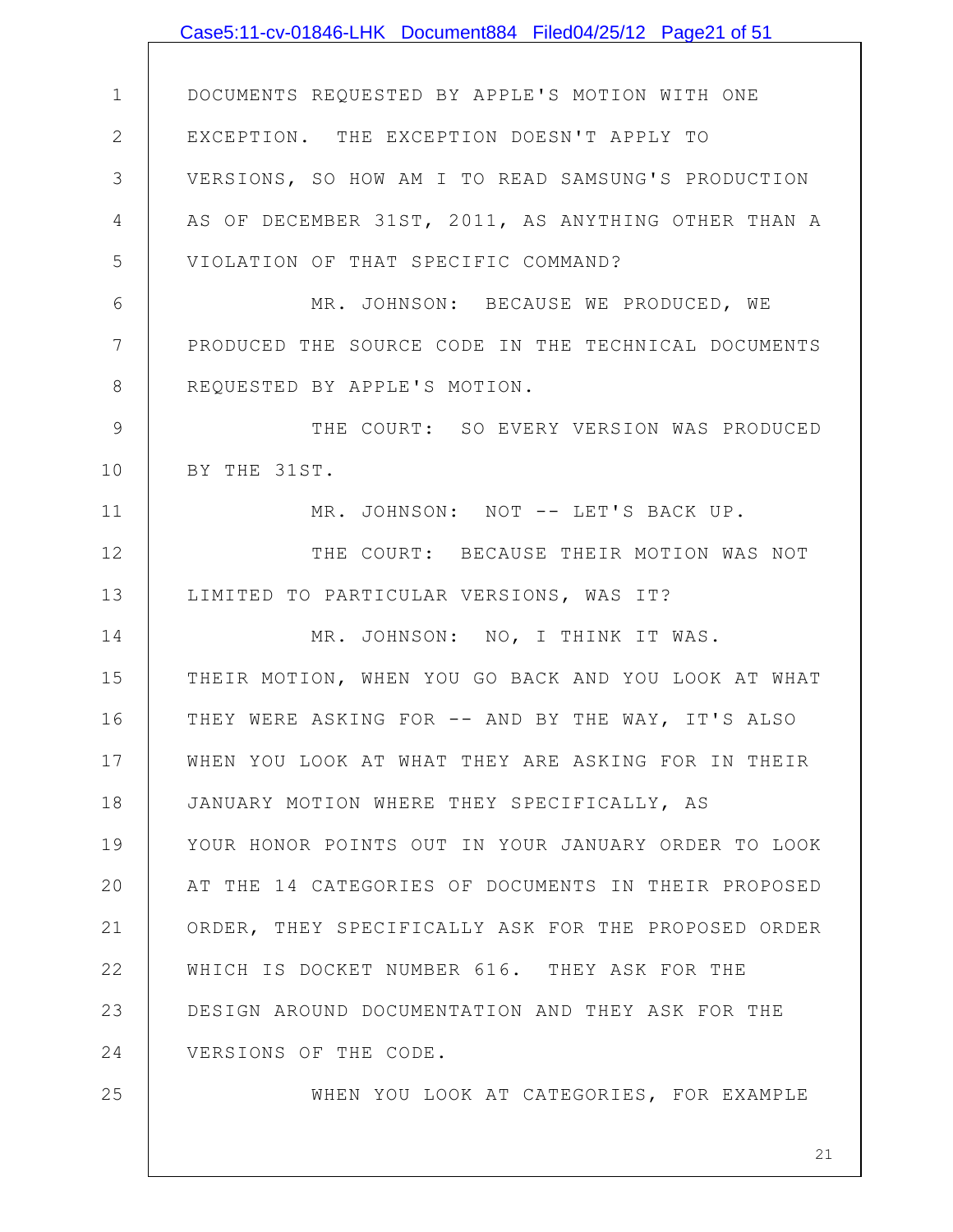|                | Case5:11-cv-01846-LHK Document884 Filed04/25/12 Page22 of 51 |
|----------------|--------------------------------------------------------------|
|                |                                                              |
| $\mathbf 1$    | A THROUGH R, THEY'RE SPECIFICALLY ASKING FOR THE             |
| $\mathbf{2}$   | FEATURES, YOU KNOW, CHANGES MADE TO EACH VERSION OF          |
| 3              | THE SOFTWARE FIRM WEAR PROGRAM OR OTHER SYSTEMS.             |
| $\overline{4}$ | THE COURT: WAS THIS A PROPOSED ORDER                         |
| 5              | SUBMITTED IN CONNECTION WITH THE --                          |
| 6              | MR. JOHNSON: WITH THE JANUARY MOTION TO                      |
| 7              | COMPEL.                                                      |
| 8              | THE COURT: OKAY. SO LET'S GO BACK TO                         |
| 9              | DECEMBER.                                                    |
| 10             | APPLE FILES A MOTION IN ADVANCE OF                           |
| 11             | DECEMBER, I SHOULD SAY ORDER. THEY INCLUDE A --              |
| 12             | PRESUMABLY THEY INCLUDE A PROPOSED ORDER. DID THAT           |
| 13             | PROPOSED ORDER INDICATE THAT THE ASK WAS FOR LESS            |
| 14             | THAN ALL VARIATIONS?                                         |
| 15             | MR. JOHNSON: THEY SENT A NARROW SCOPE,                       |
| 16             | THE MOTION POINTS OUT THE NARROWED SCOPE OF                  |
| 17             | REOUESTED CATEGORIES ON DECEMBER 6TH. THEIR NARROW           |
| 18             | SCOPE DOESN'T ASK FOR EACH AND EVERY VERSION OF THE          |
| 19             | SOFTWARE.                                                    |
| 20             | IN FACT, YOU KNOW, SAMSUNG OPERATES                          |
| 21             | DIFFERENTLY THAN APPLE DOES IN THE SENSE THAT THERE          |
| 22             | ARE LITERALLY HUNDREDS AND HUNDREDS OF VERSIONS OF           |
| 23             | THE CODE THAT WITH RESPECT TO EACH CARRIER                   |
| 24             | SOMETIMES THEY UPDATE THE CODE, 2, 3 TIMES A DAY             |
| 25             | AND IT'S DELIVERED OVER THE AIR.                             |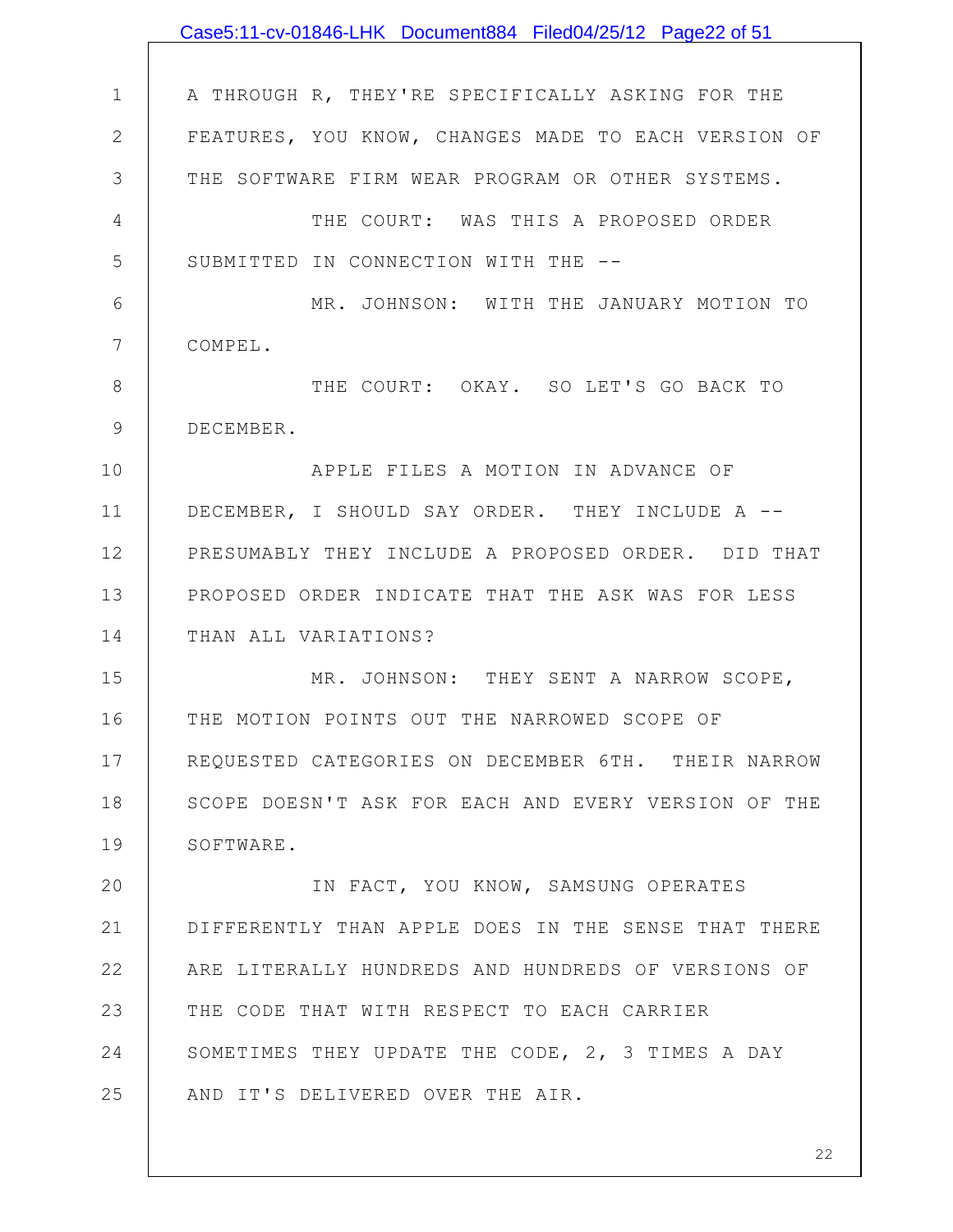|              | Case5:11-cv-01846-LHK Document884 Filed04/25/12 Page23 of 51 |
|--------------|--------------------------------------------------------------|
|              |                                                              |
| $\mathbf 1$  | SO WITH RESPECT TO THE FUNCTIONALITY OF                      |
| $\mathbf{2}$ | THE ACCUSED PRODUCTS OF THE ACCUSED FEATURES IN THE          |
| 3            | PATENTS, WE PROVIDED THE CODE AS IT WAS CONTAINED            |
| 4            | ON THE 27 PRODUCTS THAT WAS IN EXISTENCE.                    |
| 5            | WE PRODUCED IT ON DECEMBER 31ST. AND WE                      |
| 6            | WERE WILLING TO STIPULATE THAT THE FUNCTIONALITY,            |
| 7            | THE ACCUSED FEATURES WAS BASICALLY THE SAME FOR              |
| 8            | EVERYTHING ELSE EXCEPT FOR THE THREE DESIGN AROUNDS          |
| 9            | FOR THE '381 PATENT THE '891 AND THE '163 PATENT.            |
| 10           | AND THOSE WERE PRODUCED. THE '381 DESIGN                     |
| 11           | AROUND CODE WAS PRODUCED JANUARY 23RD. AND THEY --           |
| 12           | IT SOUNDS LIKE IT MAY HAVE EVEN BEEN PRODUCED WHEN           |
| 13           | COUNSEL WAS REFERRING TO THE S2, T-MOBILE VERSION            |
| 14           | HAVING BLUE GLOW, IT SOUNDS LIKE THEY HAD THAT BY            |
| 15           | DECEMBER 31ST, SO MAYBE THEY EVEN HAD THE BLUE GLOW          |
| 16           | DESIGN AROUND BY DECEMBER 31ST FOR THE SOURCE CODE.          |
| 17           | THE OTHER TWO SOURCE CODE VERSIONS WERE                      |
| 18           | PRODUCED AT THE END OF DISCOVERY RIGHT AFTER, JUST           |
| 19           | AS APPLE PRODUCED 250,000 PAGES OF DOCUMENTS AFTER           |
| 20           | THE CLOSE OF DISCOVERY.                                      |
| 21           | THERE WAS A BIG RUSH TO PRODUCE A LOT OF                     |
| 22           | DOCUMENTS AT THE END OF DISCOVERY.                           |
| 23           | AND WHAT THEY --                                             |
| 24           | THE COURT: SO JUST ON THOSE POINTS THEN,                     |
| 25           | IS IT ACCURATE FOR ME TO UNDERSTAND THAT AT LEAST            |
|              |                                                              |
|              | 23                                                           |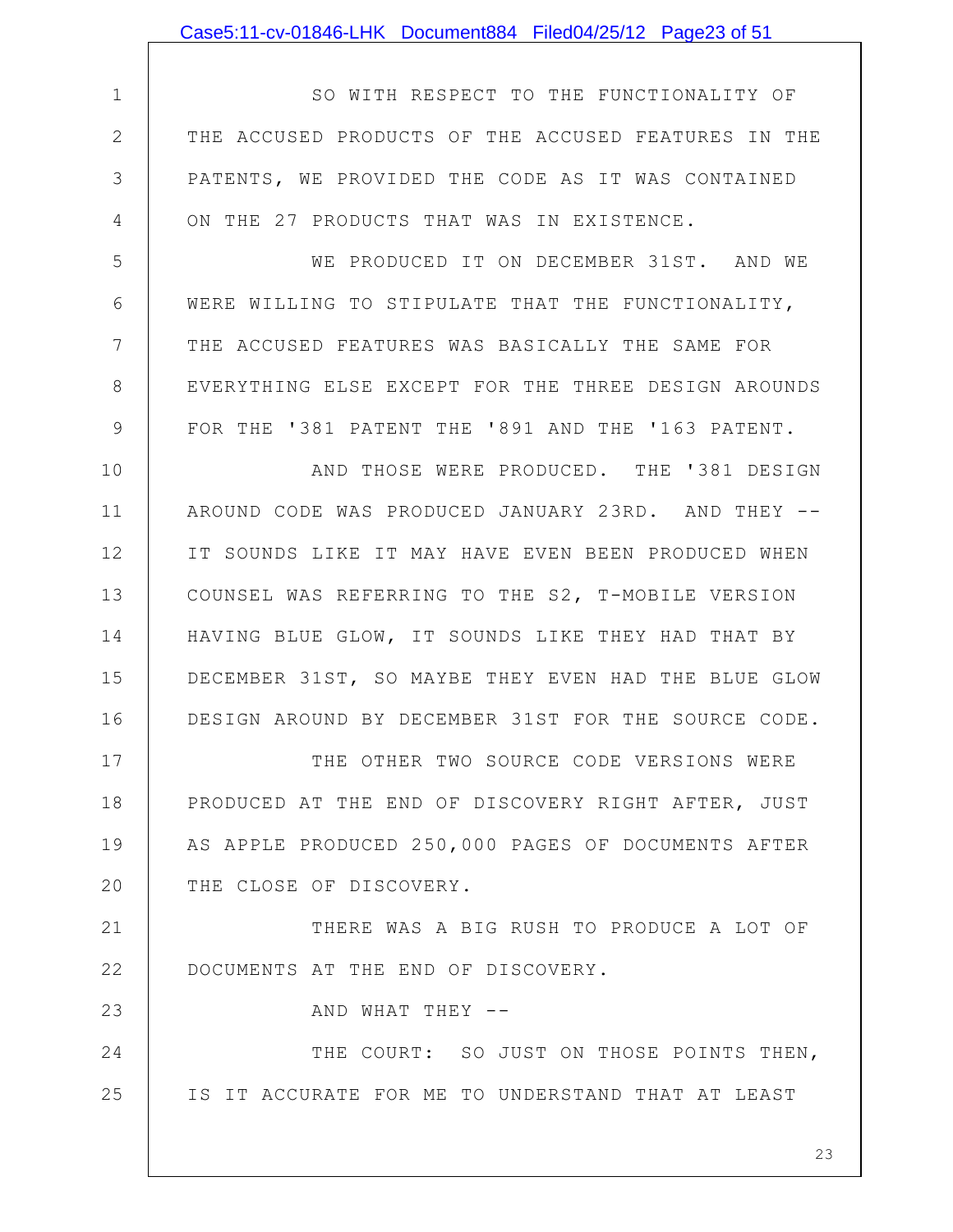|               | Case5:11-cv-01846-LHK Document884 Filed04/25/12 Page24 of 51 |
|---------------|--------------------------------------------------------------|
|               |                                                              |
| $\mathbf 1$   | AS TO THOSE TWO VERSIONS, THOSE VERSIONS WERE NOT            |
| $\mathbf{2}$  | PRODUCED BY THE 31ST?                                        |
| 3             | MR. JOHNSON: RIGHT. THEY WERE NOT                            |
| 4             | PRODUCED BY THE 31ST.                                        |
| 5             | AND YOUR HONOR -- THEY WERE IN A PRODUCT                     |
| 6             | THAT WASN'T RELEASED. WE DIDN'T HAVE THE SOURCE              |
| 7             | CODE FOR THOSE TWO VERSIONS, THE DESIGN AROUNDS FOR          |
| 8             | THE '891 AND THE '163. WE DIDN'T HAVE THEM BY                |
| $\mathcal{G}$ | DECEMBER 31ST.                                               |
| 10            | THE COURT: AND WHY IS THAT?                                  |
| 11            | MR. JOHNSON: BECAUSE AS BEST AS WE WERE                      |
| 12            | ABLE TO TELL, IT WASN'T RELEASED UNTIL THE EARLIEST          |
| 13            | WE CAN SEE IS DECEMBER 23RD. WE DIDN'T KNOW ABOUT            |
| 14            | IT UNTIL AFTER DECEMBER 31ST.                                |
| 15            | AND SO WE DIDN'T HAVE THAT THE UNTIL SOME                    |
| 16            | TIME AFTER DECEMBER 31ST.                                    |
| 17            | THE COURT: WHEN YOU SAY "WE" DO YOU MEAN                     |
| 18            | YOU AS OUTSIDE COUNSEL AS OPPOSED TO YOUR CLIENT?            |
| 19            | YOUR CLIENT OBVIOUSLY HAD THE CODE WELL IN ADVANCE           |
| 20            | OF THE 31ST.                                                 |
| 21            | MR. JOHNSON: I DON'T THINK THEY HAD IT                       |
| 22            | WELL IN ADVANCE OF DECEMBER 31ST. I DON'T KNOW               |
| 23            | SPECIFICALLY.                                                |
| 24            | ALL I KNOW IS THAT IT WAS RELEASED.                          |
| 25            | THERE WAS A PRODUCT THAT HAD A RELEASED VERSION OF           |
|               |                                                              |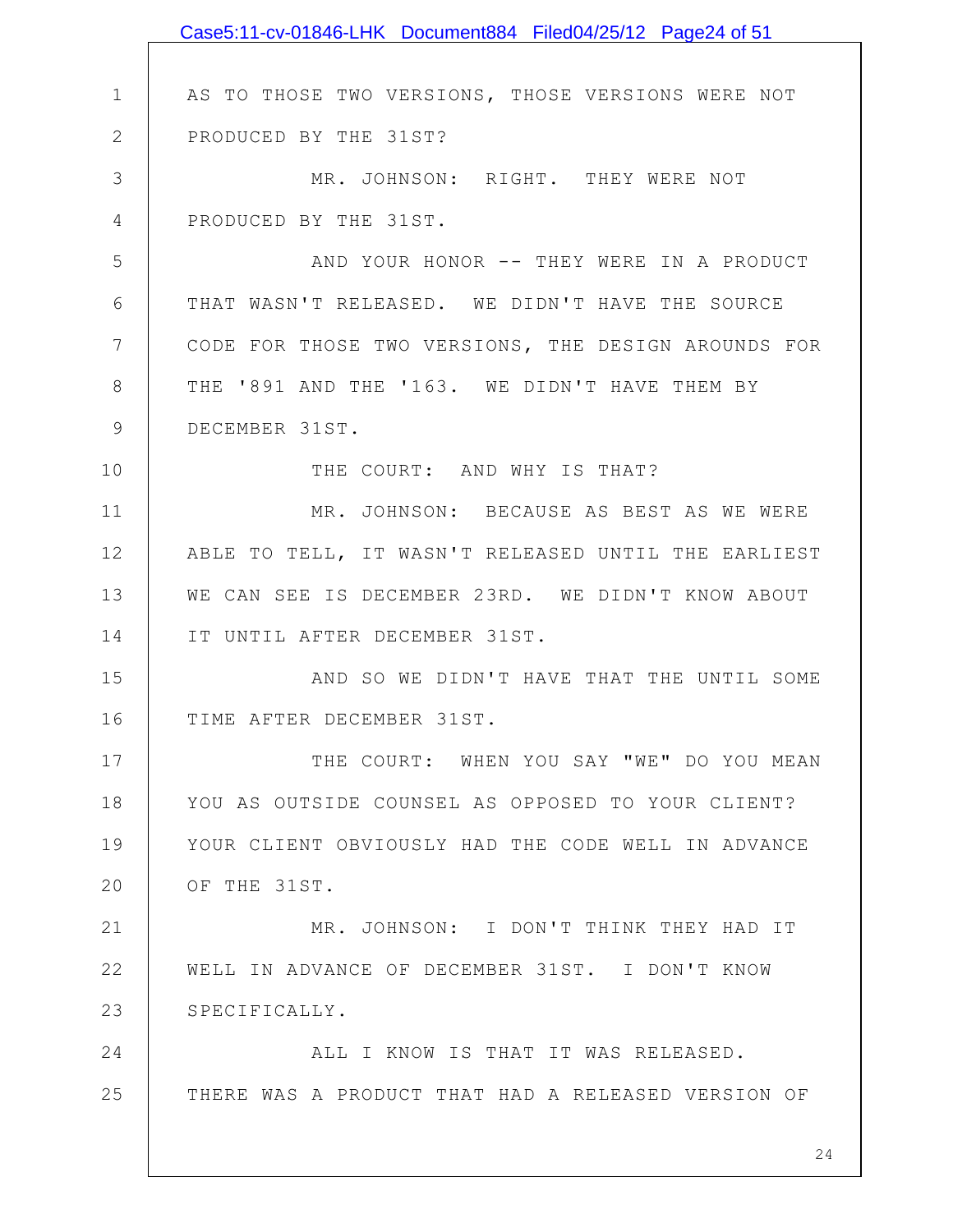|                | Case5:11-cv-01846-LHK Document884 Filed04/25/12 Page25 of 51 |
|----------------|--------------------------------------------------------------|
|                |                                                              |
| $\mathbf 1$    | THE '891 AND '163 DESIGN AROUND CODE. THAT PRODUCT           |
| $\mathbf{2}$   | WAS RELEASED DECEMBER 23RD.                                  |
| 3              | I DON'T KNOW WHICH ENTITY HAD IT. A LOT                      |
| $\overline{4}$ | OF THIS IS DONE OUTSIDE OF THE UNITED STATES. IT'S           |
| 5              | DONE OUTSIDE OF KOREA AS WELL.                               |
| 6              | THE COURT: OKAY.                                             |
| 7              | SO -- I WANT TO MAKE SURE. I'M                               |
| 8              | STRUGGLING, AS YOU CAN TELL, TO UNDERSTAND WHAT THE          |
| 9              | FACTS ARE LET ALONE THE IMPLICATIONS OF THOSE                |
| 10             | FACTS.                                                       |
| 11             | AM I ACCURATE IN UNDERSTANDING THAT AT                       |
| 12             | LEAST AS OF DECEMBER 31ST, 2011, WHICH IS MY                 |
| 13             | DEADLINE, THERE WERE TWO VERSIONS OF PRODUCTS AT             |
| 14             | LEAST TWO VERSIONS OF PRODUCT IN THE MARKETPLACE             |
| 15             | FOR WHICH NO SOURCE CODE WAS PRODUCED, WHETHER IT'S          |
| 16             | JUSTIFIED, WHETHER IT'S PERFECTLY REASONABLE,                |
| 17             | WHETHER YOU TRIED AS HARD AS YOU COULD, IS THAT AN           |
| 18             | ACCURATE UNDERSTANDING?                                      |
| 19             | MR. JOHNSON: I THINK THAT'S ACCURATE.                        |
| 20             | THE COURT: OKAY.                                             |
| 21             | SO AS TO ANY OTHER VERSIONS IN COMMERCIAL                    |
| 22             | RELEASE AS OF THE 31ST WERE THERE ANY OTHER                  |
| 23             | VERSIONS OF CODE FOR WHICH NO SOURCE WAS PRODUCED            |
| 24             | TO APPLE BY MY DEADLINE.                                     |
| 25             | MR. JOHNSON: I'M SORRY, COULD YOU REPEAT                     |
|                |                                                              |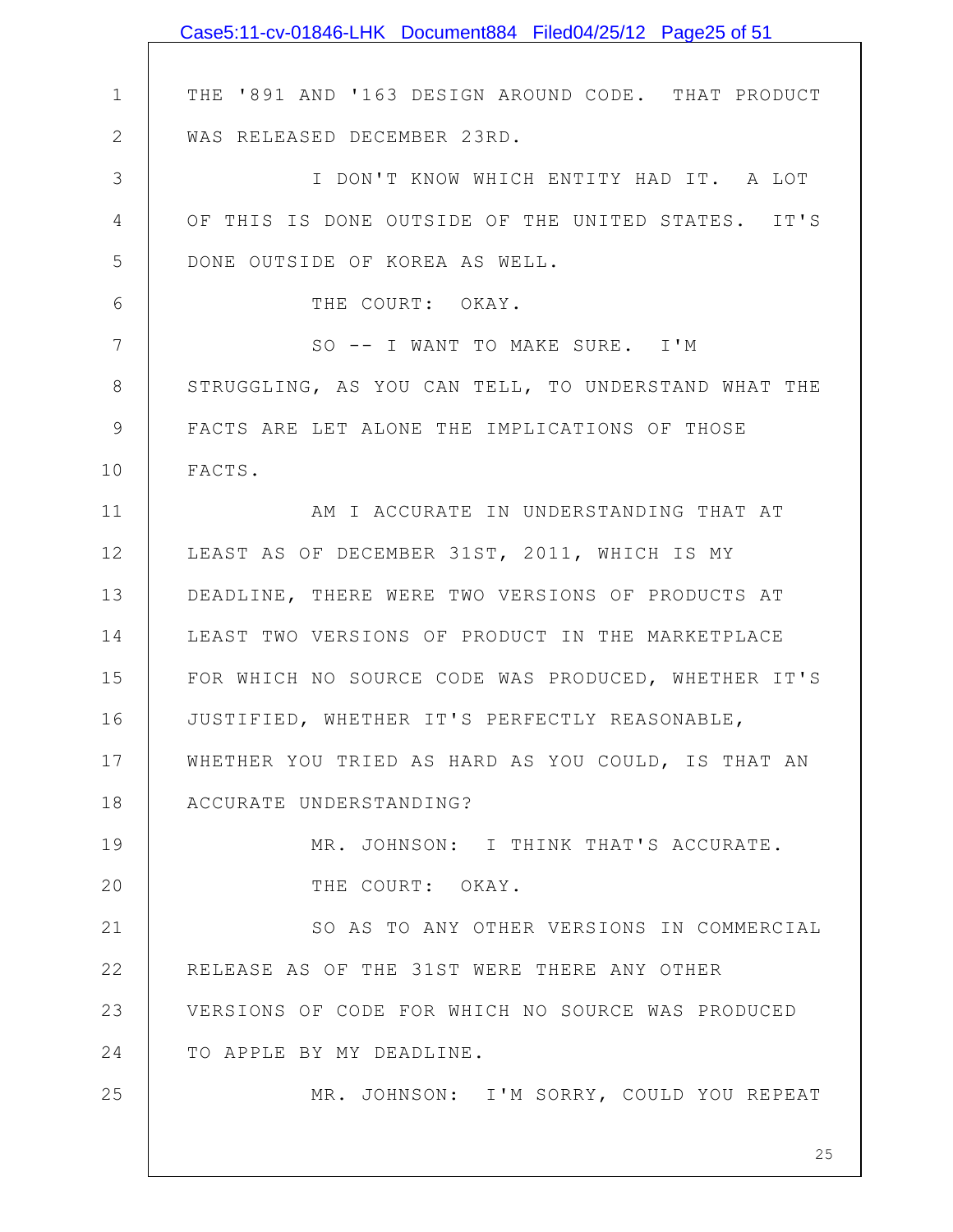|              | Case5:11-cv-01846-LHK Document884 Filed04/25/12 Page26 of 51 |
|--------------|--------------------------------------------------------------|
| $\mathbf 1$  | THAT.                                                        |
| $\mathbf{2}$ | THE COURT: SURE.                                             |
| 3            | I WANT TO UNDERSTAND WHETHER THERE ARE                       |
| 4            | ANY OTHER VERSIONS OF THE CODE WHICH WERE IN                 |
| 5            | COMMERCIAL RELEASE AS OF THE 31ST FOR WHICH NO COPY          |
| 6            | WAS PRODUCED TO APPLE.                                       |
| 7            | MR. JOHNSON: WELL, THEIR VERSIONS.                           |
| 8            | THAT'S WHAT I'M SAYING THERE ARE VERSIONS OF                 |
| 9            | CODE THAT WERE DELIVERED AFTER DECEMBER 31ST. THEY           |
| 10           | MAY CHANGE A COLOR OF A PARTICULAR WIDGET HERE, IT           |
| 11           | HAS NOTHING TO DO WITH THE FUNCTIONALITY. SO THERE           |
| 12           | ARE HUNDREDS OF THESE VERSIONS.                              |
| 13           | THE COURT: SO THERE ARE HUNDREDS OF                          |
| 14           | VERSIONS OF THE CODE THAT WERE IN COMMERCIAL                 |
| 15           | RELEASE AS OF THE 31ST FOR WHICH NO COPY WAS                 |
| 16           | PRODUCED TO APPLE.                                           |
| 17           | MR. JOHNSON: WE GAVE THEM A LOG                              |
| 18           | DESCRIBING ALL THE CHANGES THAT WERE MADE TO THE             |
| 19           | CODE.                                                        |
| 20           | THE COURT: RIGHT. BUT WAS A COPY OF                          |
| 21           | THAT CODE PRODUCED BY THE 31ST?                              |
| 22           | MR. JOHNSON: WELL, SOME OF THAT CODE                         |
| 23           | WASN'T IN EXISTENCE AT THE 31ST.                             |
| 24           | THE COURT: LET'S TALK ABOUT THE CODE                         |
| 25           | THAT WAS IN EXISTENCE.                                       |
|              |                                                              |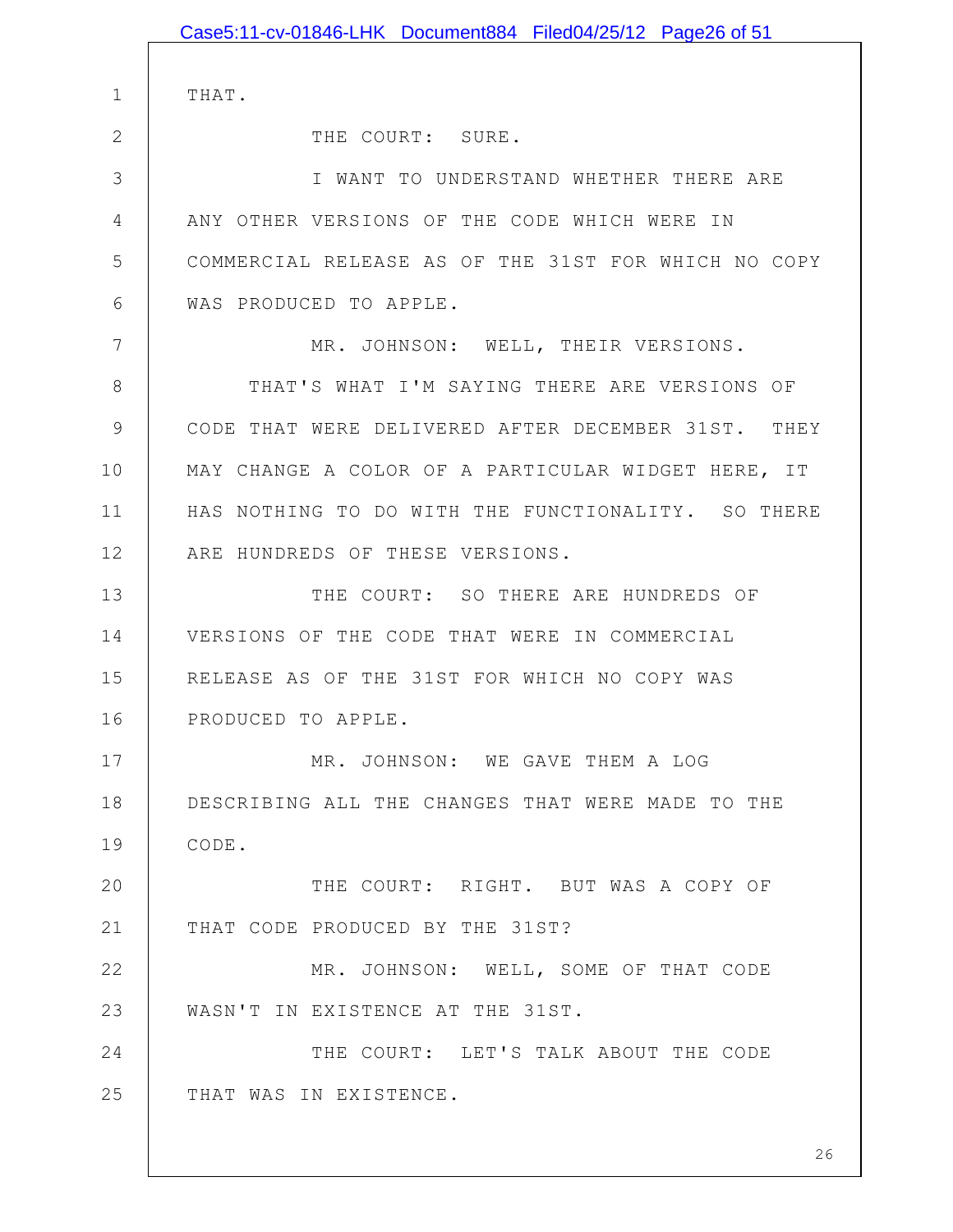|              | Case5:11-cv-01846-LHK Document884 Filed04/25/12 Page27 of 51 |
|--------------|--------------------------------------------------------------|
|              |                                                              |
| $\mathbf 1$  | YOU AGREED WITH ME THERE ARE AT LEAST TWO                    |
| $\mathbf{2}$ | VERSIONS OF CODE WHICH WERE IN COMMERCIAL RELEASE            |
| 3            | AS OF THE 31ST FOR WHICH NO COPY WAS PRODUCED TO             |
| 4            | APPLE.                                                       |
| 5            | WHAT I'M TRYING TO UNDERSTAND IS WHAT IS                     |
| 6            | THE UNIVERSE OF ADDITIONAL VERSIONS OF CODE IN               |
| 7            | COMMERCIAL RELEASE OF THE 31ST FOR WHICH NO COPY             |
| 8            | WAS PRODUCED BY THAT DATE. HUNDREDS? DOZENS?                 |
| 9            | MR. JOHNSON: I DON'T KNOW THE ANSWER TO                      |
| 10           | THAT FOR SURE.                                               |
| 11           | NOW, WITH RESPECT TO THE ACCUSED                             |
| 12           | FUNCTIONALITY OF THOSE FEATURES, FOR THE VERSIONS            |
| 13           | OF THE CODE, THEY OPERATED THE SAME WAY. AND                 |
| 14           | THAT'S WHAT WE TOLD APPLE AND THAT'S WHAT APPLE'S            |
| 15           | EXPERT BELIEVES AND THAT'S WHAT SAMSUNG BELIEVES.            |
| 16           | SO WITH RESPECT TO -- THE ONLY CHANGE                        |
| 17           | WITH RESPECT TO THE EIGHT PATENTS THE UTILITY                |
| 18           | PATENTS THAT HAVE BEEN ACCUSED THE ONLY CHANGE THAT          |
| 19           | IS HAVE OCCURRED WITH RESPECT TO THE DESIGN AROUND           |
| 20           | FOR THE '381 WHICH THEY HAVE KNOWN ABOUT, THEIR              |
| 21           | EXPERT HAS KNOWN ABOUT, IT'S IN THE EXPERT REPORT,           |
| 22           | HE TESTIFIED ABOUT IT, THERE'S NO PREJUDICE WITH             |
| 23           | RESPECT TO THAT.                                             |
| 24           | THE COURT: SO WE WILL GET TO PREJUDICE                       |
| 25           | IN A MOMENT.                                                 |
|              |                                                              |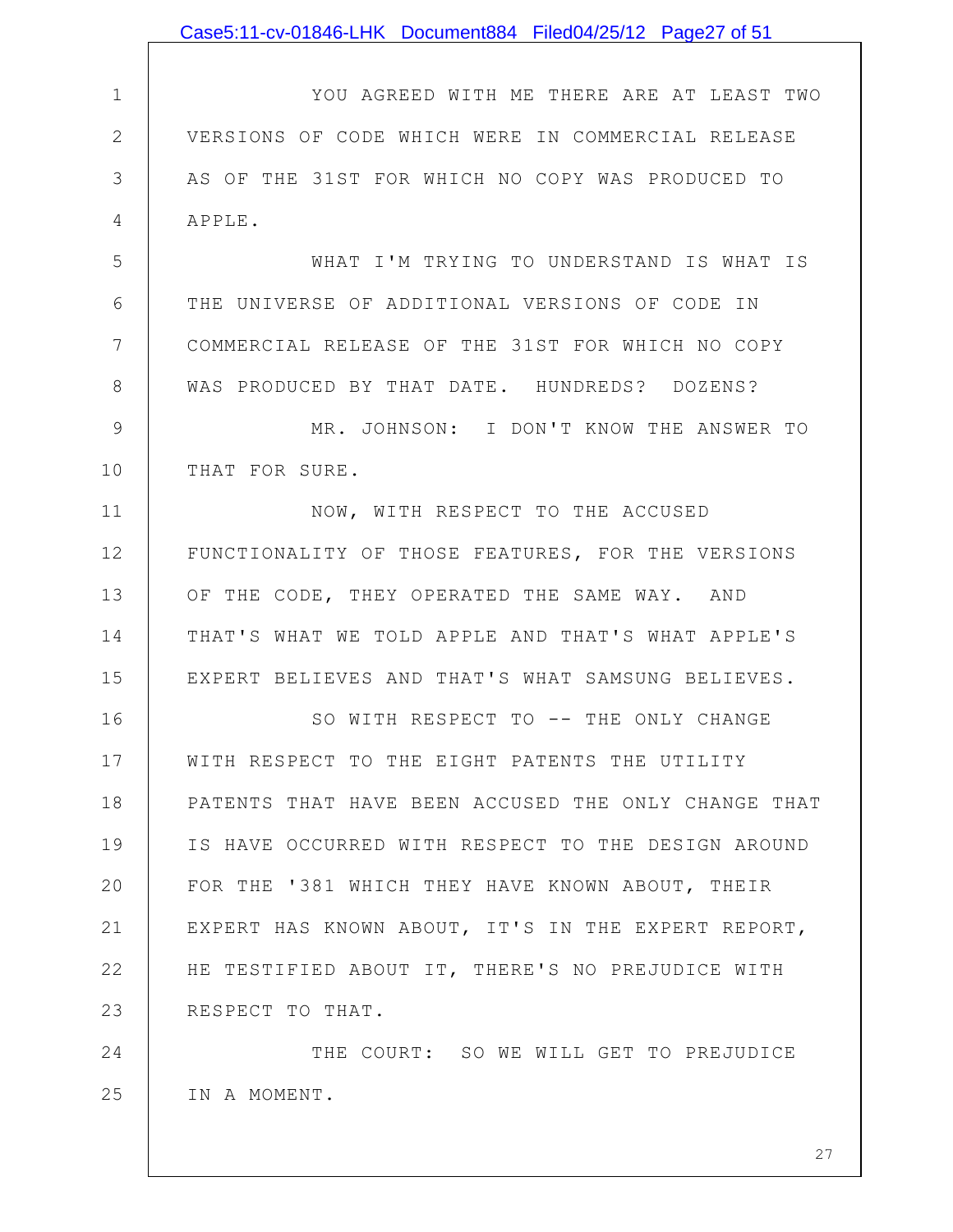|                 | Case5:11-cv-01846-LHK Document884 Filed04/25/12 Page28 of 51 |
|-----------------|--------------------------------------------------------------|
|                 |                                                              |
| $1\,$           | AGAIN, I WANT TO MAKE SURE I'M NOT                           |
| $\mathbf{2}$    | MISUNDERSTANDING YOUR POSITION ON WHAT HAPPENED              |
| 3               | HERE.                                                        |
| 4               | IT SOUNDS LIKE WE ARE ALL IN AGREEMENT                       |
| 5               | THAT THERE ARE AT LEAST DOZENS IF UNDERSTAND                 |
| 6               | HUNDREDS OF VERSIONS OF THIS CODE THAT WERE IN               |
| $7\phantom{.0}$ | COMMERCIAL RELEASE AS OF THE 31ST OF DECEMBER AND            |
| $8\,$           | FOR WHICH NO COPY WAS PRODUCED TO APPLE BY THAT              |
| $\mathcal{G}$   | DATE.                                                        |
| 10              | ARE WE IN AGREEMENT THERE?                                   |
| 11              | MR. JOHNSON: WE ARE IN AGREEMENT.                            |
| 12              | BUT I GO BACK TO YOUR HONOR'S ORDER WITH                     |
| 13              | RESPECT TO THE -- WHAT WAS REQUIRED TO BE PRODUCED           |
| 14              | BY DECEMBER 31ST, AND THE HUNDREDS OF VERSIONS OF            |
| 15              | CODE THAT OR --                                              |
| 16              | THE COURT: ARE YOU ALL MAKING THIS CODE                      |
| 17              | AVAILABLE?                                                   |
| 18              | MR. JOHNSON: IT'S --                                         |
| 19              | THE COURT: ARE COPIES AT QUINN'S OFFICES                     |
| 20              | $OR$ --                                                      |
| 21              | MR. JOHNSON: YES.                                            |
| 22              | JUST ON BOTH SIDES THERE ARE COPIES AT                       |
| 23              | EACH OTHER'S OFFICES THEY CAN COME AND LOOK AT IT.           |
| 24              | THE COURT: IS IT REMOTE ACCESS AT THE                        |
| 25              | OFFICES OR ARE THERE ACTUALLY LOCAL COPIES THAT ONE          |
|                 |                                                              |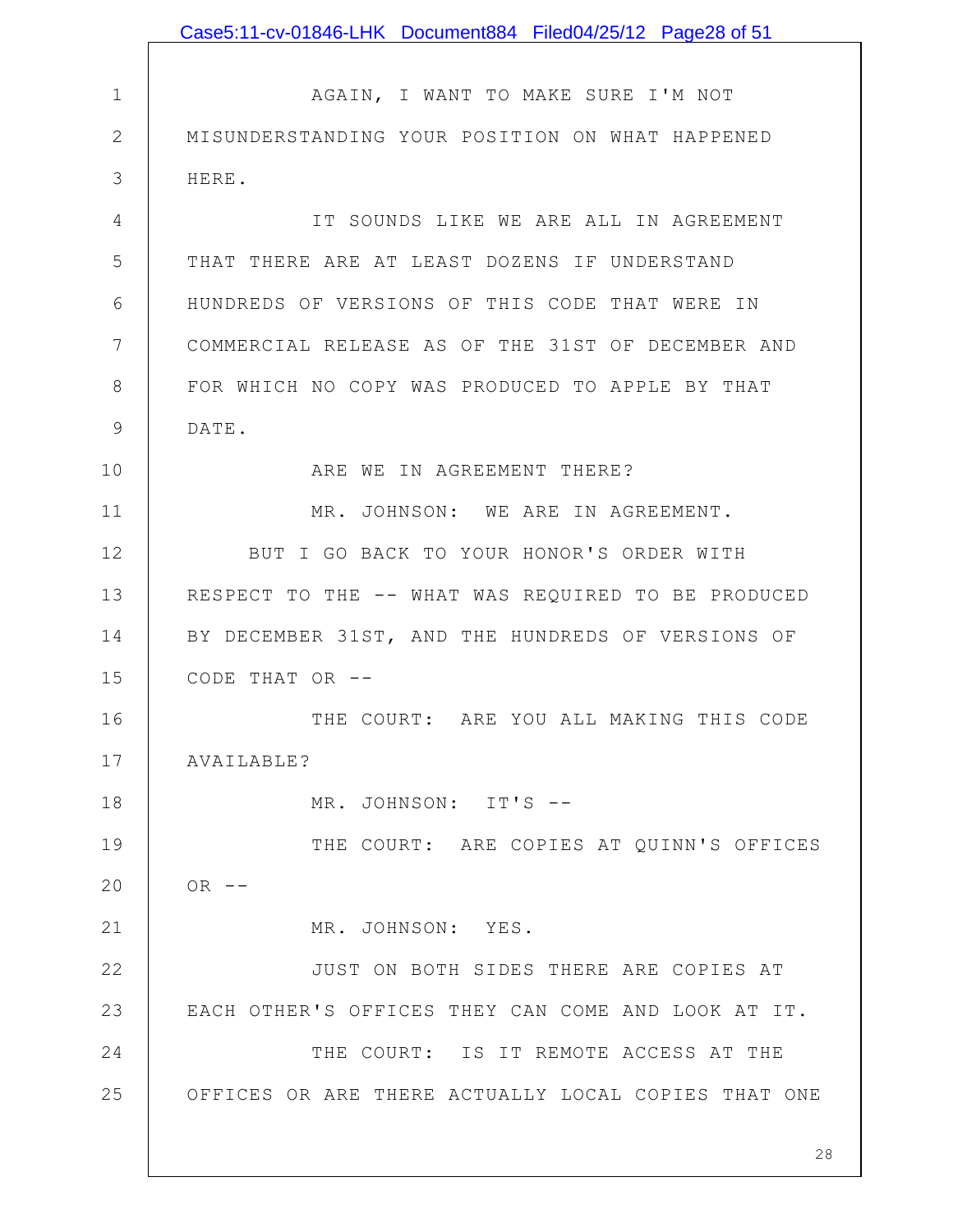|               | Case5:11-cv-01846-LHK Document884 Filed04/25/12 Page29 of 51 |
|---------------|--------------------------------------------------------------|
|               |                                                              |
| $\mathbf 1$   | COULD INSPECT?                                               |
| $\mathbf{2}$  | MR. JOHNSON: THERE ARE LOCAL COPIES AND                      |
| 3             | THEY ASKED FOR THINGS TO BE PRINTED OUT AND WE               |
| 4             | PRINT THEM OUT. AND IT'S IT IS SAME ON BOTH SIDES            |
| 5             | PURSUANT TO THE PROTECTIVE ORDER.                            |
| 6             | THE COURT: WHAT WAS THE PROBLEM IN                           |
| 7             | SIMPLY TELLING YOUR CLIENT THAT THERE WAS AN ORDER           |
| 8             | OF THIS COURT TO PRODUCE EVERYTHING SO GET IT                |
| $\mathcal{G}$ | PRODUCED BY THE 31ST.                                        |
| 10            | WHAT WAS THE PROBLEM WITH THAT?                              |
| 11            | MR. JOHNSON: AS I SAID, FIRST OF ALL,                        |
| 12            | THERE'S CODE THAT COMES FROM THE CARRIERS THERE'S            |
| 13            | CODE THAT $--$                                               |
| 14            | THE COURT: THE CARRIERS GET IT FROM                          |
| 15            | SAMSUNG, RIGHT?                                              |
| 16            | MR. JOHNSON: WELL, THE CARRIERS GET IT                       |
| 17            | FROM SAMSUNG. THEY GET IT FROM -- THERE ARE ALSO,            |
| 18            | I THINK THERE ARE OTHER ENTITIES INVOLVED. I                 |
| 19            | MEAN'S LOT OF THIS CODE COMES FROM GOOGLE, FOR               |
| 20            | EXAMPLE.                                                     |
| 21            | THE COURT: RIGHT.                                            |
| 22            | I UNDERSTAND YOU HAVE YOUR MODIFICATIONS                     |
| 23            | AND ADDITIONAL APPLICATIONS WHICH ARE INCLUDED IN            |
| 24            | THE BUNDLE THAT'S DELIVERED. BUT THE POINT IS THE            |
| 25            | CARRIERS GET THE CODE FROM SAMSUNG, RIGHT, THAT WE           |
|               |                                                              |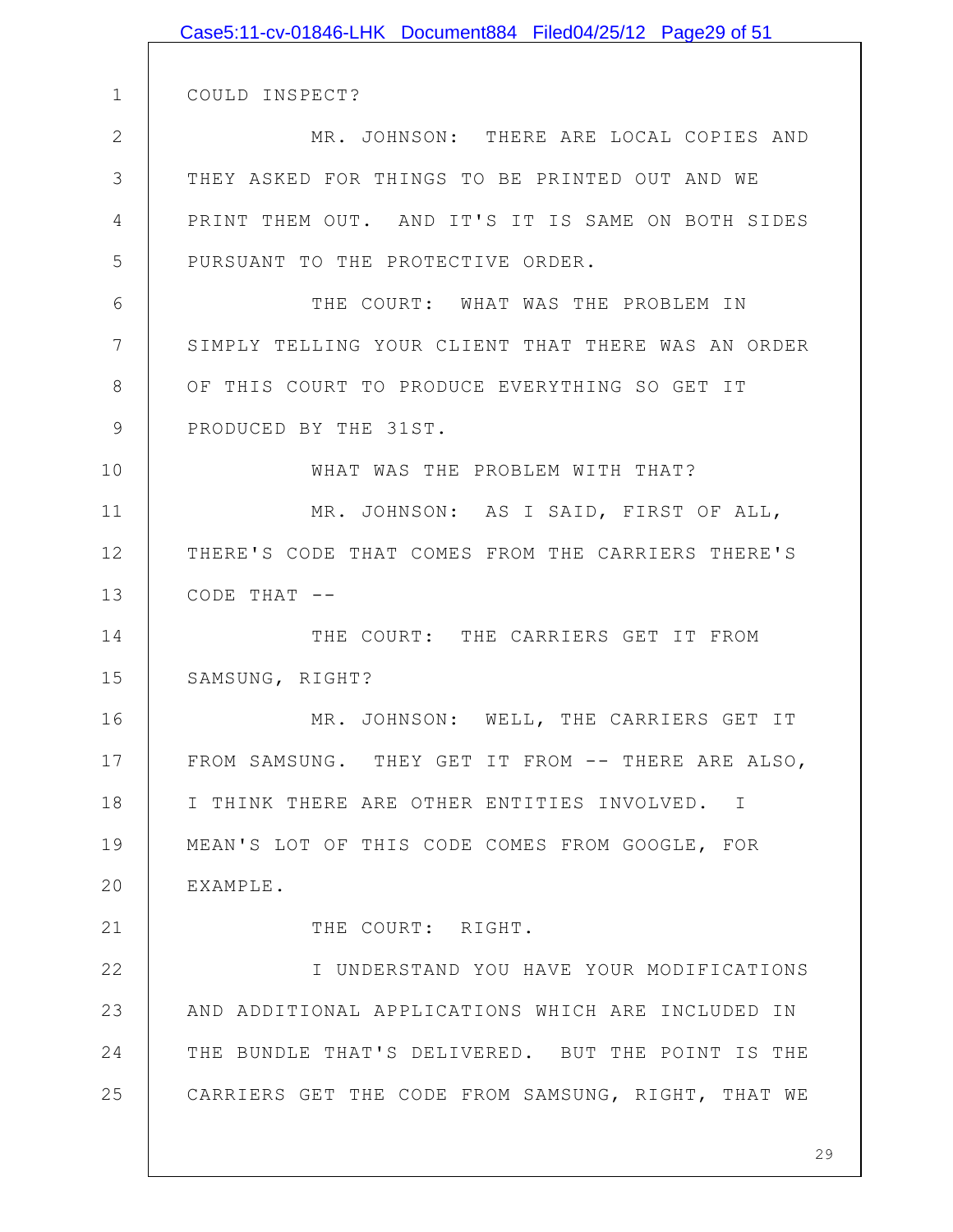|              | Case5:11-cv-01846-LHK Document884 Filed04/25/12 Page30 of 51 |
|--------------|--------------------------------------------------------------|
|              |                                                              |
| $\mathbf 1$  | ARE TALKING ABOUT.                                           |
| $\mathbf{2}$ | MR. JOHNSON: RIGHT.                                          |
| 3            | THE COURT: SO WHAT'S THE RELEVANCE OF                        |
| 4            | THE FACT THAT THE CARRIERS -- WHAT WAS THE BURDEN            |
| 5            | IN PRODUCING ALL OF THIS?                                    |
| 6            | MR. JOHNSON: THE CARRIERS ARE WHO                            |
| 7            | ULTIMATELY WHO DELIVER IT OVER THE AIR POTENTIALLY           |
| 8            | TO THE ULTIMATELY TO THE SUBSCRIBERS.                        |
| 9            | THE COURT: THEY ARE ULTIMATELY                               |
| 10           | RESPONSIBLE FOR THE INSTALLMENTS.                            |
| 11           | MR. JOHNSON: SO WHAT GETS DELIVERED, IT                      |
| 12           | TAKES COORDINATION WITH THE CARRIERS AS WELL.                |
| 13           | THAT'S MY POINT. IT'S NOT JUST SAMSUNG.                      |
| 14           | THE COURT: SO IS THE CODE THAT'S                             |
| 15           | AVAILABLE FOR INSPECTION IN YOUR FIRM'S OFFICE IS            |
| 16           | CODE COMING FROM THE CARRIERS?                               |
| 17           | MR. JOHNSON: IT'S COMING FROM SAMSUNG                        |
| 18           | AND WE'VE CONFIRMED THIS IS CODE AVAILABLE OVER THE          |
| 19           | AIR THROUGH THE CARRIERS TO THE CUSTOMERS.                   |
| 20           | THE COURT: ALL RIGHT.                                        |
| 21           | MR. JOHNSON: SO GOING BACK TO YOUR                           |
| 22           | QUESTION ABOUT THE VERSIONS OF SOFTWARE THE                  |
| 23           | VERSIONS OF THE CODE, THERE ARE VERSIONS OF CODE             |
| 24           | THAT WERE NOT PRODUCED BY DECEMBER 31ST.                     |
| 25           | TO THE EXTENT THAT, AS I SAID, WE READ                       |
|              |                                                              |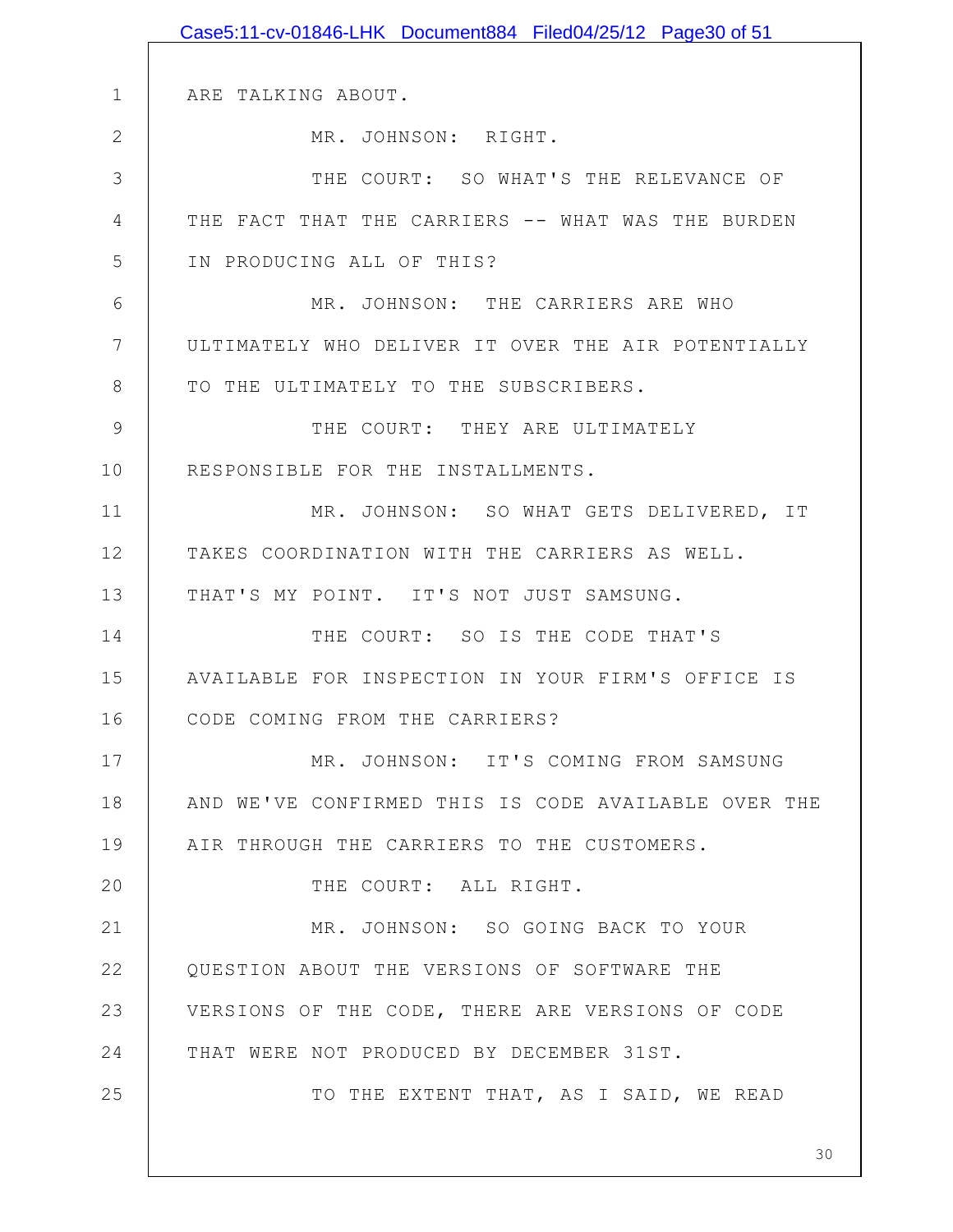|               | Case5:11-cv-01846-LHK Document884 Filed04/25/12 Page31 of 51 |
|---------------|--------------------------------------------------------------|
|               |                                                              |
| 1             | YOUR HONOR'S ORDER AND WE READ THE MOTION THAT SET           |
| $\mathbf{2}$  | UP YOUR HONOR'S ORDER. AND THROUGH THE MEET AND              |
| 3             | CONFER PROCESS BECAUSE THERE WAS NOT DONE PURELY IN          |
| 4             | THE A VACUUM WITH RESPECT TO OUR DISCUSSIONS WITH            |
| 5             | APPLE. WE WERE ALL HEADING TOWARDS AGREEING ON               |
| 6             | REPRESENTATIVE FUNCTIONALITY WITH RESPECT TO THESE           |
| 7             | FEATURES.                                                    |
| 8             | SO THERE ARE VERSIONS THAT WERE NOT MADE                     |
| $\mathcal{G}$ | AVAILABLE BUT WE PRODUCED THE VERSIONS OF THE CODE           |
| 10            | THAT WERE DELIVERED ON THE PRODUCTS AS THEY WERE             |
| 11            | RELEASED FOR THE PRODUCTS THAT WERE ACCUSED.                 |
| 12            | NOW AS THE PRODUCTS THEN WERE, TO THE                        |
| 13            | EXTENT THERE ARE ANY DESIGN AROUNDS, THOSE WERE              |
| 14            | THEN DELIVERED TO APPLE.                                     |
| 15            | AS I SAID --                                                 |
| 16            | THE COURT: BY DECEMBER 31ST?                                 |
| 17            | MR. JOHNSON: DECEMBER 31ST OR                                |
| 18            | JANUARY 23RD IN THE CONTEXT OF THE '381, AND                 |
| 19            | MARCH 10TH AND 12TH WITH RESPECT TO THE OTHER TWO            |
| 20            | PATENTS.                                                     |
| 21            | I MEAN, WHAT APPLE SEEKS WITH RESPECT TO                     |
| 22            | ITS MOTION HERE, AND I HEARD COUNSEL SORT OF SECOND          |
| 23            | ASK WAS THAT THE SOURCE CODE THAT -- THEY WANT A             |
| 24            | REPRESENTATION THAT THE SOURCE CODE WE PRODUCED BY           |
| 25            | DECEMBER 31ST IS REPRESENTATIVE OF ALL PRODUCTS.             |
|               |                                                              |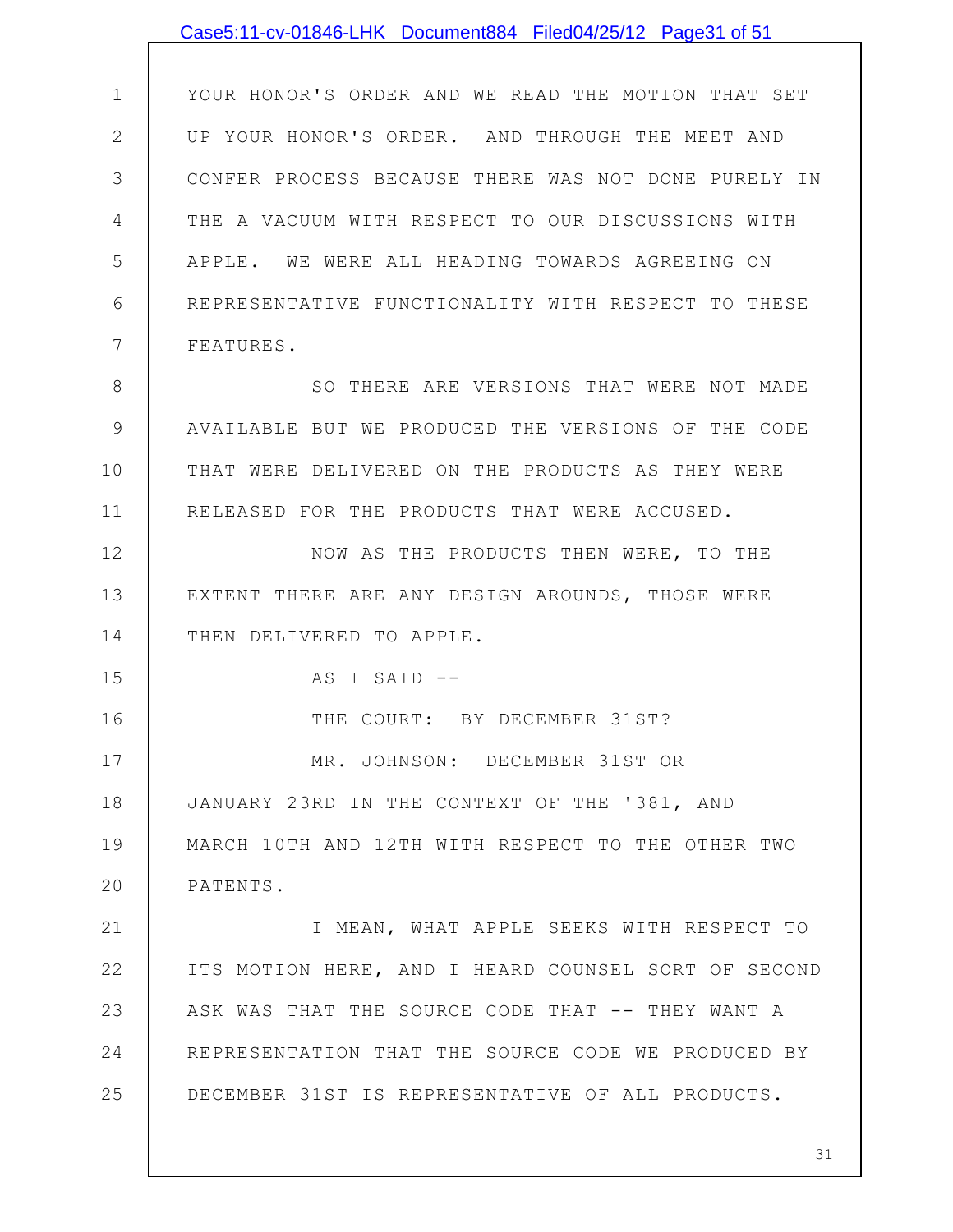|              | Case5:11-cv-01846-LHK Document884 Filed04/25/12 Page32 of 51 |
|--------------|--------------------------------------------------------------|
|              |                                                              |
| 1            | AND THAT'S JUST SIMPLY NOT THE CASE AND                      |
| $\mathbf{2}$ | IT'S PARTICULARLY WITH RESPECT TO THE THREE DESIGN           |
| 3            | AROUNDS.                                                     |
| 4            | THEY ESSENTIALLY WANT THE COURT TO FIND                      |
| 5            | THAT THE PRODUCT THAT IS HAVE THE DESIGN AROUNDS IN          |
| 6            | THEM OPERATE THE SAME DAY THE PRODUCTS THAT DON'T            |
| 7            | HAVE THE DESIGN AROUNDS IN THEM. AND THAT'S                  |
| 8            | PREJUDICIAL AND SIMPLY NOT FAIR AT THIS POINT.               |
| 9            | WE PRODUCED THE SOURCE CODE FOR THE                          |
| 10           | PHONES WITH RESPECT TO THE DESIGN AROUNDS IN                 |
| 11           | ADVANCE OF WHEN THEY HAD THEIR EXPERT REPORTS DUE.           |
| 12           | AND BEFORE THE CLOSE OF DISCOVERY, WITH                      |
| 13           | RESPECT TO THE '381, AND RIGHT AT THE CLOSE OF               |
| 14           | DISCOVERY WITH THE OTHER TWO PATENTS.                        |
| 15           | THE COURT: WERE ANY OF THE THREE DESIGN                      |
| 16           | AROUNDS THAT YOU ARE REFERRING TO, WERE ANY OF THEM          |
| 17           | IN COMMERCIAL RELEASE BEFORE DECEMBER 23RD?                  |
| 18           | MR. JOHNSON: YES. THE BLUE GLOW.                             |
| 19           | THE COURT: OKAY.                                             |
| 20           | AND WAS THE BLUE GLOW CODE PRODUCED BY                       |
| 21           | THE 31ST?                                                    |
| 22           | MR. JOHNSON: I DON'T KNOW THE ANSWER TO                      |
| 23           | THAT. I'M HEARING COUNSEL'S --                               |
| 24           | THE COURT: WELL, ISN'T THAT KIND OF THE                      |
| 25           | OPERATIVE QUESTION HERE?                                     |
|              |                                                              |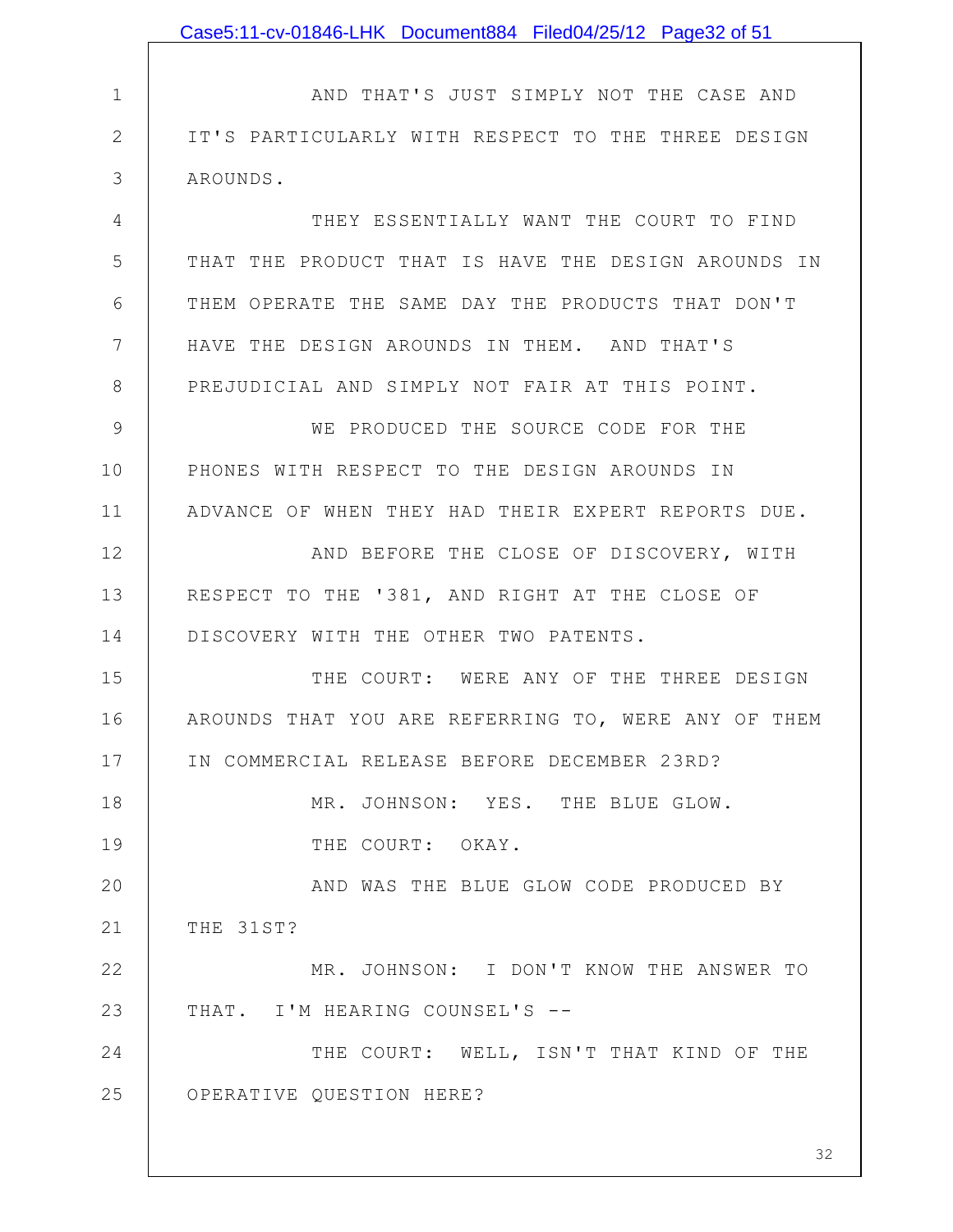|                 | Case5:11-cv-01846-LHK Document884 Filed04/25/12 Page33 of 51 |
|-----------------|--------------------------------------------------------------|
|                 |                                                              |
| $\mathbf 1$     | MR. JOHNSON: HEARING COUNSEL'S                               |
| $\mathbf{2}$    | REPRESENTATION TODAY THAT WE PRODUCED CODE FOR THE           |
| 3               | S2 T-MOBILE TELLS ME, THAT WAS DONE BY                       |
| $\overline{4}$  | DECEMBER 31ST TELLS ME IT WAS PRODUCED BY                    |
| 5               | DECEMBER 31ST.                                               |
| 6               | NOW I DON'T KNOW THE ANSWER WITH RESPECT                     |
| $7\phantom{.0}$ | TO THE SPECIFIC QUESTION. I WAS COMING HERE TODAY            |
| $8\,$           | THINKING THAT THE FIRST SOURCE CODE PRODUCED FOR             |
| $\mathcal{G}$   | THE BLUE GLOW WAS PRODUCED ON JANUARY 23RD.                  |
| 10              | THE COURT: IF THAT'S THE CASE, WOULD YOU                     |
| 11              | AGREE THAT WOULD BE A VIOLATION OF MY ORDER?                 |
| 12              | MR. JOHNSON: NO, YOUR HONOR, BECAUSE                         |
| 13              | WITH RESPECT TO THE ORDER, I GO BACK TO YOUR ORDER,          |
| 14              | YOUR ORDER SAYS, PRODUCE SOURCE CODE AND TECHNICAL           |
| 15              | DOCUMENTS REQUESTED BY APPLE'S MOTION.                       |
| 16              | THE DOCUMENTS REQUESTED BY APPLE'S MOTION                    |
| 17              | WERE NOT ALL VERSIONS OF THE SOURCE CODE. AND IN             |
| 18              | FACT THE -- WHAT HAPPENED AFTER THAT WITH RESPECT            |
| 19              | TO THE MOTION TO COMPEL THAT APPLE BROUGHT IN                |
| 20              | JANUARY AND THE SUBSEQUENT MEET AND CONFERS                  |
| 21              | ASSOCIATED WITH THAT THROUGH THE LEAD COUNSEL                |
| 22              | ARRANGEMENTS, AND THE SUBSEQUENT DISCOVERY THAT              |
| 23              | THEY SERVED WITH RESPECT TO DESIGN AROUNDS IN                |
| 24              | JANUARY, ALL ESTABLISH THAT THEY KNEW ABOUT THE              |
| 25              | BLUE GLOW, WE KNEW ABOUT THE BLUE GLOW BUT THAT              |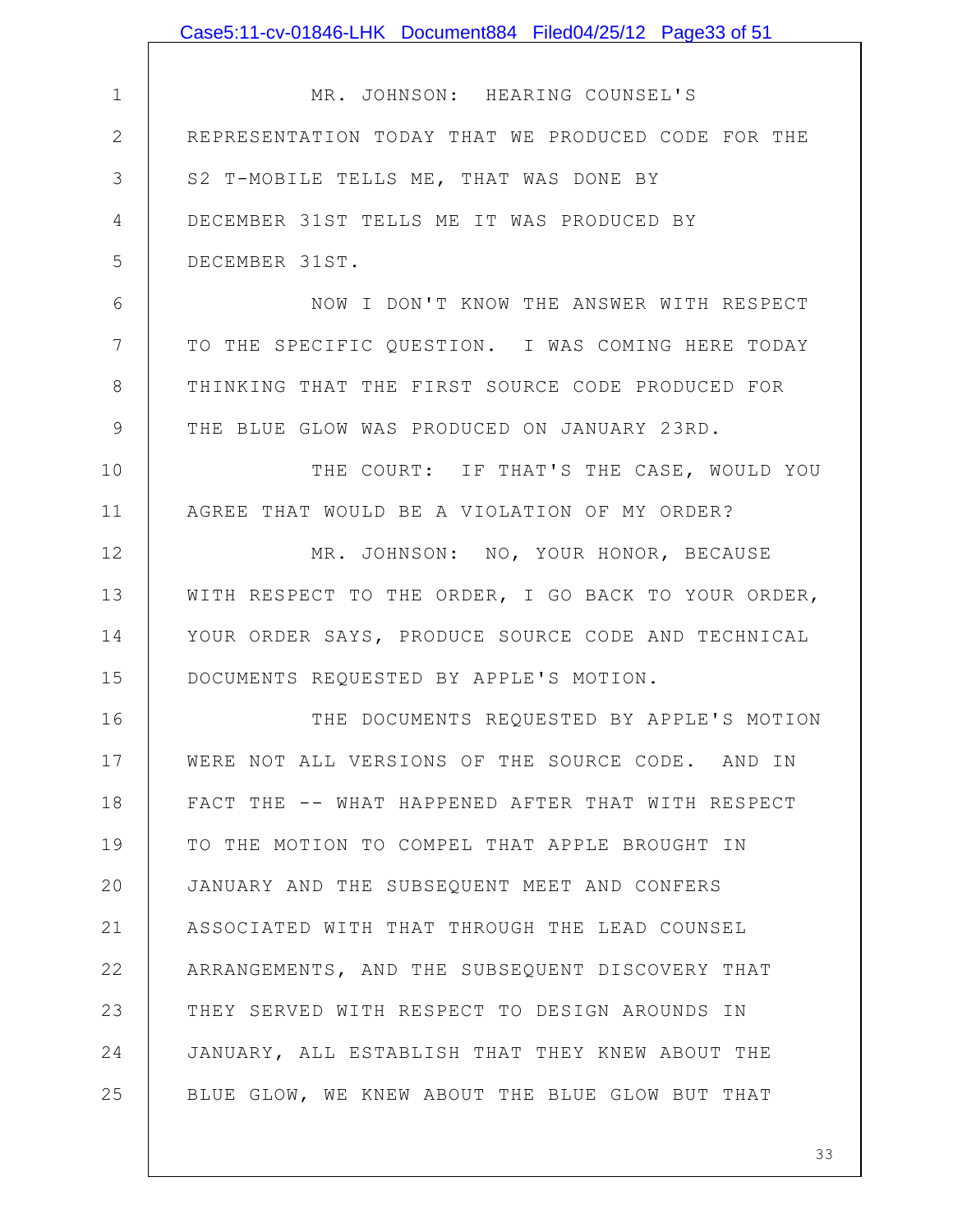|               | Case5:11-cv-01846-LHK Document884 Filed04/25/12 Page34 of 51 |
|---------------|--------------------------------------------------------------|
|               |                                                              |
| $\mathbf 1$   | WASN'T COVERED BY THE DECEMBER 31ST ORDER, THE               |
| $\mathbf{2}$  | DECEMBER 22ND ORDER.                                         |
| 3             | NOW, THEY'VE KNOWN ABOUT IT SINCE JANUARY                    |
| 4             | 23RD, TWO MONTHS BEFORE THE CLOSE OF DISCOVERY WITH          |
| 5             | RESPECT TO THE BLUE GLOW.                                    |
| 6             | AND I DO WANT TO JUST GO BACK BRIEFLY, IF                    |
| 7             | YOUR HONOR WILL PERMIT, WITH RESPECT TO PREJUDICE            |
| 8             | BECAUSE WITH RESPECT TO PREJUDICE DR. BALAKRISHNAN           |
| $\mathcal{G}$ | HAS ADMITTED THAT THE BLUE GLOW DOESN'T INFRINGE,            |
| 10            | IT HAS AN IMPACT ON DAMAGES OBVIOUSLY.                       |
| 11            | IF THE PRODUCTS DON'T INFRINGE, THAT                         |
| 12            | REDUCES THE AMOUNT THAT APPLE CAN COLLECT.                   |
| 13            | THEY'VE KNOWN ABOUT IT SINCE JANUARY 23RD                    |
| 14            | AT THE VERY LATEST AND MAYBE DECEMBER 31ST. AND              |
| 15            | THIS IS WHAT I WAS TALKING ABOUT WITH RESPECT TO, I          |
| 16            | DO BELIEVE THAT ADDITIONAL MEETING AND CONFERRING            |
| 17            | WITH RESPECT TO THE REPRESENTATIVE FUNCTIONALITY OF          |
| 18            | THESE PRODUCTS IS ESSENTIAL BECAUSE WHEN WE HEAD TO          |
| 19            | TRIAL NOW THAT WE HAVE A 25-HOUR LIMIT FROM                  |
| 20            | JUDGE KOH, WE ARE NOT GOING TO SIMPLY BE IN A                |
| 21            | POSITION TO BE ABLE TO ARGUE WITH ALL OF THESE               |
| 22            | DIFFERENT VERSIONS WE HAVE TO REACH SOME AGREEMENT           |
| 23            | WITH RESPECT TO THE FUNCTIONALITY.                           |
| 24            | AND I HONESTLY THOUGHT WE WERE HEADED IN                     |
| 25            | THAT DIRECTION UNTIL APPLE DREW THE LINE IN THE              |
|               |                                                              |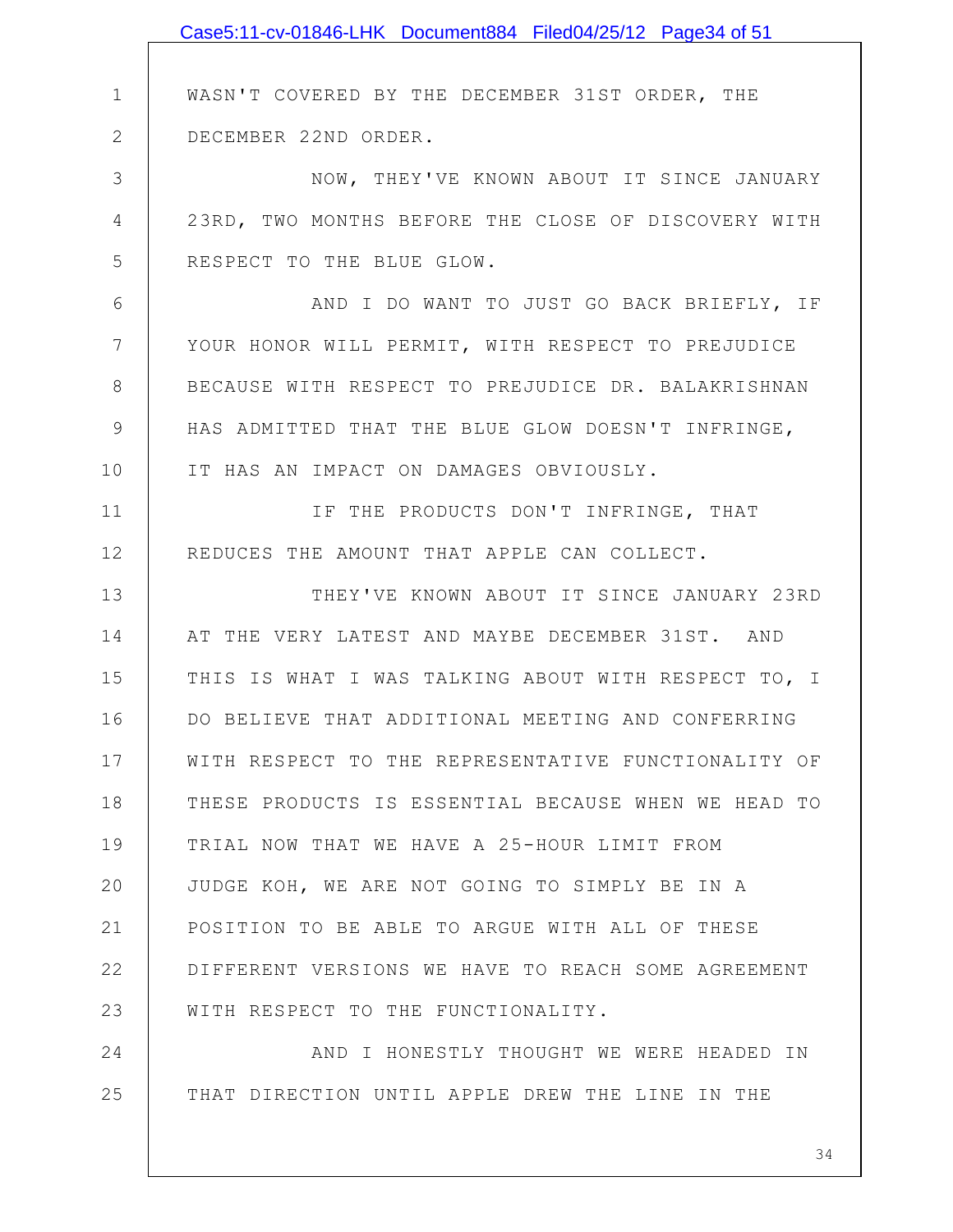|              | Case5:11-cv-01846-LHK Document884 Filed04/25/12 Page35 of 51 |
|--------------|--------------------------------------------------------------|
|              |                                                              |
| $\mathbf 1$  | SAND SAYING THAT SAMSUNG HAD TO ADMIT THAT IT HAD            |
| $\mathbf{2}$ | VIOLATED THE DECEMBER 22ND ORDER IN ORDER TO COME            |
| 3            | TO SOME UNDERSTANDING.                                       |
| 4            | SO WITH THAT, WE FELT THAT OUR HANDS WERE                    |
| 5            | TIDE WITH RESPECT TO REACHING AGREEMENT ON THESE             |
| 6            | ISSUES.                                                      |
| 7            | NOW, I THINK IT WOULD BE, AND I DON'T                        |
| 8            | MEAN TO PRESUME ANYTHING, BUT I THINK IT WOULD BE            |
| 9            | HELPFUL IF THE PARTIES WERE THEN REQUIRED NOW TO             |
| 10           | SIT DOWN AND REACH SOME AGREEMENT WITH RESPECT TO            |
| 11           | THE FUNCTIONAL REPRESENTATIVE ASPECTS OF WHAT THIS           |
| 12           | CODE DOES AND WHAT IT DOESN'T DO.                            |
| 13           | I STAND HERE BEFORE YOU WITH THE                             |
| 14           | STIPULATION THAT WE SUBMITTED AND THE BRIGGS                 |
| 15           | DECLARATION EXHIBIT NUMBER 1 AS A STIPULATION THAT           |
| 16           | SUBSTANTIVELY SAYS ALL OF THE CODE WITH RESPECT TO           |
| 17           | THE ACCUSED FEATURES OPERATES THE SAME WAY FOR THE           |
| 18           | DIFFERENT VERSIONS THAT ARE OUT THERE, EXCEPT FOR            |
| 19           | THE BLUE GLOW CODE AND THE CODE FOR THE '891 AND             |
| 20           | THE '167.                                                    |
| 21           | AT THE END OF THE DAY, RATHER THAN HAVING                    |
| 22           | A FINDING THAT THE DESIGN AROUNDS OPERATE THE SAME           |
| 23           | WAY AS THE NON DESIGN AROUNDS PRODUCTS WE SHOULD             |
| 24           | JUST TAKE THE DESIGN AROUNDS OUT OF THIS CASE.               |
| 25           | THAT FINDING IS SO PREJUDICIAL TO SAMSUNG                    |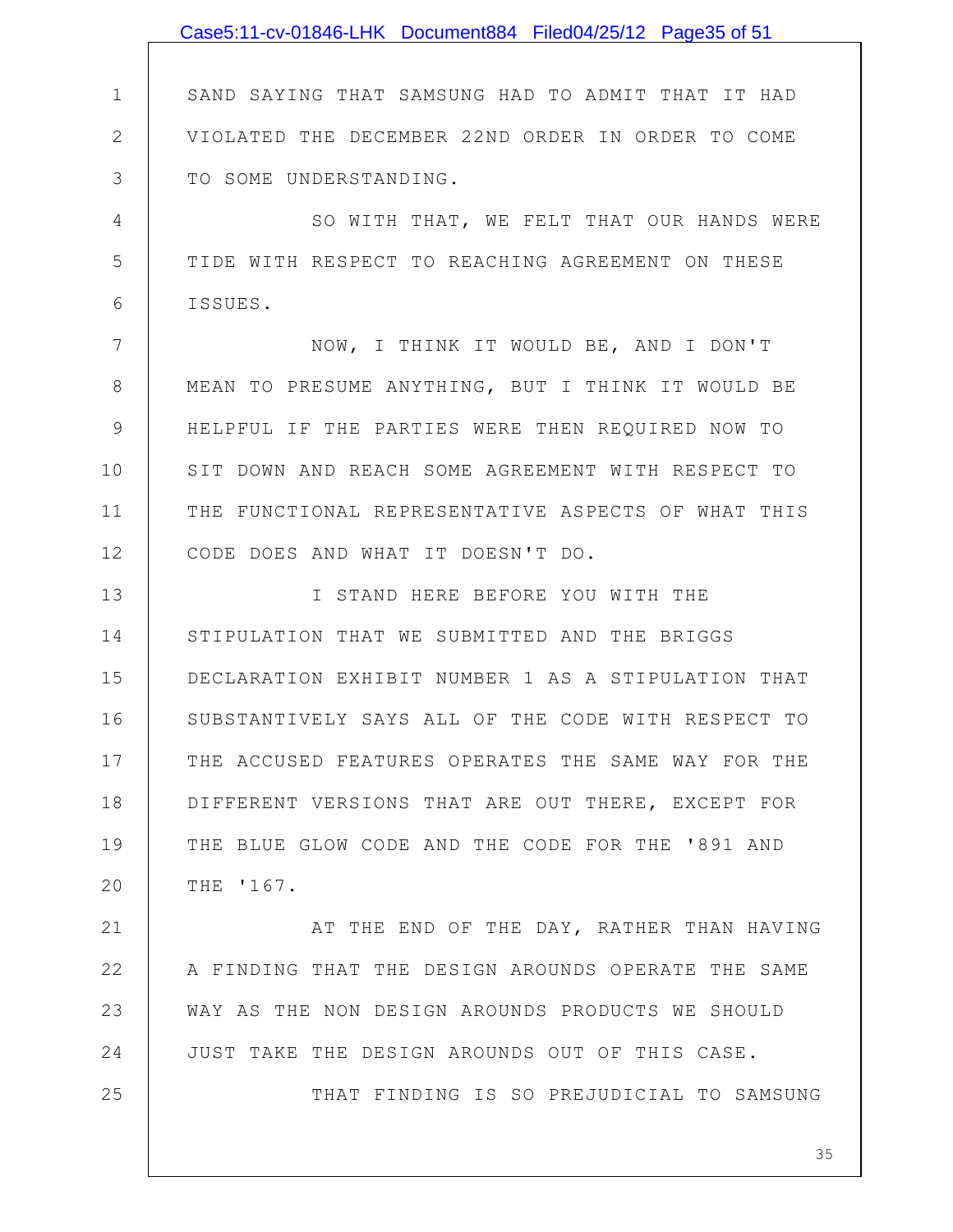|              | Case5:11-cv-01846-LHK Document884 Filed04/25/12 Page36 of 51 |
|--------------|--------------------------------------------------------------|
|              |                                                              |
| $\mathbf 1$  | FOR US NOT TO BE ABLE TO ARGUE THAT PRODUCTS THAT            |
| $\mathbf{2}$ | HAVE DESIGN AROUNDS IN THEM DON'T INFRINGE THE               |
| 3            | PATENTS, IS SO INCREDIBLY DRASTIC AND IT                     |
| 4            | OBVIOUSLY -- ONE OF THE REQUIREMENTS OR ONE OF THE           |
| 5            | FACTORS IN LOOKING AT SANCTIONS IS THE PUBLIC                |
| 6            | POLICY ASSOCIATED WITH FAVORING DISPOSITION OF               |
| 7            | CASES ON THE MERITS.                                         |
| 8            | THERE'S BEEN NO REAL PREJUDICE HERE WITH                     |
| 9            | RESPECT TO APPLE AND ITS CONSIDERATION OF THE                |
| 10           | DESIGN AROUNDS.                                              |
| 11           | AND I GO BACK TO THE FACT THAT THEIR                         |
| 12           | EXPERTS TOLD US BACK IN THE CONTEXT OF THE                   |
| 13           | PRELIMINARY INJUNCTION HEARING AND THROUGHOUT THE            |
| 14           | FALL THAT THEY DON'T EVEN NEED THE SOURCE CODE TO            |
| 15           | SHOW WHETHER A PRODUCT INFRINGES.                            |
| 16           | THE COURT: ALL RIGHT.                                        |
| 17           | WELL, WE WILL PASS THAT. I ISSUED ORDERS                     |
| 18           | REQUIRING THEM PRODUCE IT.                                   |
| 19           | AND WITH ALL DUE RESPECT, IT SEEMS LIKE                      |
| 20           | IN THIS CASE OVER AND OVER AGAIN YOU SEEM TO HAVE A          |
| 21           | REVISITING OF THE MERITS OF AN ORDER.                        |
| 22           | ONCE THE ORDER IS OUT, IT'S OUT, AND THE                     |
| 23           | ONLY QUESTION IS DID YOU COMPLY.                             |
| 24           | WHETHER I WAS COMPLETELY WRONG IN                            |
| 25           | ORDERING THE SOURCE CODE PRODUCED OR NOT IS NO               |
|              | 36                                                           |
|              |                                                              |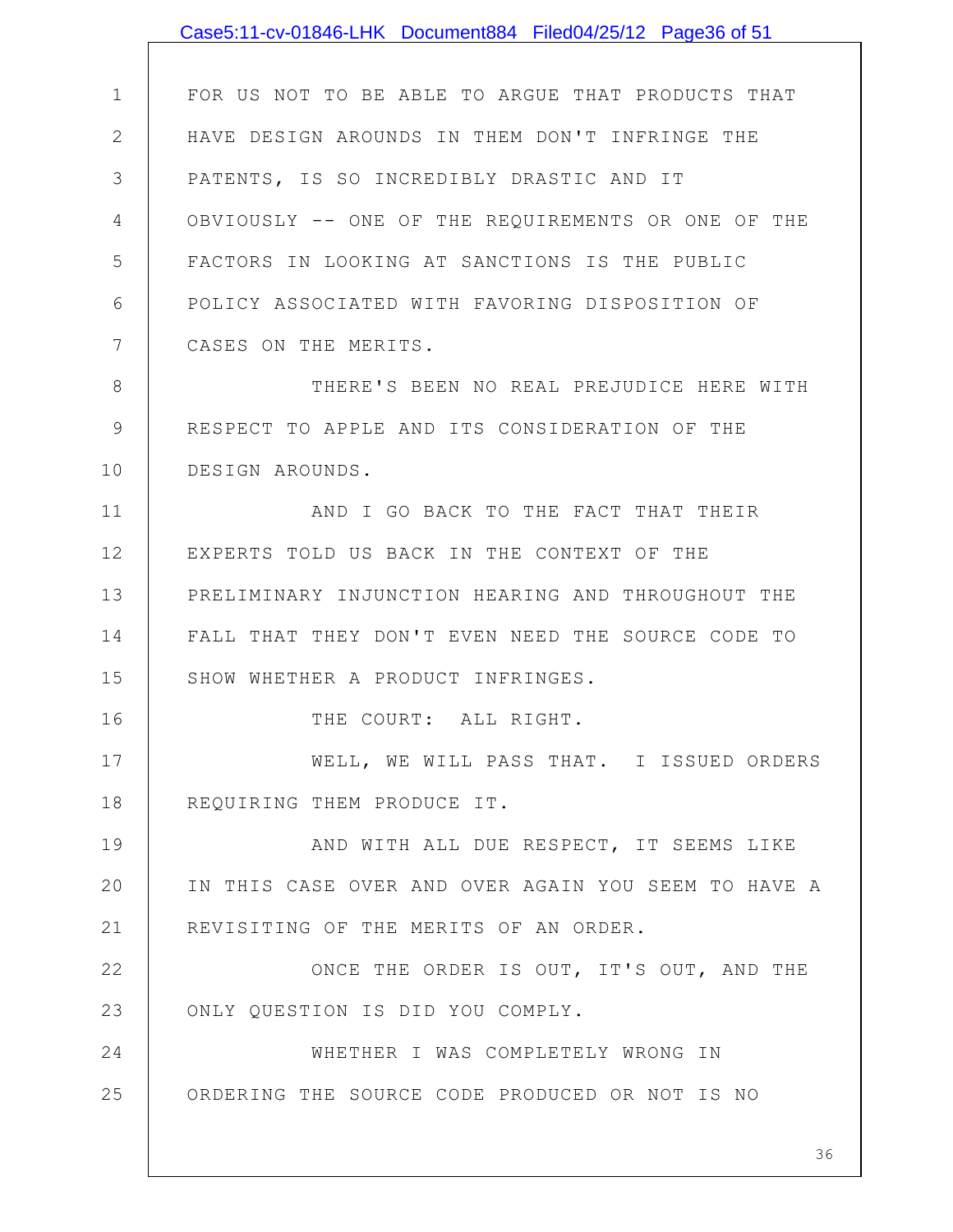|               | Case5:11-cv-01846-LHK Document884 Filed04/25/12 Page37 of 51 |
|---------------|--------------------------------------------------------------|
|               |                                                              |
| $\mathbf 1$   | LONGER A QUESTION. THE ONLY QUESTION IS DID YOU              |
| $\mathbf{2}$  | COMPLY.                                                      |
| 3             | CAN WE AGREE ON THAT AT LEAST?                               |
| 4             | MR. JOHNSON: I BELIEVE WE COMPLIED, YES.                     |
| 5             | WE DID COMPLY.                                               |
| 6             | AND THE ORDER WAS FRAMED SUCH THAT IT                        |
| 7             | REFERRED BACK TO APPLE'S MOTION AND SPECIFICALLY             |
| $8\,$         | CARVED OUT THE ISSUE THAT IS HAD NOT BEEN MET AND            |
| $\mathcal{G}$ | CONFERRED UPON.                                              |
| 10            | AND THAT'S MY POINT, THE MEET AND CONFER                     |
| 11            | ISSUES WERE SUBSEQUENTLY DISCUSSED IN THE CONTEXT            |
| 12            | OF THE JANUARY MEET AND CONFER AND WERE                      |
| 13            | SUBSEQUENTLY DISCUSSED --                                    |
| 14            | THE COURT: SO MR. JOHNSON, IT SOUNDS                         |
| 15            | LIKE THEN YOU WOULD URGE ME IN DECIDING THIS ISSUE           |
| 16            | SIMPLY TO LOOK AT THE ORIGINAL APPLE MOTION AND TO           |
| 17            | LOOK AT WHAT ISSUES WERE THE SUBJECT OF THE                  |
| 18            | APPROPRIATE MEET AND CONFER OR NOT.                          |
| 19            | AND IF I DO THAT, YOU ARE TELLING ME I                       |
| 20            | WILL UNDERSTAND THAT ALL OF THE CODE THAT WAS NOT            |
| 21            | PRODUCED BY THE 31ST WAS NOT THE SUBJECT OF THAT             |
| 22            | MOTION? IS THAT FAIR?                                        |
| 23            | MR. JOHNSON: AND I WOULD ONLY ADD THAT I                     |
| 24            | THINK TO GIVE IT GUIDANCE, I WOULD URGE YOUR HONOR           |
| 25            | TO ALSO LOOK AT THE JANUARY MOTION AND THE MOTION            |
|               |                                                              |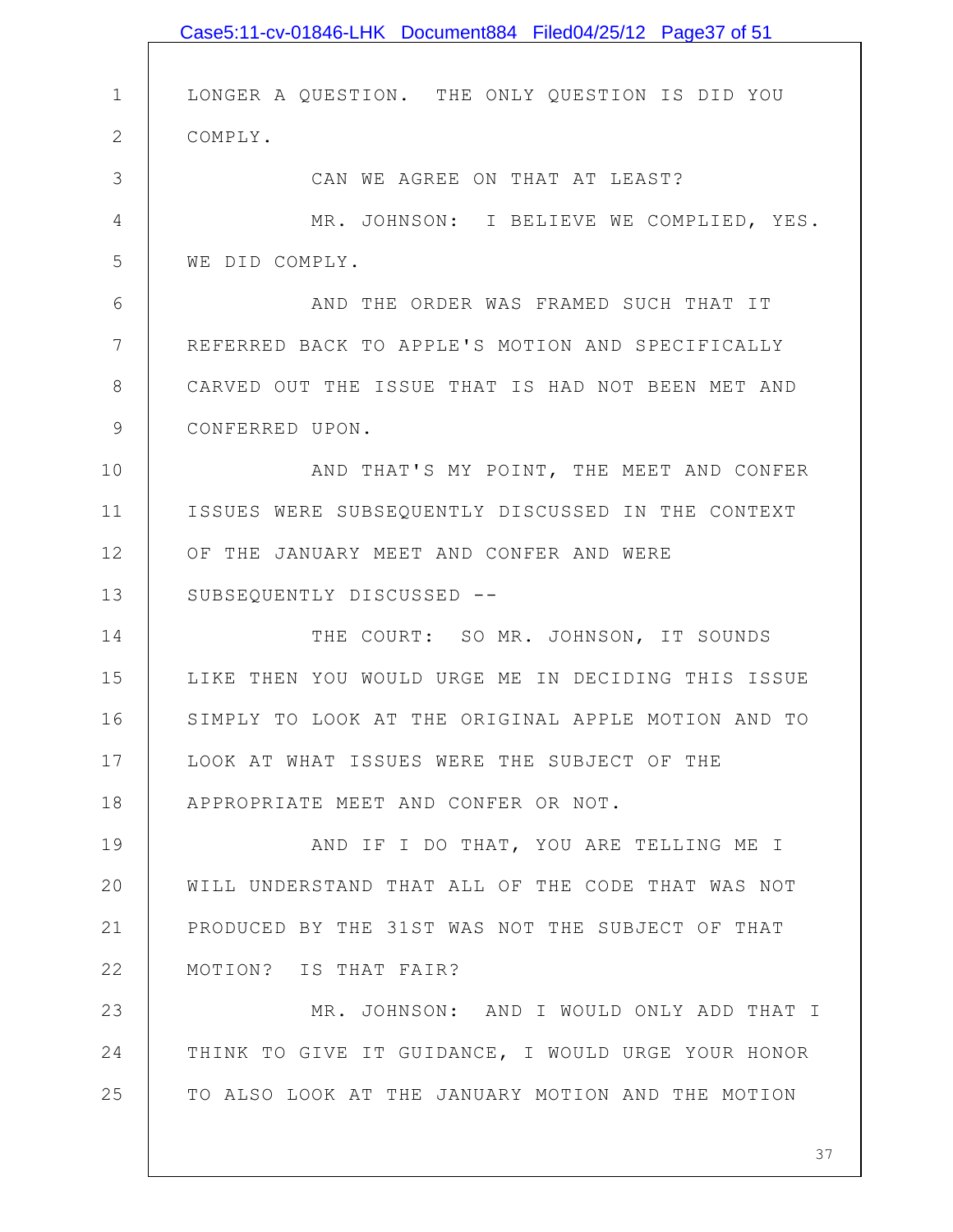|               | Case5:11-cv-01846-LHK Document884 Filed04/25/12 Page38 of 51 |
|---------------|--------------------------------------------------------------|
|               |                                                              |
| $\mathbf 1$   | TO COMPEL WAS FILED THERE ALONG WITH THE PROPOSED            |
| $\mathbf{2}$  | ORDER THAT APPLE SUBMITTED.                                  |
| 3             | BECAUSE THE JANUARY ORDER REFERS BACK TO                     |
| 4             | APPLE'S PROPOSED ORDER MOTION AND SAYS, BASICALLY,           |
| 5             | THAT SAMSUNG IS COMPELLED TO PRODUCE THE 14                  |
| 6             | CATEGORIES OF DOCUMENTS THAT ARE REFERENCED IN               |
| 7             | APPLE'S PROPOSED ORDER.                                      |
| 8             | SO I THINK WHEN YOU LOOK AT THE                              |
| $\mathcal{G}$ | TRAJECTORY OF WHAT HAPPENED DURING THAT TIME FRAME           |
| 10            | AND YOU ALSO LOOK AT THE DISCOVERY THAT APPLE HAD            |
| 11            | SERVED AND YOU LOOK AT WHERE THE PARTIES WERE                |
| 12            | HEADED WITH RESPECT TO MEETING AND CONFERRING ON             |
| 13            | THE REPRESENTATIVE ASPECTS, BECAUSE THAT'S WHERE WE          |
| 14            | ARE REALLY GOING IS IN MY VIEW, IT'S LOOK AT EITHER          |
| 15            | THE PARTIES AGREE THAT THESE FEATURES ARE ALL                |
| 16            | REPRESENTATIVE OF EACH OTHER AND THE DESIGNS                 |
| 17            | OPERATE DIFFERENTLY AND THEY ARE INCLUDED OR WE              |
| 18            | TAKE THE DESIGNS COMPLETELY OUT OF THIS CASE AND WE          |
| 19            | PUT THEM IN THIS SOME SUBSEQUENT FOLLOWING.                  |
| 20            | BECAUSE TO FIND THAT THE DESIGN AROUNDS                      |
| 21            | ARE NOT DESIGN AROUNDS AT THIS JUNCTURE IN THE CASE          |
| 22            | - -                                                          |
| 23            | THE COURT: SOMEWHAT DEFEATS THE PURPOSE.                     |
| 24            | MR. JOHNSON: EXACTLY.                                        |
| 25            | THE COURT: ALL RIGHT.                                        |
|               |                                                              |
|               | 38                                                           |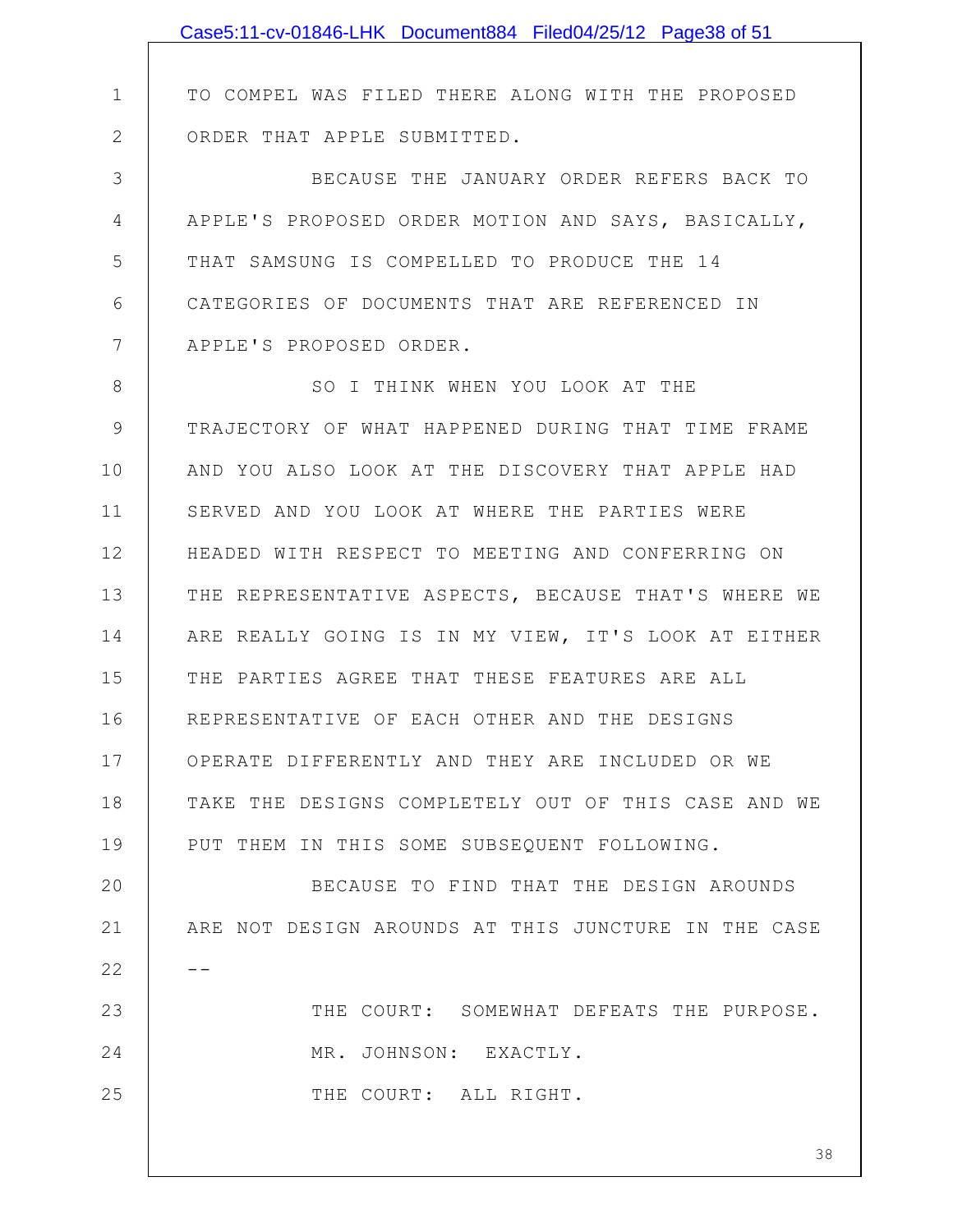1 2 3 4 5 6 7 8 9 10 11 12 13 14 15 16 17 18 19 20 21 22 23 24 25 39 ANYTHING ELSE YOU WANT TO ADD, MR. JOHNSON? MR. JOHNSON: NO, YOUR HONOR. THE COURT: ALL RIGHT. THANK YOU VERY MUCH. REBUTTAL? MS. TUCHER: THANK YOU, YOUR HONOR. SEVERAL POINTS. STARTING WITH THE QUESTION AS TO WHETHER APPLE'S ORIGINAL MOTION SOUGHT ALL VERSIONS, I WOULD REFER YOU TO THE TEXT QUOTED ON PAGE 2 OF OUR REPLY BRIEF FOR A NUMBER OF REQUESTS FOR PRODUCTION THAT WERE THE SUBJECT OF THAT ORDER THAT REFER REPEATEDLY TO ALL VERSIONS AND TO MULTIPLE VERSIONS. THE COURT: BEFORE YOU MOVE ON, LET ME MAKE SURE I'M FOLLOWING ALONG. I'M ON PAGE 2 OF THE REPLY RFP NUMBER 224, FOR EXAMPLE. MS. TUCHER: EXACTLY. BETTER YET, LOOK AT RFP 224, ALL SOURCE CODE FOR EACH VERSION. RFP 228, THE SOURCE CODE FOR EACH VERSION. RFP232, ALL SOURCE CODE FOR EACH VERSION. THE COURT: ALL RIGHT. Case5:11-cv-01846-LHK Document884 Filed04/25/12 Page39 of 51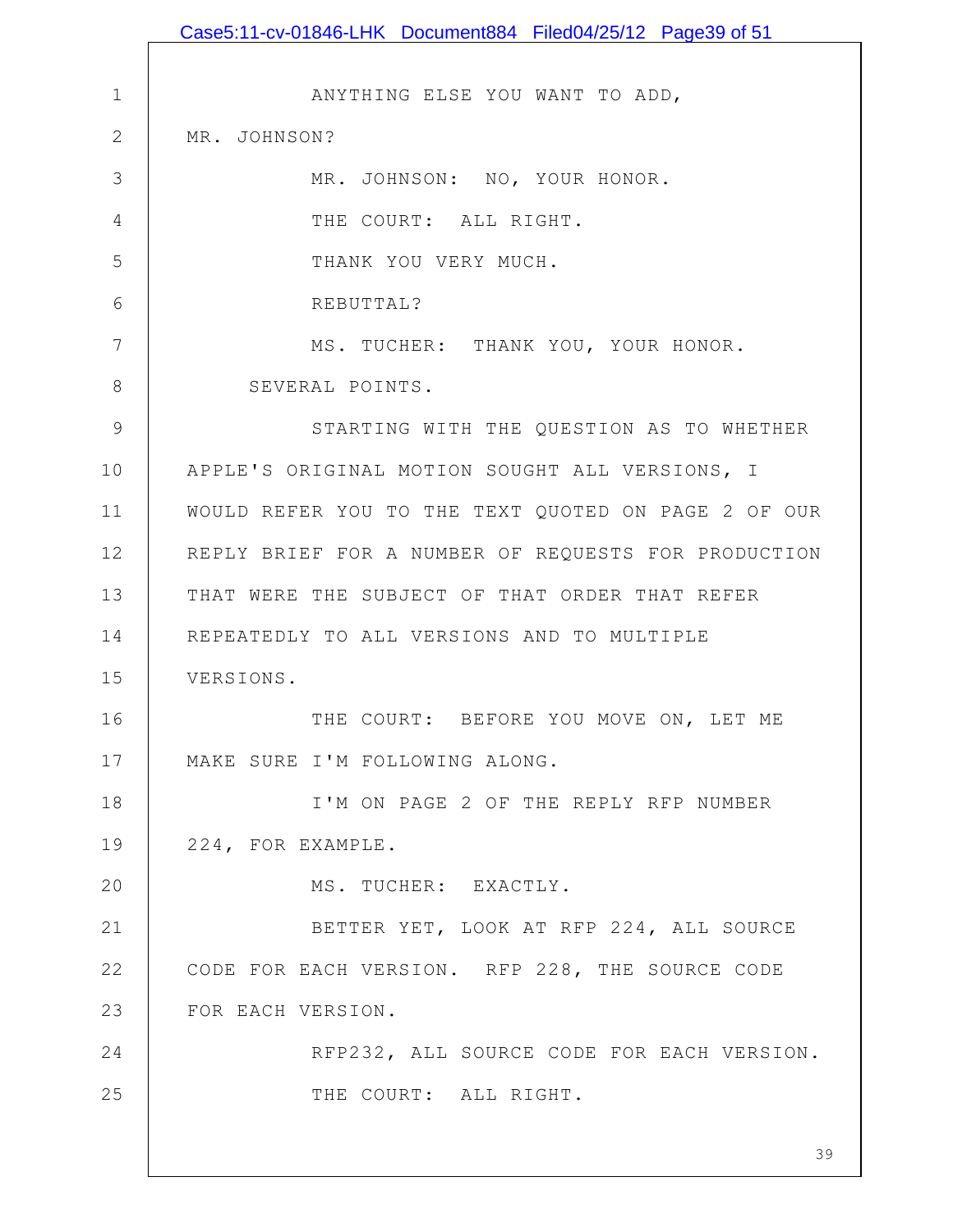|             | Case5:11-cv-01846-LHK Document884 Filed04/25/12 Page40 of 51 |
|-------------|--------------------------------------------------------------|
|             |                                                              |
| $\mathbf 1$ | MS. TUCHER: ON THE QUESTION OF WHETHER                       |
| $\mathbf 2$ | THE JANUARY ORDER IN ANY WAY RELIEVES SAMSUNG OF             |
| 3           | THE BURDEN OF COMPLYING WITH THE DECEMBER ORDER,             |
| 4           | BESIDES THE FACT THAT THAT WOULD BE NONSENSICAL IN           |
| 5           | TERMS OF TIMELINE, THE REASON WE DON'T VIEW IT THAT          |
| 6           | WAY IS THE JANUARY ORDER WENT TO NON SOURCE CODE             |
| 7           | DOCUMENTS ADMITTEDLY RELATED TO THE SOURCE CODE IN           |
| 8           | THE SENSE THAT THIS CHANGE LOG THAT THEY GAVE US IS          |
| 9           | WHAT WE NEED WITH THE SOURCE CODE TO BE ABLE TO              |
| 10          | TELL WHAT GOT DEPLOYED WHEN.                                 |
| 11          | SO IF WE HAD THE SOURCE CODE, WE KNOW                        |
| 12          | WHAT GOT DEPLOYED. WE HAVE THE CHANGE LOG WE KNOW            |
| 13          | WHEN DID THE SOURCE CODE GET DEPLOYED IN THE MANY            |
| 14          | VERSIONS.                                                    |
| 15          | PUT THE TWO TOGETHER AND WE HAVE AN EXACT                    |
| 16          | PICTURE OF WHAT SAMSUNG DID.                                 |
| 17          | IF WE HAD THAT INFORMATION WE WOULD BE IN                    |
| 18          | A POSITION TO NEGOTIATE FROM A FAIR FOOTING THE              |
| 19          | STIPULATION THAT WE SHOULD HAVE NEGOTIATED LAST              |
| 20          | FALL.                                                        |
| 21          | BUT WE NEVER GOT THE INFORMATION, SO WE                      |
| 22          | COULDN'T DO THAT.                                            |
| 23          | AS FOR WHETHER THE STIPULATION THAT                          |
| 24          | SAMSUNG HAS PROVIDED THIS COURT AND PROVIDED APPLE           |
| 25          | IN MARCH AFTER WE FILED THE ORDER, AS THE QUESTION           |
|             |                                                              |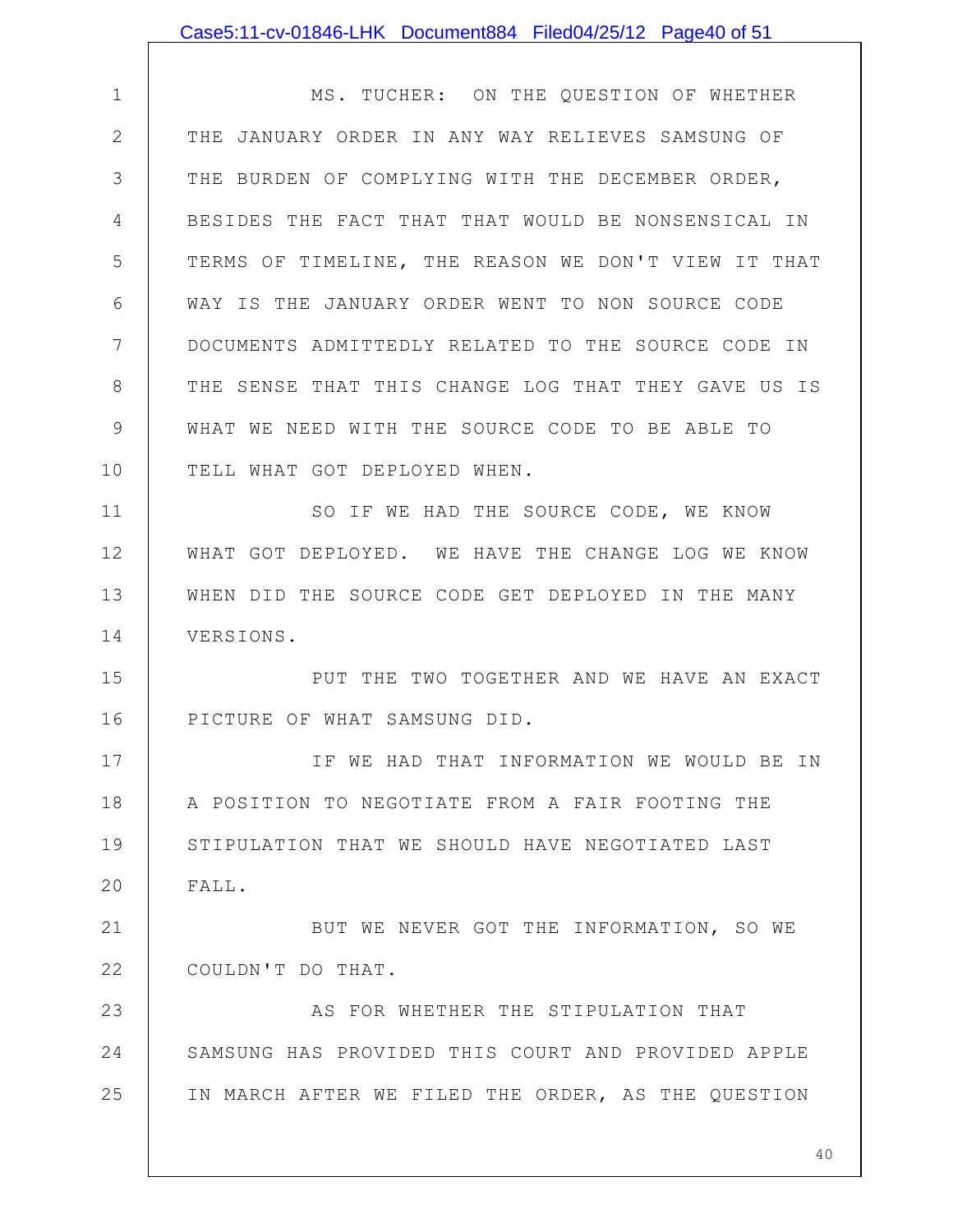|              | Case5:11-cv-01846-LHK Document884 Filed04/25/12 Page41 of 51 |
|--------------|--------------------------------------------------------------|
|              |                                                              |
| $\mathbf 1$  | OF WHETHER THAT PROVIDES SOME SORT OF FAIR BASIS             |
| $\mathbf{2}$ | FOR A MEET AND CONFER TO RESOLVE THE ISSUE NOW, I            |
| 3            | WOULD SUBMIT THAT IT DOESN'T BECAUSE WE KNOW THAT            |
| 4            | IT IS FACTUALLY MISTAKEN.                                    |
| 5            | AND I WOULD USE AS THE EXAMPLE WE ALREADY                    |
| 6            | TALKED ABOUT, THE RUBBER BANDING PATENT WHERE THE            |
| 7            | STIPULATION SAYS THAT THE RUBBER BANDING DESIGN              |
| 8            | AROUNDS CODE WAS DEPLOYED IN PRODUCTS -- ALL                 |
| $\mathsf 9$  | PRODUCTS AS OF A DATE IN AUGUST, WHEN WE KNOW                |
| 10           | THAT'S NOT TRUE.                                             |
| 11           | THEY ALSO ASK US TO STIPULATE THAT THE                       |
| 12           | DESIGN AROUNDS FOR THE '891 AND '163 PATENTS WAS             |
| 13           | DEPLOYED AS OF DECEMBER 23RD.                                |
| 14           | WE HAVE NO IDEA, FIRST OF ALL, WHETHER IT                    |
| 15           | WAS DEPLOYED IN ANY PRODUCTS IN THE UNITED STATES            |
| 16           | AS OF DECEMBER 23RD.                                         |
| 17           | AND SECOND OF ALL, WHETHER IT WAS                            |
| 18           | DEPLOYED IN ALL PRODUCTS AS OF THAT DATE AS SAMSUNG          |
| 19           | STIPULATION SEEMS TO SUGGEST.                                |
| 20           | AND IT SOUNDS AS THOUGH SAMSUNG OUTSIDE                      |
| 21           | COUNSEL ALSO DOESN'T KNOW THE ANSWER TO THE                  |
| 22           | QUESTION BECAUSE HE STARTED TO SAY, WELL, WE KNOW            |
| 23           | THE CODE EXISTS AS OF DECEMBER 23RD BUT WE                   |
| 24           | OURSELVES DIDN'T HAVE IT, SO WE DON'T KNOW THAT IT           |
| 25           | WAS COMMERCIALLY RELEASED IN THE UNITED STATES AS            |
|              |                                                              |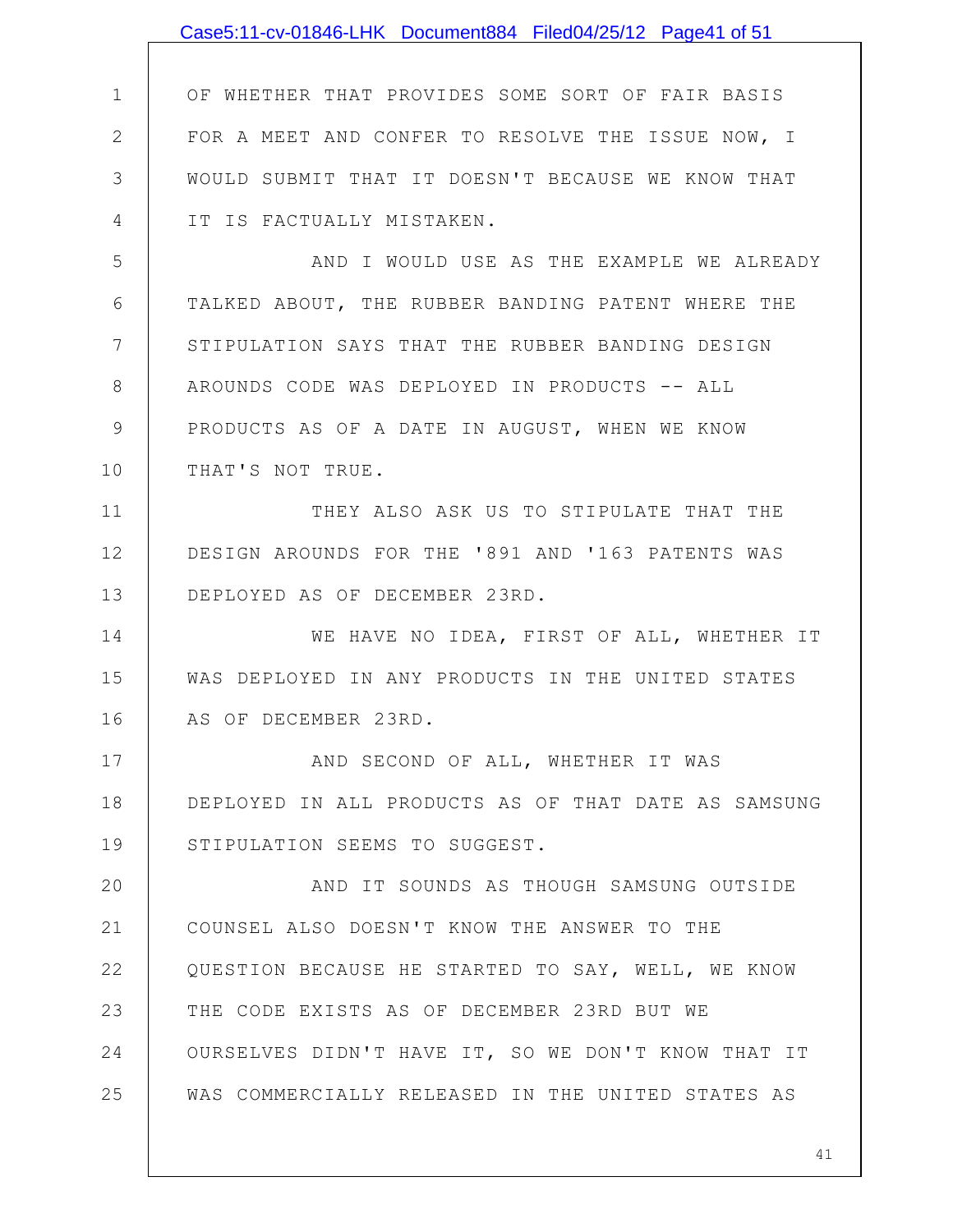|              | Case5:11-cv-01846-LHK Document884 Filed04/25/12 Page42 of 51 |
|--------------|--------------------------------------------------------------|
|              |                                                              |
| 1            | OF THAT DATE.                                                |
| $\mathbf{2}$ | SO I SUBMIT WE HAVE NEVER, EVEN TO THIS                      |
| 3            | DATE, RECEIVED THE APPROPRIATE INFORMATION FROM              |
| 4            | SAMSUNG. WE AREN'T IN A POSITION TO SIT DOWN AND             |
| 5            | MEET AND CONFER AT THIS TIME TO TRY TO THE RESOLVE           |
| 6            | THE ISSUES.                                                  |
| 7            | AS TO THE QUESTION OF HOW MANY VERSIONS                      |
| 8            | OF CODE WERE IN COMMERCIAL EXISTENCE IN THE                  |
| 9            | UNITED STATES AS OF DECEMBER 31ST AS TO WHICH WE             |
| 10           | NEVER GOT COPIES, THE CLOSEST INFORMATION THAT WE            |
| 11           | HAVE TO ANSWER THAT QUESTION IS EXHIBIT D TO THE             |
| 12           | PERNICK DECLARATION IN SUPPORT OF OUR REPLY, THAT            |
| 13           | IS THE CHANGE LOG INFORMATION.                               |
| 14           | I CAN'T CLAIM TO UNDERSTAND THIS WELL                        |
| 15           | ENOUGH TO EXPLAIN EVERY ENTRY TO YOU, BUT THE                |
| 16           | VOLUME OF ENTRIES IN THAT DOCUMENT SHOWS YOU THE             |
| 17           | VOLUME OF THE DIFFERENT VERSIONS OF SOURCE CODE              |
| 18           | THAT WERE RELEASED IN THE UNITED STATES AT THE               |
| 19           | DATES INDICATED IN THAT LOG.                                 |
| 20           | AND AS YOU KNOW, WE ONLY GOT ONE VERSION                     |
| 21           | FOR EACH OF THE DOCUMENTS.                                   |
| 22           | I WANTED TO ALSO ADD THAT WHEN YOU ASKED                     |
| 23           | ME TO GO OVER THE ELEMENTS OF THE RELIEF I LEFT ONE          |
| 24           | OUT, AND THAT IS NOT JUST THAT APPLE BE ALLOWED TO           |
| 25           | ASSUME THE SOURCE CODE WAS REPRESENTATIVE, BUT THAT          |
|              |                                                              |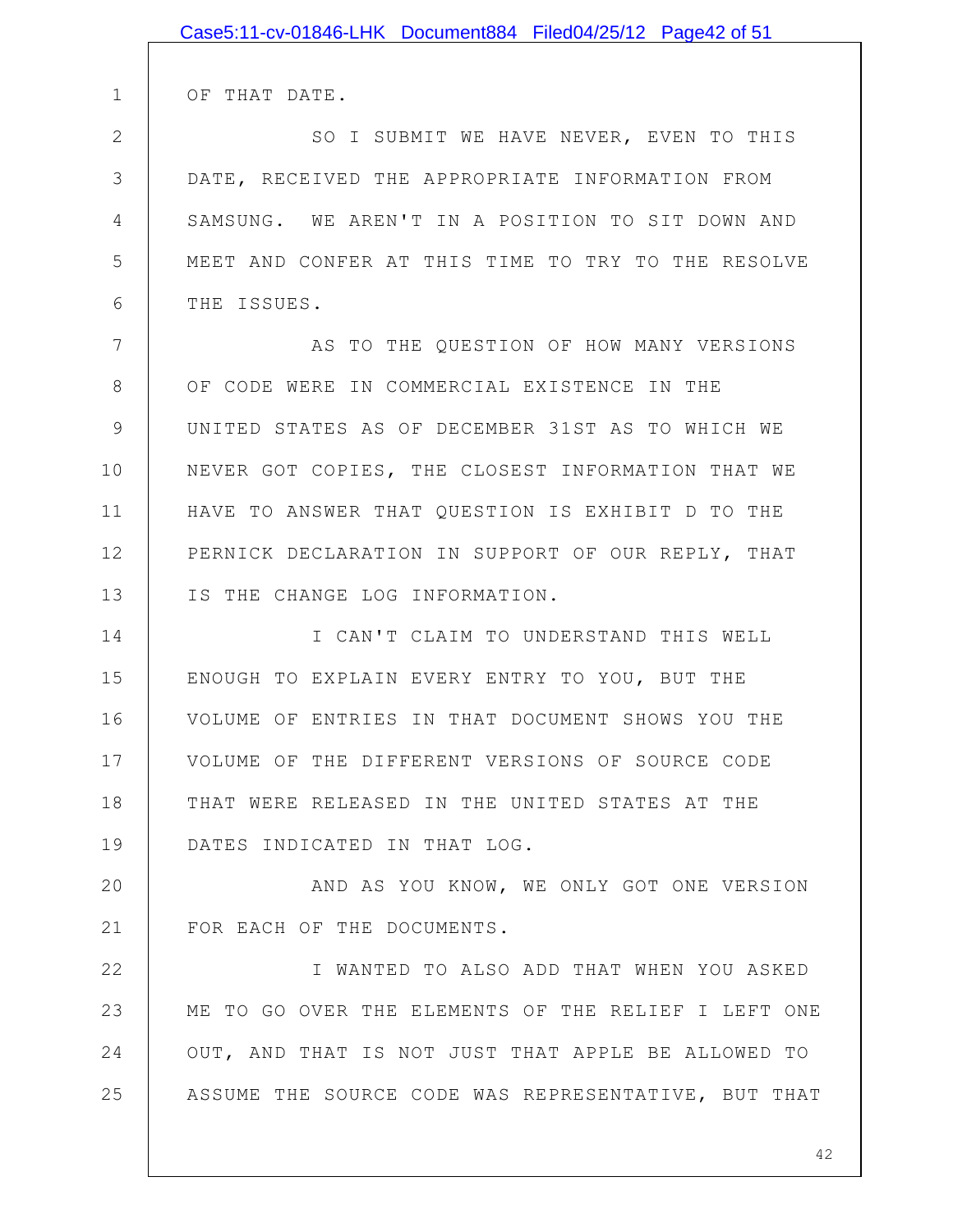|                | Case5:11-cv-01846-LHK Document884 Filed04/25/12 Page43 of 51 |
|----------------|--------------------------------------------------------------|
|                |                                                              |
| $\mathbf 1$    | SAMSUNG NOT BE ALLOWED TO ARGUE THAT IT'S NOT                |
| $\overline{2}$ | REPRESENTATIVE. BOTH PARTIES HAVE TO BE ARGUING              |
| 3              | FROM THE SAME BASE AS TO WHAT THE INFORMATION IS IN          |
| 4              | THIS CASE.                                                   |
| 5              | AND AS FOR PREJUDICE, WITH REGARD IN                         |
| 6              | PARTICULAR TO THE '891 AND '163 PATENT, WHAT                 |
| $7\phantom{.}$ | SAMSUNG IS ASKING YOUR HONOR TO DO, AND WHAT                 |
| 8              | SAMSUNG IS ASKING APPLE TO DO IS TO ACCEPT AS                |
| 9              | SOMEHOW RELEVANT TO THE CASE AND IN FACT TO ACCEPT           |
| 10             | AS HAVING BEEN DEPLOYED IN CUTTING OFF OUR RIGHT TO          |
| 11             | DAMAGES AND INJUNCTIVE RELIEF, SOURCE CODE THAT WE           |
| 12             | NEVER SAW, NOT ONLY BY DECEMBER 31ST, BUT BY THE             |
| 13             | CLOSE OF FACT DISCOVERY IN THIS CASE.                        |
| 14             | THE COURT: MAY I ASK DR. BALAKRISHNAN'S                      |
| 15             | ANALYSIS, DOES HE CITE TO SOURCE CODE IN HIS                 |
| 16             | REPORTS?                                                     |
| 17             | MS. TUCHER: ABSOLUTELY.                                      |
| 18             | THE COURT: AND DOES HE ADDRESS OR                            |
| 19             | EXPLAIN IN HIS REPORT THE FACT THAT THERE ARE                |
| 20             | VERSIONS OF THE SAMSUNG PRODUCTS THAT HE BELIEVES            |
| 21             | ARE INFRINGING FOR WHICH HE'S RECEIVED NO SOURCE             |
| 22             | CODE?                                                        |
| 23             | HAS HE ADDRESSED THAT AT ALL ANYWHERE?                       |
| 24             | MS. TUCHER: WE KNOW HE PROCEEDS BY                           |
| 25             | VIRTUE OF EXEMPLARY PRODUCTS. I DON'T KNOW WHETHER           |
|                |                                                              |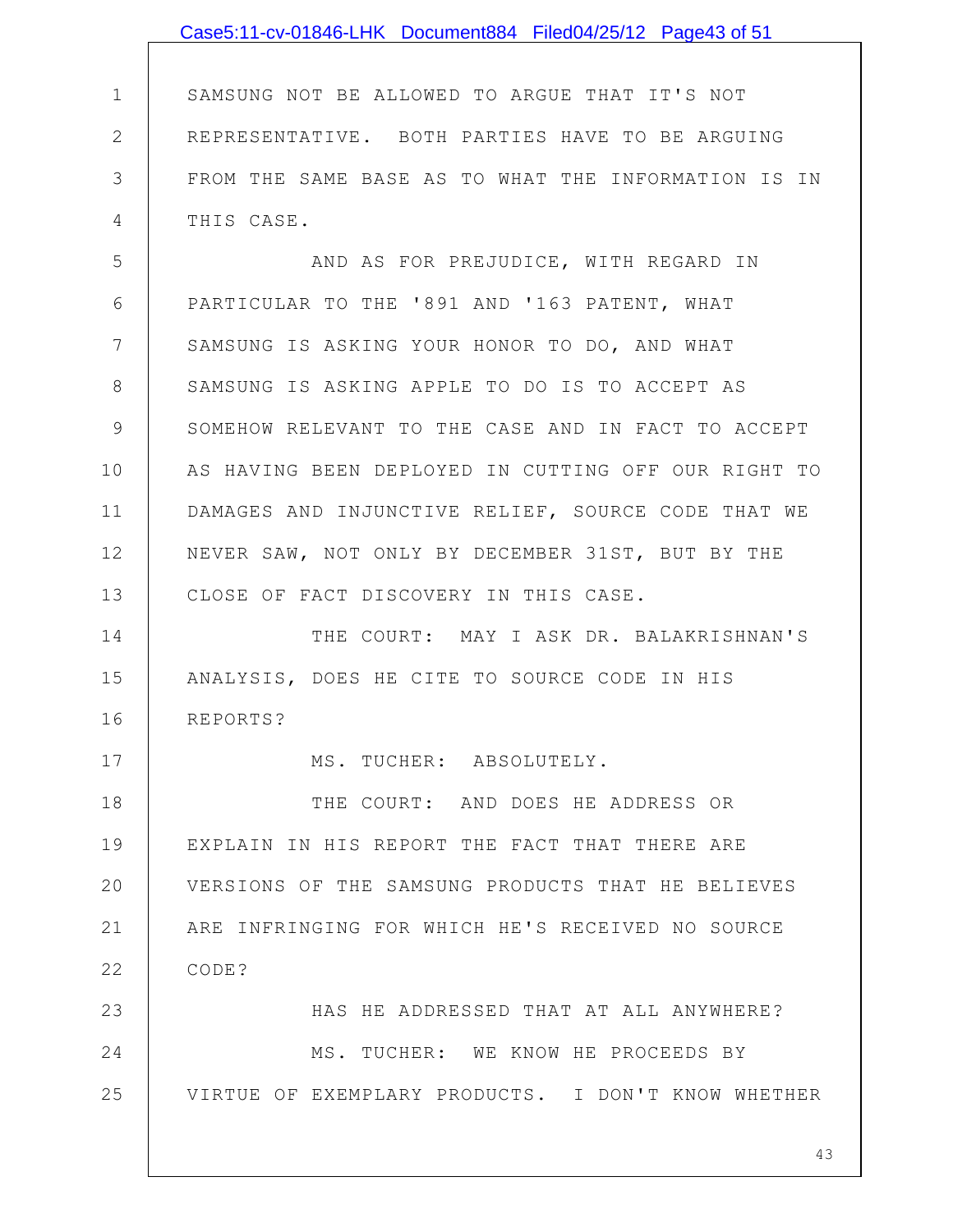|              | Case5:11-cv-01846-LHK Document884 Filed04/25/12 Page44 of 51 |
|--------------|--------------------------------------------------------------|
|              |                                                              |
| $\mathbf 1$  | THERE'S ANYWHERE IN HIS REPORT THAT TALKS ABOUT              |
| $\mathbf{2}$ | WHAT HE DIDN'T HAVE AND WHY. I THINK THAT'S MORE             |
| 3            | WHAT WE CONSIDERED A LAWYER ISSUE.                           |
| 4            | THE COURT: ALL RIGHT.                                        |
| 5            | NOW, IF DR. BALAKRISHNAN IN HIS ANALYSIS                     |
| 6            | HAS BEEN PREJUDICED BY SAMSUNG'S FAILURE TO PRODUCE          |
| 7            | CODE FOR ALL THE VERSIONS THAT ARE AT ISSUE IN THIS          |
| 8            | CASE, EXPLAIN TO ME WHY THE APPROPRIATE REMEDY HERE          |
| 9            | WOULDN'T BE SIMPLY TO GIVE HIM THE ACCESS THAT HE            |
| 10           | WAS DENIED TO DATE.                                          |
| 11           | MS. TUCHER: SO THE PROBLEM IS, AS YOU'VE                     |
| 12           | HEARD FROM SAMSUNG'S COUNSEL, IT TAKES A LOT OF              |
| 13           | TIME TO ANALYZE THE SOURCE CODE AND THAT'S WHY EVEN          |
| 14           | FOR THE SOURCE CODE WE ALREADY HAVE, WE'VE BEEN              |
| 15           | DAY-IN, DAY-OUT ANALYZING WHAT WE'VE GOT.                    |
| 16           | IF WE GET A MASSIVE SOURCE CODE DUMP NOW                     |
| 17           | AFTER THE FACT AND EXPERT DISCOVERY IS OVER, IT              |
| 18           | DEFIES MY ABILITY TO UNDERSTAND HOW WE COULD                 |
| 19           | GRAPPLE WITH THAT INFORMATION AT THIS POINT IN THE           |
| 20           | CASE.                                                        |
| 21           | THE COURT: SO IT'S A TIMING ISSUE.                           |
| 22           | MS. TUCHER: YEAH. IF WE HAD HAD IT IN                        |
| 23           | THE FALL, WE COULD HAVE MET AND CONFERRED IN ORDER           |
| 24           | TO GET THE PARTIES TOGETHER TO IDENTIFY WHICH                |
| 25           | SOURCE CODE ACTUALLY NEEDED ANALYZING AND WHICH              |
|              | 44                                                           |
|              |                                                              |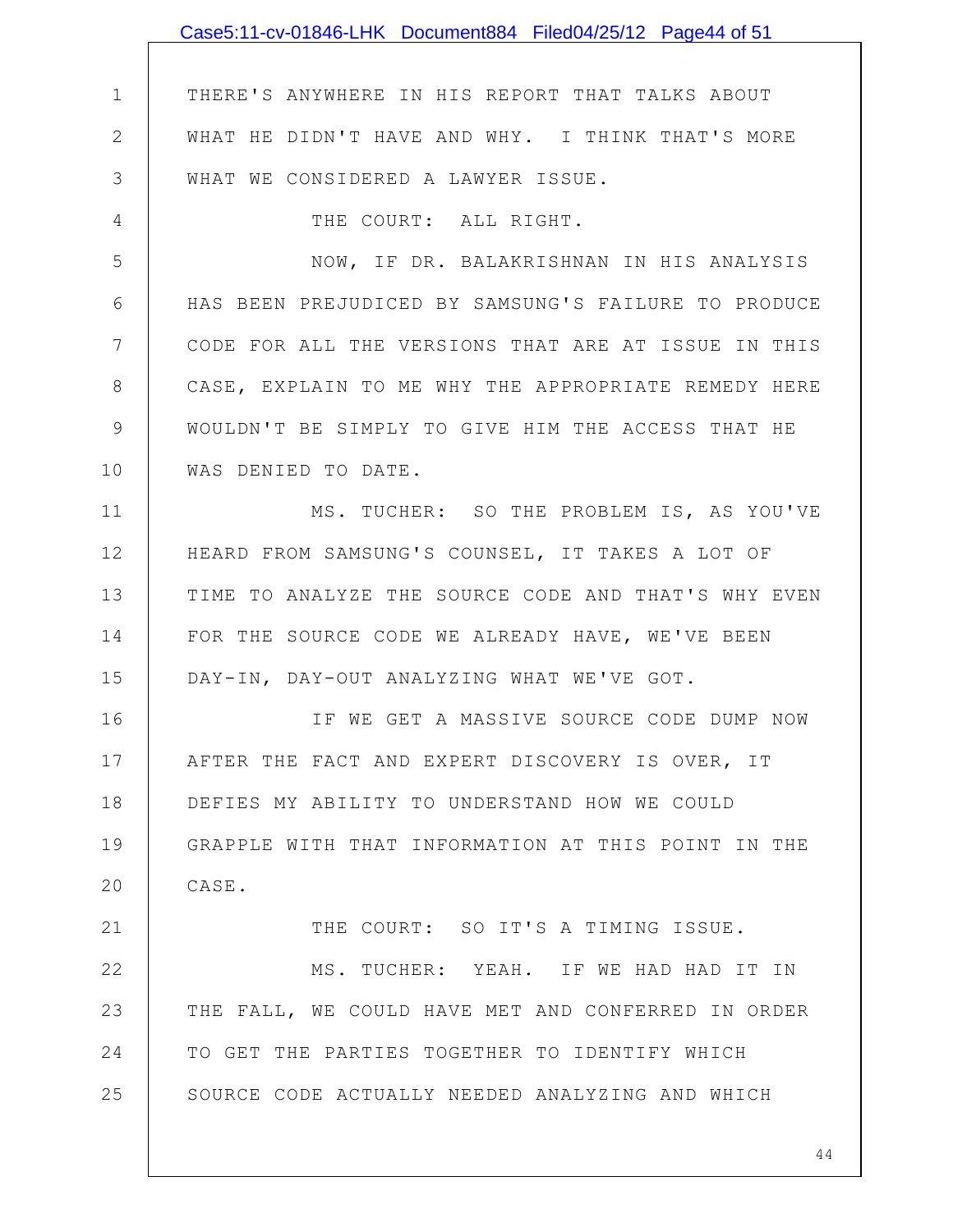|              | Case5:11-cv-01846-LHK Document884 Filed04/25/12 Page45 of 51 |
|--------------|--------------------------------------------------------------|
|              |                                                              |
| $\mathbf 1$  | COULD BE DEEMED REPRESENTATIVE.                              |
| $\mathbf{2}$ | BUT IT DIDN'T HAPPEN IN THE FALL, IT                         |
| 3            | DIDN'T HAPPEN IN THE SPRING, AND NOW EXPERT                  |
| 4            | DISCOVERY IS ALMOST OVER.                                    |
| 5            | THE COURT: SO HERE WE ARE.                                   |
| 6            | MS. TUCHER: YEAH.                                            |
| 7            | THE COURT: ALL RIGHT.                                        |
| 8            | THANK YOU VERY MUCH.                                         |
| 9            | MR. JOHNSON: JUST BRIEFLY, YOUR HONOR.                       |
| 10           | THE COURT: SURE.                                             |
| 11           | MR. JOHNSON: I JUST WANT TO GO BACK TO                       |
| 12           | THE DECEMBER MOTION TO COMPEL.                               |
| 13           | YOUR HONOR, THERE WERE REQUESTS FOR                          |
| 14           | PRODUCTION THAT WERE BASICALLY ENUMERATED AT THE             |
| 15           | BEGINNING OF THEIR MOTION. AND I WOULD URGE                  |
| 16           | YOUR HONOR TO LOOK AT THE MOTION TO COMPEL AS IT             |
| 17           | WAS ARGUED IN THE BRIEFING AND SUBSEQUENTLY THE              |
| 18           | REPLY BRIEFING BECAUSE THEY DID NARROW THE SCOPE OF          |
| 19           | WHAT THEY WERE ASKING FOR.                                   |
| 20           | AND THAT'S ALSO BOURNE OUT IN THE                            |
| 21           | PROPOSED ORDER IN CONNECTION WITH THE DECEMBER               |
| 22           | MOTION TO COMPEL.                                            |
| 23           | THEY ASKED FOR NOT ALL VERSIONS OF THE                       |
| 24           | CODE, THIS IS DOCUMENT 467-21 IN THE DOCKET, THEIR           |
| 25           | PROPOSED ORDER.                                              |
|              |                                                              |
|              | 45                                                           |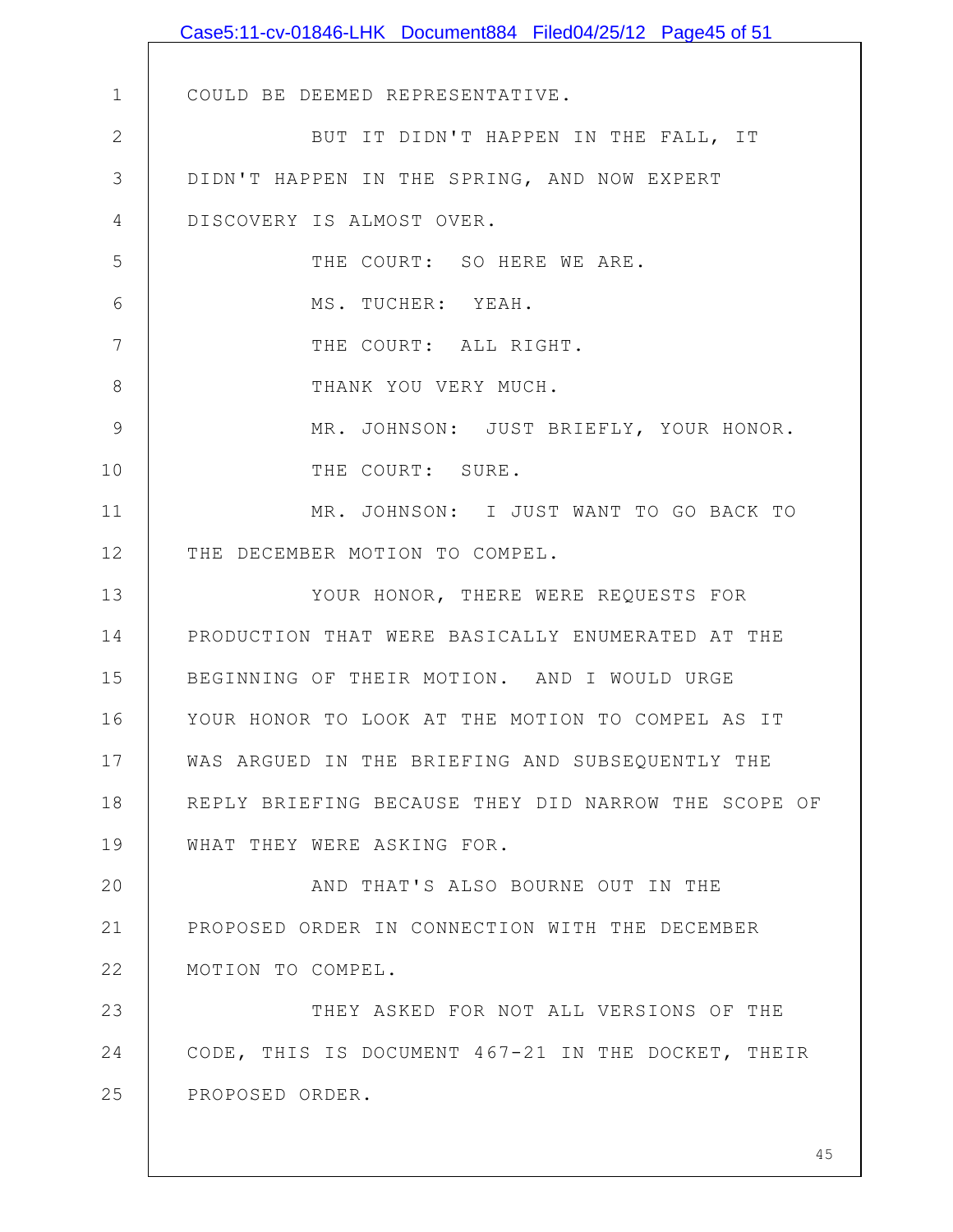1 2 3 4 5 6 7 8 9 10 11 12 13 14 15 16 17 18 19 20 21 22 23 24 25 AND THEN I WILL JUST GO BACK TO THE LAST QUESTION YOU ASKED WITH RESPECT TO DR. BALAKRISHNAN. I HAVE DEPOSED HIM SEVERAL TIMES NOW AND HE HASN'T COME BACK AND SAID THAT, LET ME STATE IT THIS WAY, THESE FEATURES THAT ARE ACCUSED, WITH RESPECT TO THE APPLE PATENTS, HAVE REALLY -- BASICALLY OPERATE THE SAME WAY THROUGHOUT THE CODE EXCEPT FOR THE DESIGN AROUNDS. AND THAT'S WHAT HE BASICALLY TESTIFIES TO. SO THERE REALLY HASN'T BEEN ANY PREJUDICE WHICH IS WHY HE'S TESTIFIED TO THE FACT THAT THE BLUE GLOW DOESN'T INFRINGE. HE KNOWS THAT FROM LOOKING AT IT. HE KNOWS IF FROM THE SOURCE CODE BECAUSE HE'S LOOKED AT THE SOURCE CODE AND HE REFERS TO IT IN HIS EXPERT REPORT. SO I GO BACK TO -- WE ARE WILLING TO STIPULATE TO THE FUNCTIONALITY OF THE SOURCE CODE FEATURES ACROSS THESE PATENTS, ACROSS THE PRODUCTS EXCEPT FOR THE DESIGN AROUNDS. AND IT'S ALSO LAID OUT IN OUR PROPOSED STIPULATION. AND THAT'S WHERE I THINK WE CAN GO. IF IN FACT AT THE END OF THE DAY APPLE WANTS US TO BASICALLY SAY THAT THE DESIGN AROUNDS OPERATE THE SAME WAY AS THE NON DESIGN AROUNDS, OBVIOUSLY THAT'S SOMETHING WE ARE NOT WILLING TO DO. AND IF Case5:11-cv-01846-LHK Document884 Filed04/25/12 Page46 of 51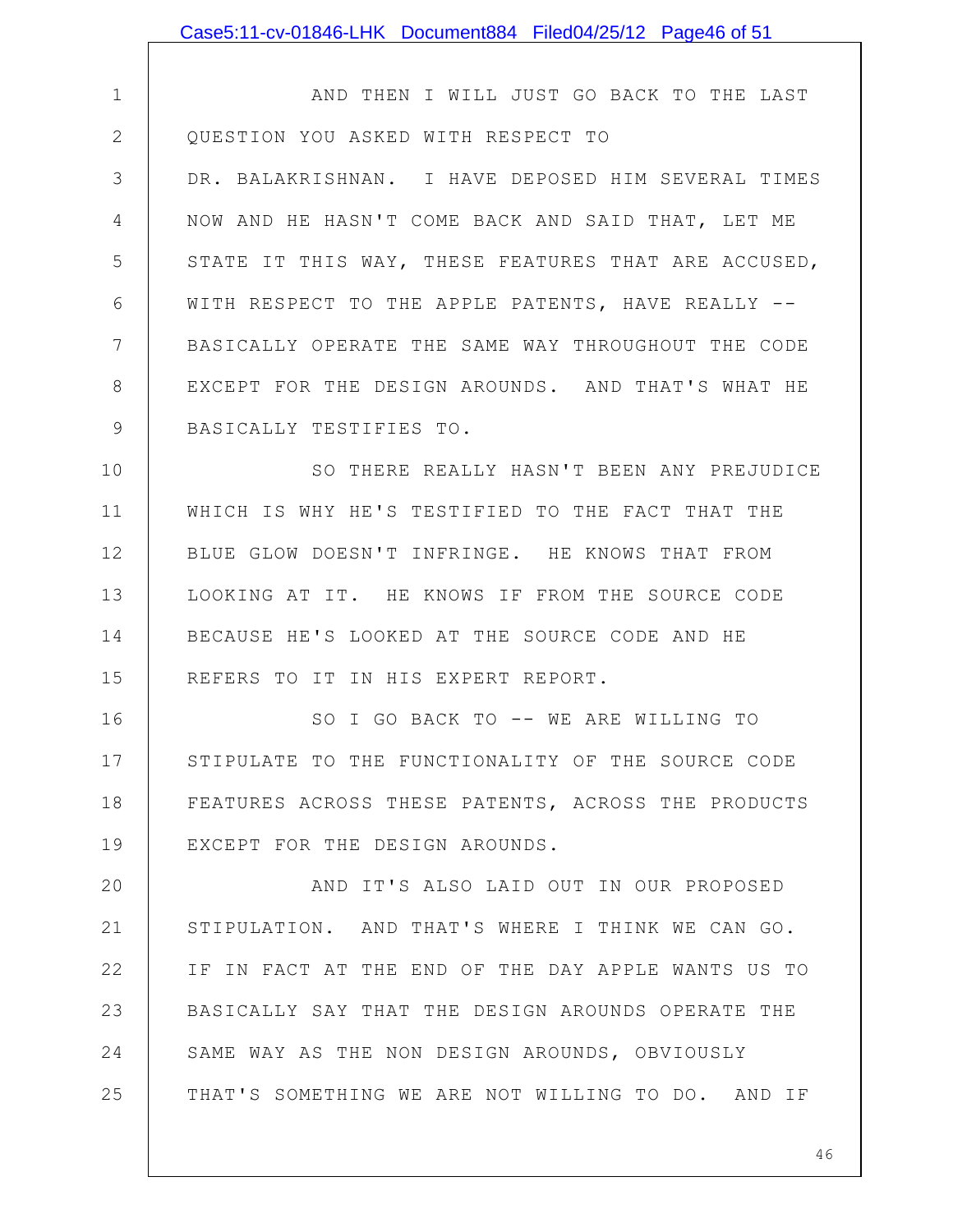|    | Case5:11-cv-01846-LHK Document884 Filed04/25/12 Page47 of 51 |
|----|--------------------------------------------------------------|
|    |                                                              |
| 1  | THAT'S THE CASE THEN WE PULL IT OUT OF THIS CASE AT          |
| 2  | THIS POINT.                                                  |
| 3  | BUT THE REPRESENTATIVE FUNCTIONALITY WITH                    |
| 4  | RESPECT TO THESE VERSIONS -- THAT'S WHY AT THE END           |
| 5  | OF THE DAY WHEN YOU LOOK AT THE TIME COMPRESSION OF          |
| 6  | THE CASE AND YOU LOOK AT WHAT EVERYBODY WAS DOING            |
| 7  | AT THE TIME, IT MAKES SENSE TO ME APPLE NARROWED             |
| 8  | WHAT THEY WERE LOOKING FOR.                                  |
| 9  | THEY DON'T WANT TO LOOK AT HUNDREDS AND                      |
| 10 | HUNDREDS OF VERSIONS OF THE SOURCE CODE. THEY WANT           |
| 11 | TO LOOK THE AT SOURCE CODE SEE IF IT OPERATES THE            |
| 12 | SAME WAY ACROSS THE FUNCTIONALITY. THAT'S WHAT               |
| 13 | WE'VE DONE ON OUR END OF THE CASE.                           |
| 14 | AND SO THAT'S WHAT THE PARTIES WERE                          |
| 15 | TALKING ABOUT IN THE CONNECTION WITH THE DECEMBER            |
| 16 | ORDER AND THAT'S THE WAY WE READ THE DECEMBER                |
| 17 | ORDER.                                                       |
| 18 | THE COURT: SO IF YOU ALL ARE -- AND I                        |
| 19 | DON'T BEGRUDGE YOU FOR THIS, BUT IF YOU ARE ALL ARE          |
| 20 | WORKING TO ACTIVELY IMPLEMENT THE DESIGN AROUNDS IN          |
| 21 | FALL OF 2011, IT WOULD SEEM TO ME YOU WOULD HAVE A           |
| 22 | VERY SOLID POSITION IN THAT TIME PERIOD TO SAY TO            |
| 23 | APPLE, LOOK, HERE ARE THE FUNCTIONS THAT ARE AT              |
| 24 | ISSUE FOR WHICH THERE'S NO DIFFERENCES FROM VERSION          |
| 25 | TO VERSION, BUT AS TO THESE VERSIONS WHICH HAVE              |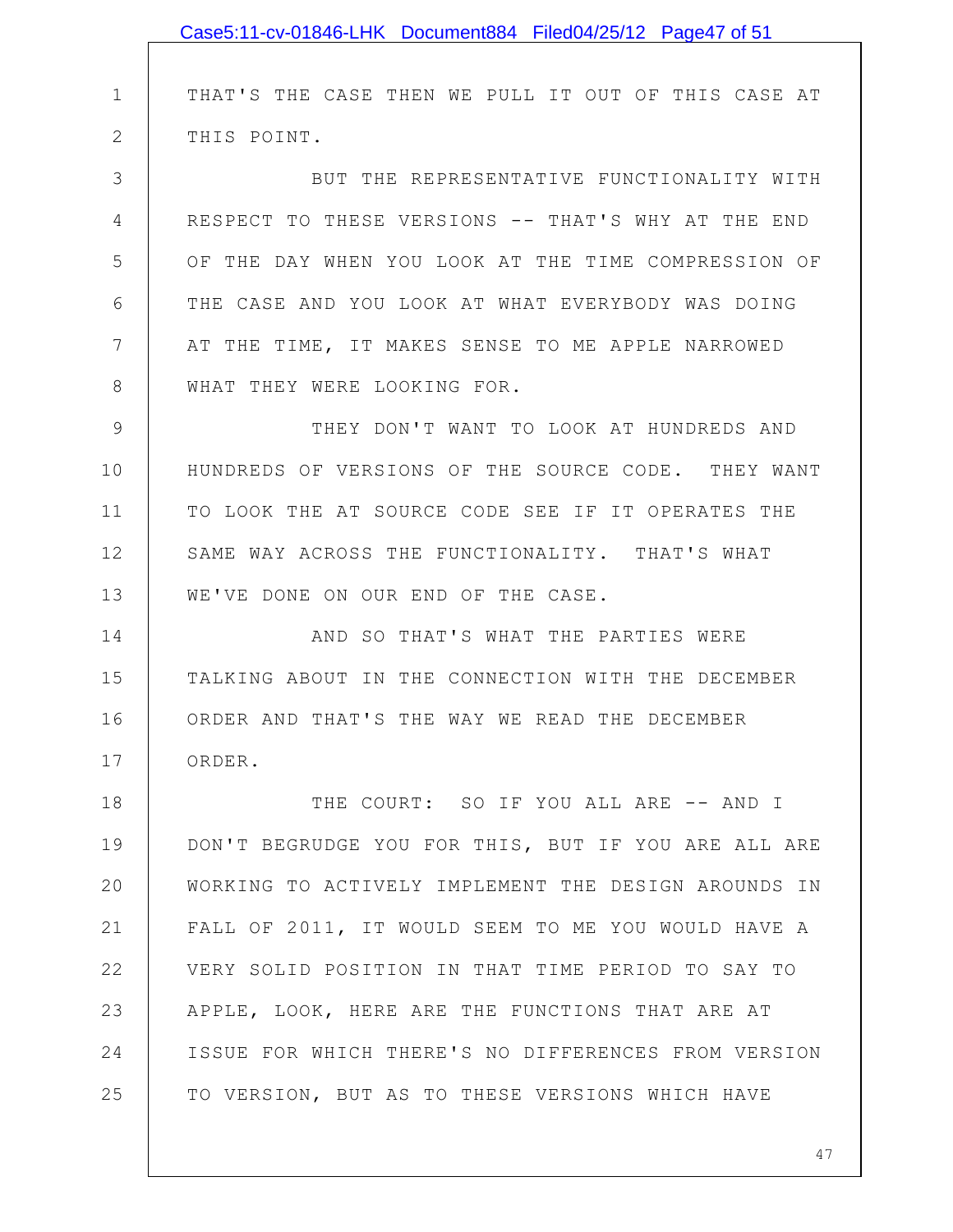|               | Case5:11-cv-01846-LHK Document884 Filed04/25/12 Page48 of 51 |
|---------------|--------------------------------------------------------------|
|               |                                                              |
| $\mathbf 1$   | BEEN RELEASED WHICH INCLUDE DESIGN AROUNDS FOR ONE           |
| $\mathbf{2}$  | OR MORE OF THE ACCUSED FUNCTIONALITIES, THERE ARE            |
| 3             | MATERIAL DIFFERENCES.                                        |
| 4             | WHY NOT HAVE THAT DISCUSSION IN THE FALL?                    |
| 5             | WHY DOES IT REQUIRE THE COURT TO ORDER YOU TO HAVE           |
| 6             | THAT DISCUSSION?                                             |
| 7             | MR. JOHNSON: WE DID -- WE HAD THAT                           |
| 8             | DISCUSSION WITH APPLE'S COUNSEL WITH RESPECT TO --           |
| $\mathcal{G}$ | THEY'VE KNOWN ABOUT THE BLUE GLOW, AS I SAID, FROM           |
| 10            | THE FALL.                                                    |
| 11            | SO THIS DOESN'T COME AS ANY SURPRISE WITH                    |
| 12            | RESPECT TO THAT. WE WERE DISCUSSING IT WHICH IS              |
| 13            | WHY I DIDN'T UNDERSTAND WHY THEY FILED THE MOTION            |
| 14            | FOR SANCTIONS OUT OF THE BLUE WITHOUT ANY MEET AND           |
| 15            | CONFERRING IN CONNECTION WITH IT.                            |
| 16            | I KNOW STRATEGICALLY WHY THEY DID IT AND                     |
| 17            | THIS WAS A SERIAL SORT OF REQUEST FOR SANCTIONS              |
| 18            | THAT I SAID IN THE LAST HEARING THAT THEY SET THIS           |
| 19            | UP LAST JULY WHEN THEY SAID THAT THEY WERE -- WHEN           |
| 20            | THEY POINTED OUT DEFICIENCIES IN OTHER SAMSUNG               |
| 21            | CASES, SAID THEY WERE GOING TO BE LOOKING TO FILE            |
| 22            | SANCTIONS MOTIONS.                                           |
| 23            | AND THAT'S WHAT THEY'VE DONE IN EVERY ONE                    |
| 24            | OF THE CASES BETWEEN SAMSUNG AND APPLE. IT'S NOT             |
| 25            | JUST THE NORTHERN DISTRICT CASE IT'S THE ITC CASE            |
|               |                                                              |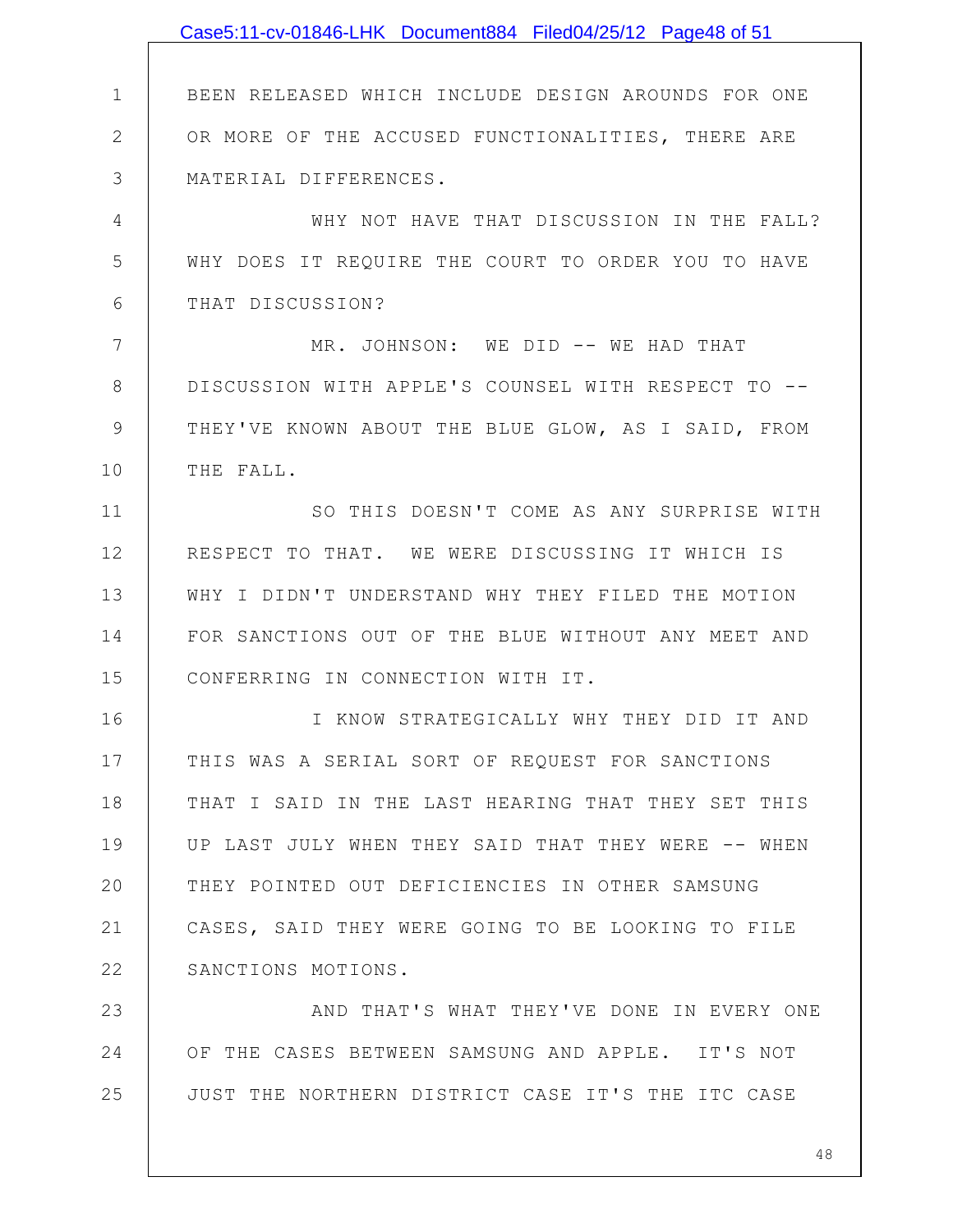|                | Case5:11-cv-01846-LHK Document884 Filed04/25/12 Page49 of 51 |
|----------------|--------------------------------------------------------------|
|                |                                                              |
| $\mathbf 1$    | AS WELL.                                                     |
| $\overline{2}$ | AND UNFORTUNATELY, IT'S TURNED INTO ITS                      |
| 3              | OWN STRATEGY ON THE SIDE. AND IT'S UNFORTUNATE               |
| 4              | BECAUSE THIS IS A CASE THAT'S BIG ENOUGH AND THE             |
| 5              | TIME COMPRESSION IS SUCH THAT IT REQUIRES                    |
| 6              | COOPERATION AMONG THE PARTIES.                               |
| 7              | AND THE -- I FRANKLY -- I DO NOT KNOW WHY                    |
| $8\,$          | WE ARE HERE WITH RESPECT TO THAT BECAUSE WITH                |
| $\mathcal{G}$  | RESPECT TO THE FUNCTIONALITY ACROSS THESE PRODUCTS,          |
| 10             | THIS IS SOMETHING THAT THE PARTIES SHOULD BE ABLE            |
| 11             | TO AGREE TO. BOTH SIDES NEED IT.                             |
| 12             | THE COURT: ALL RIGHT.                                        |
| 13             | THANK YOU VERY MUCH.                                         |
| 14             | MS. TUCHER: MAY I MAKE THREE QUICK                           |
| 15             | POINTS?                                                      |
| 16             | THE COURT: I WILL LET YOU MAKE ONE QUICK                     |
| 17             | POINT. WE'VE GOT A LOT OF OTHER PEOPLE THAT NEED             |
| 18             | TO BE HEARD AS WELL.                                         |
| 19             | MS. TUCHER: OKAY.                                            |
| 20             | WITH REGARD TO WHETHER WE SOMEHOW                            |
| 21             | NARROWED OUR REQUEST BEFORE YOUR DECEMBER ORDER, I           |
| 22             | WOULD REFER YOU TO THE LANGUAGE OF OUR PROPOSED              |
| 23             | ORDER WHERE WE ASK THAT SAMSUNG SPECIFY BY ANDROID           |
| 24             | VERSION THE CODE THAT IT WAS TO PROVIDE WHICH                |
| 25             | SEEMED TO BE CLEAR EVIDENCE IN THE PROPOSED ORDER            |
|                |                                                              |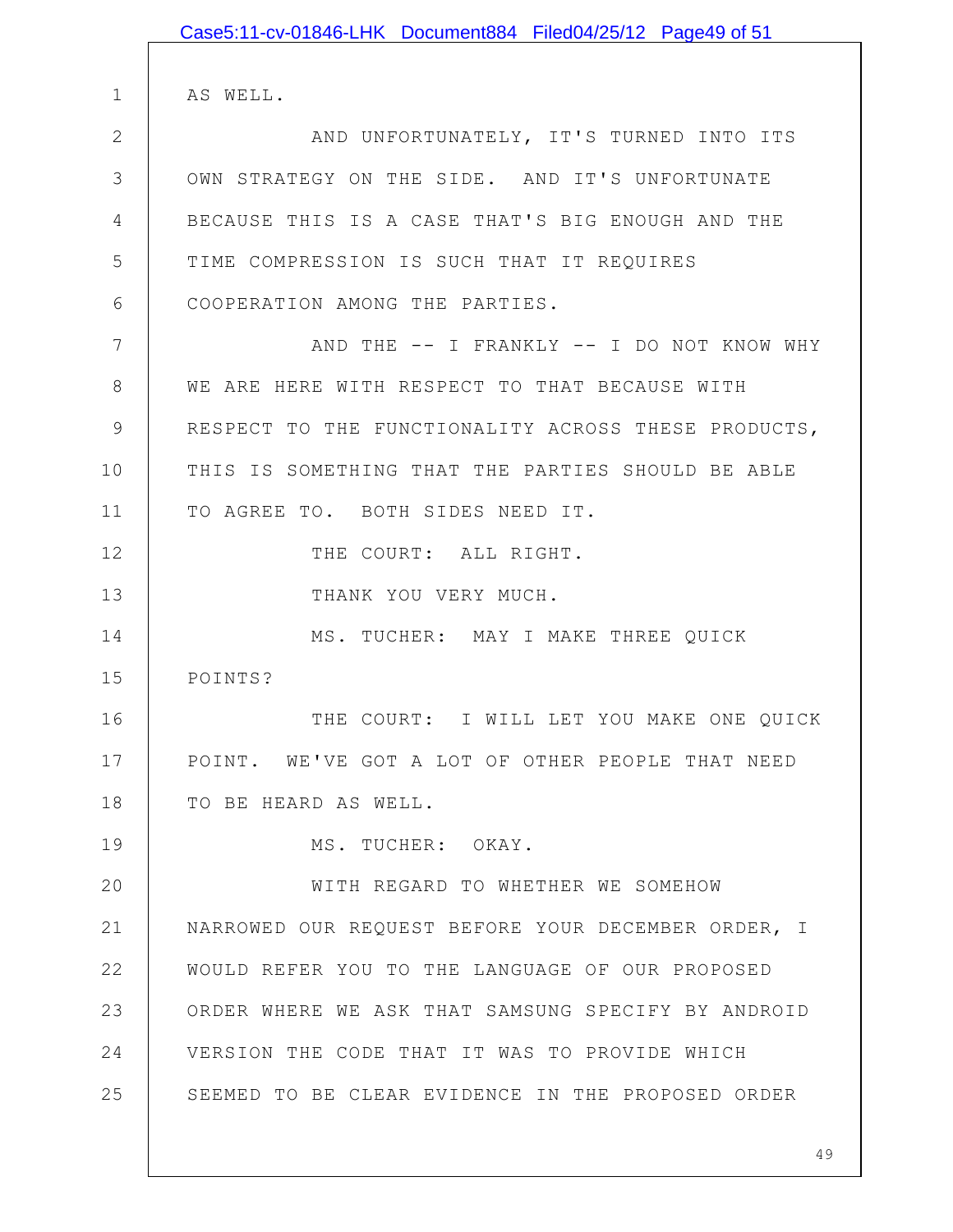|               | Case5:11-cv-01846-LHK Document884 Filed04/25/12 Page50 of 51 |
|---------------|--------------------------------------------------------------|
|               |                                                              |
| $\mathbf 1$   | ITSELF, NOT TO MENTION THAT COUNSEL HAS NO                   |
| $\sqrt{2}$    | DOCUMENTARY EVIDENCE TO SUPPORT HIS ALLEGATION THAT          |
| 3             | WE SOMEHOW GAVE UP A BIG PART OF WHAT WE HAD ASKED           |
| 4             | FOR.                                                         |
| 5             | THANK YOU, YOUR HONOR                                        |
| 6             | THE COURT: THANK YOU VERY MUCH.                              |
| 7             | THE MATTER IS SUBMITTED. YOU WILL HAVE                       |
| $\,8\,$       | AN ORDER FROM ME SHORTLY.                                    |
| $\mathcal{G}$ | HAVE A GOOD DAY.                                             |
| 10            | (WHEREUPON, THE PROCEEDINGS IN THIS                          |
| 11            | MATTER WERE CONCLUDED.)                                      |
| 12            |                                                              |
| 13            |                                                              |
| 14            |                                                              |
| 15            |                                                              |
| 16            |                                                              |
| $17$          |                                                              |
| 18            |                                                              |
| 19            |                                                              |
| 20            |                                                              |
| 21            |                                                              |
| 22            |                                                              |
| 23            |                                                              |
| 24            |                                                              |
| 25            |                                                              |
|               | 50                                                           |
|               |                                                              |

 $\mathsf{l}$